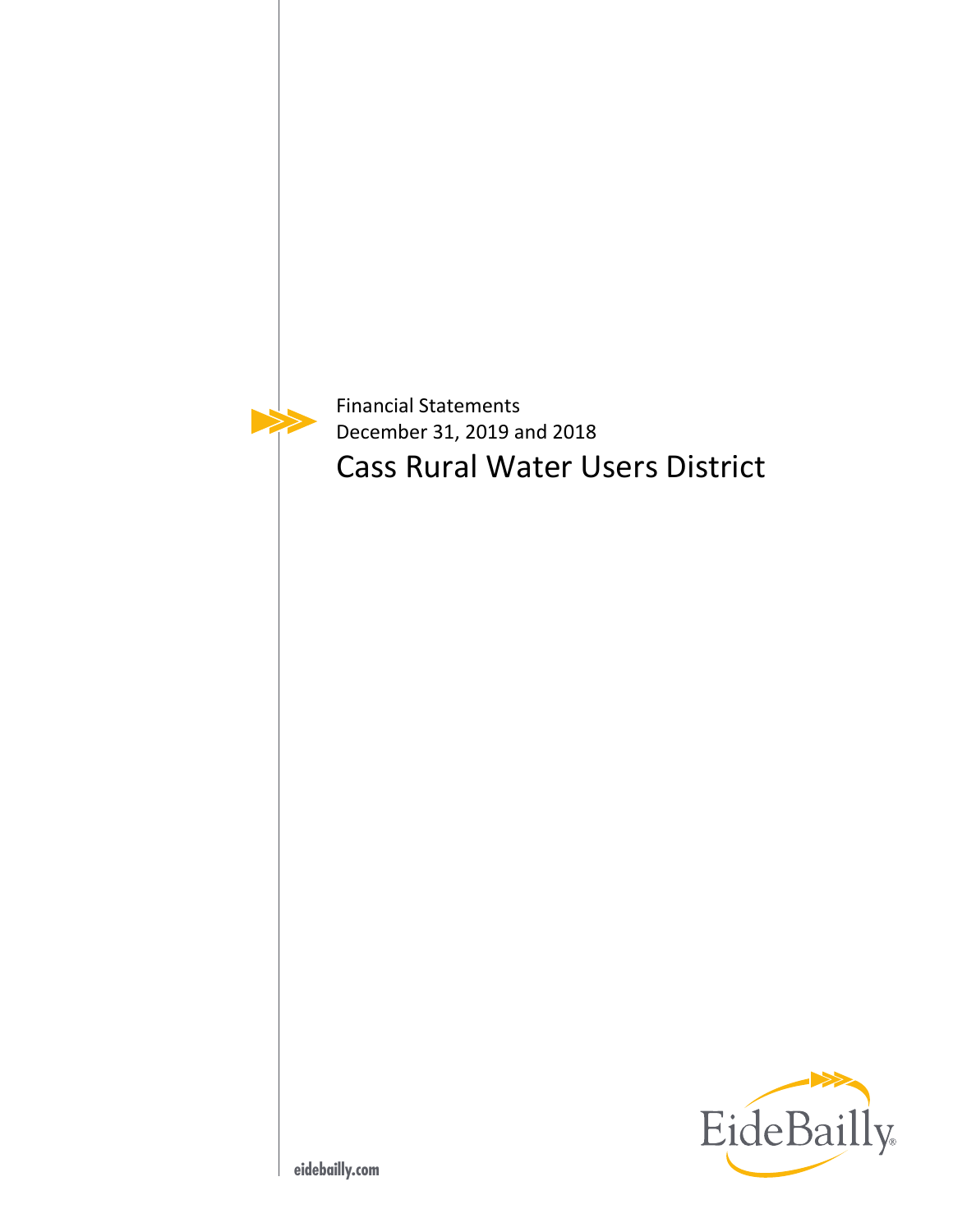| <b>Financial Statements</b>                                                                                                                                                                                                                                                  |  |
|------------------------------------------------------------------------------------------------------------------------------------------------------------------------------------------------------------------------------------------------------------------------------|--|
|                                                                                                                                                                                                                                                                              |  |
| Other Supplementary Information                                                                                                                                                                                                                                              |  |
|                                                                                                                                                                                                                                                                              |  |
| <b>Additional Reports</b>                                                                                                                                                                                                                                                    |  |
| Independent Auditor's Report on Internal Control over Financial Reporting and on Compliance<br>and Other Matters Based on an Audit of Financial Statements Performed in Accordance<br>Independent Auditor's Report on Compliance for the Major Federal Program and Report on |  |
|                                                                                                                                                                                                                                                                              |  |
|                                                                                                                                                                                                                                                                              |  |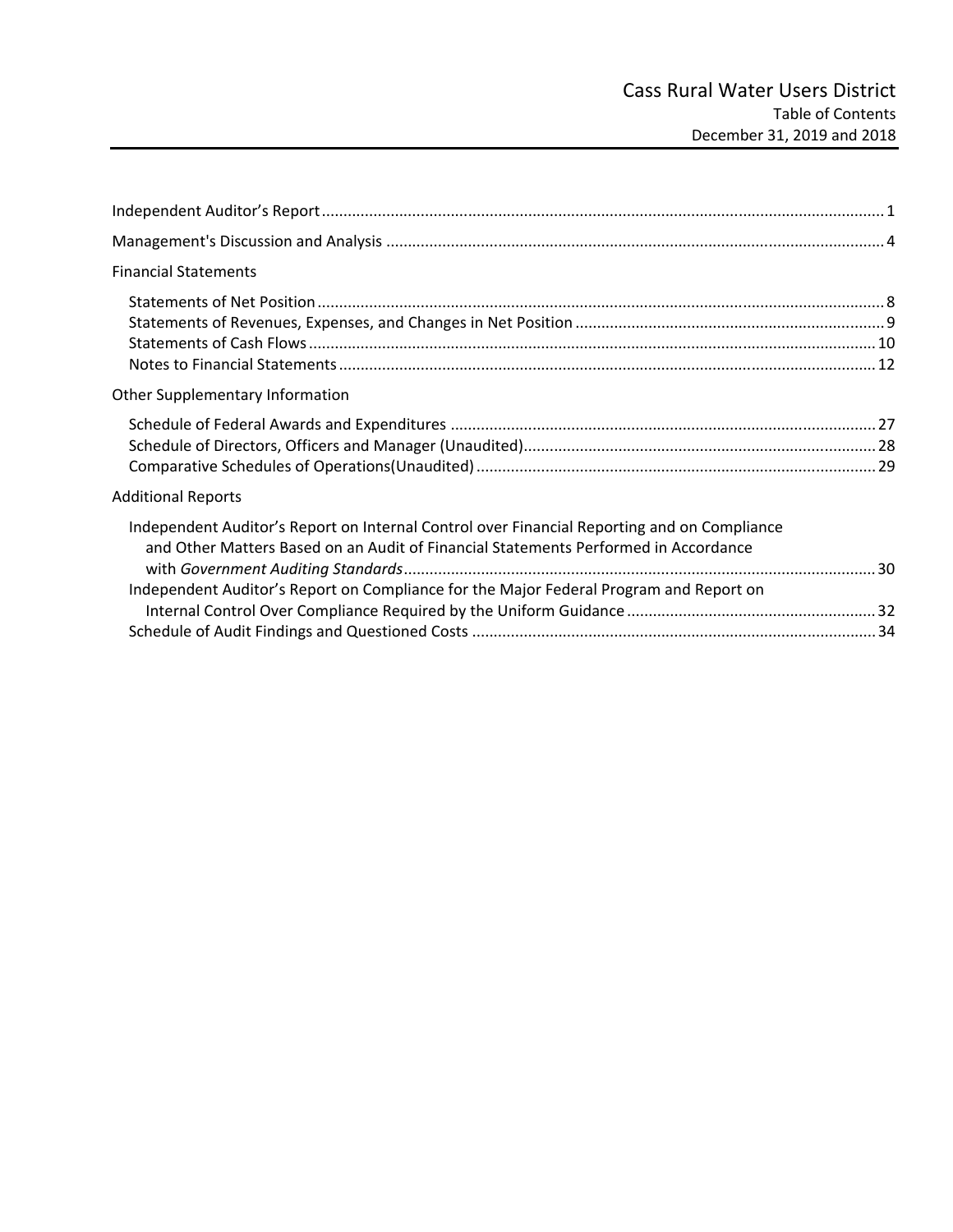

**CPAs & BUSINESS ADVISORS** 

#### **Independent Auditor's Report**

The Board of Directors Cass Rural Water Users District Kindred, North Dakota

#### **Report on the Financial Statements**

We have audited the accompanying financial statements of Cass Rural Water Users District as of and for the year ended December 31, 2019 and 2018, and the related notes to the financial statements, which collectively comprise the District's basic financial statements as listed in the table of contents.

#### **Management's Responsibility for the Financial Statements**

Management is responsible for the preparation and fair presentation of these financial statements in accordance with accounting principles generally accepted in the United States of America; this includes the design, implementation, and maintenance of internal control relevant to the preparation and fair presentation of financial statements that are free from material misstatement, whether due to fraud or error.

#### **Auditor's Responsibility**

Our responsibility is to express an opinion on these financial statements based on our audits. We conducted our audits in accordance with auditing standards generally accepted in the United States of America and the standards applicable to financial audits contained in *Government Auditing Standards*, issued by the Comptroller General of the United States. Those standards require that we plan and perform the audit to obtain reasonable assurance about whether the financial statements are free from material misstatement.

An audit involves performing procedures to obtain audit evidence about the amounts and disclosures in the financial statements. The procedures selected depend on the auditor's judgment, including the assessment of the risks of material misstatement of the financial statements, whether due to fraud or error. In making those risk assessments, the auditor considers internal control relevant to the entity's preparation and fair presentation of the financial statements in order to design audit procedures that are appropriate in the circumstances, but not for the purpose of expressing an opinion on the effectiveness of the entity's internal control. Accordingly, we express no such opinion. An audit also includes evaluating the appropriateness of accounting policies used and the reasonableness of significant accounting estimates made by management, as well as evaluating the overall presentation of the financial statements.

We believe that the audit evidence we have obtained is sufficient and appropriate to provide a basis for our audit opinion.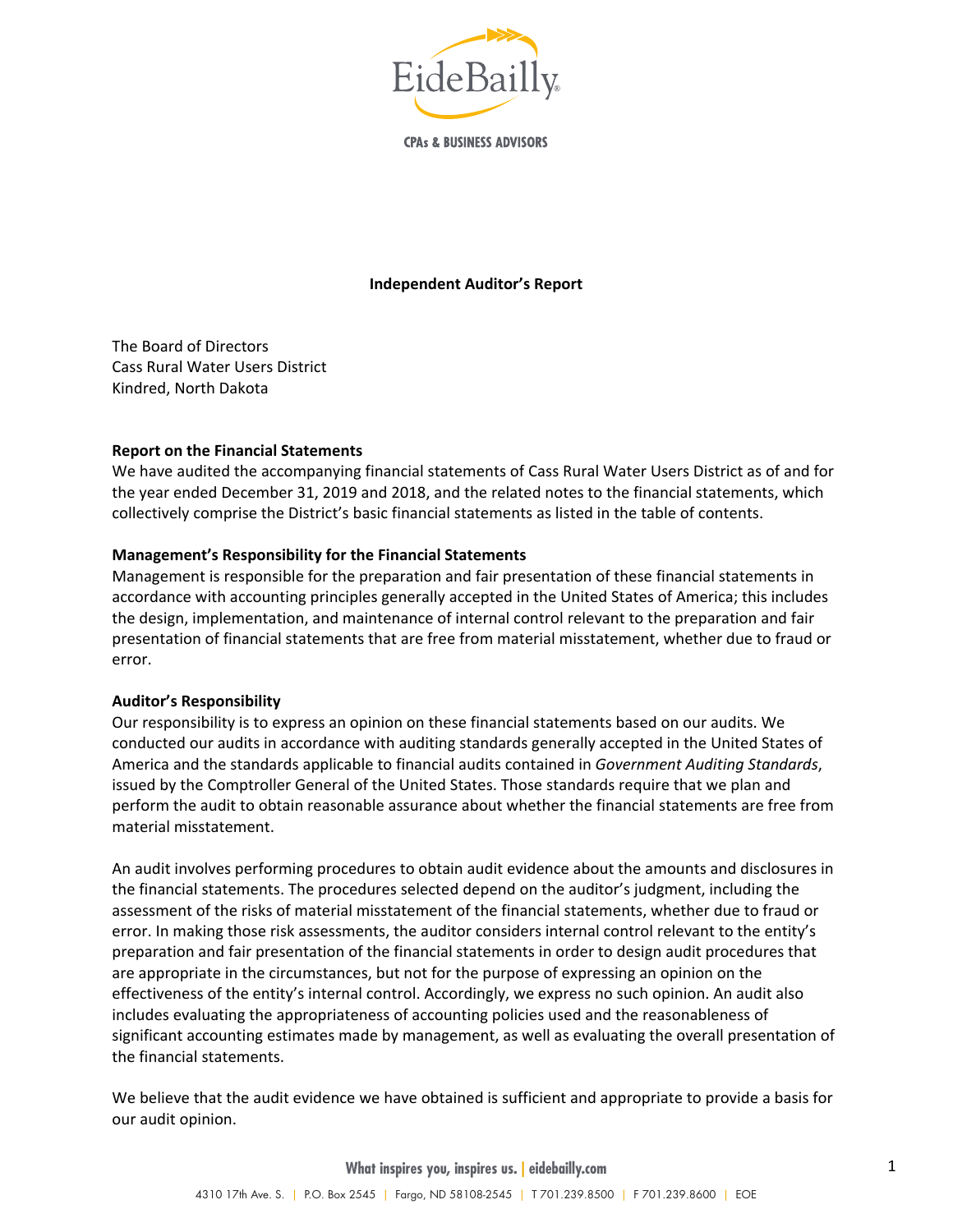## **Opinion**

In our opinion, the financial statements referred to above present fairly, in all material respects, the financial position of Cass Rural Water Users District as of December 31, 2019 and 2018, and the respective changes in financial position and its cash flows thereof for the years then ended in accordance with accounting principles generally accepted in the United States of America.

## **Other Matters**

#### *Required Supplementary Information*

Accounting principles generally accepted in the United States of America require that the management's discussion and analysis be presented to supplement the basic financial statements. Such information, although not a part of the basic financial statements, is required by the Governmental Accounting Standards Boards who considers it to be an essential part of financial reporting for placing the basic financial statements in an appropriate operational, economic, or historical context. We have applied certain limited procedures to the required supplementary information in accordance with auditing standards generally accepted in the United States of America, which consisted of inquiries of management about the methods of preparing the information and comparing the information for consistency with management's responses to our inquiries, the basic financial statements, and other knowledge we obtained during our audit of the basic financial statements. We do not express an opinion or provide any assurance on the information because the limited procedures do not provide us with sufficient evidence to express an opinion or provide any assurance.

#### *Other Information*

Our audit was conducted for the purpose of forming opinions on the financial statements that collectively comprise the District's financial statements. The schedule of directors, officers, and manager and comparative schedules of operations are presented for purposes of additional analysis and are not a required part of the basic financial statements. The schedule of expenditures of federal awards is presented for purposes of additional analysis as required by Title 2 U.S. *Code of Federal Regulations*  (CFR) Part 200, *Uniform Administrative Requirements, Cost Principles, and Audit Requirements for Federal Awards,* and is also not a required part of the financial statements.

The schedule of expenditures of federal awards is the responsibility of management and was derived from and relate directly to the underlying accounting and other records used to prepare the basic financial statements. Such information has been subjected to the auditing procedures applied in the audit of the basic financial statements and certain additional procedures, including comparing and reconciling such information directly to the underlying accounting and other records used to prepare the basic financial statements or to the basic financial statements themselves, and other additional procedures in accordance with auditing standards generally accepted in the United States of America. In our opinion, the schedule of expenditures of federal awards is fairly stated, in all material respects, in relation to the basic financial statements as a whole.

The schedule of directors, officers, and manager and the comparative schedule of operations have not been subjected to the auditing procedures applied in the audit of the basic financial statements and, accordingly, we do not express an opinion or provide any assurance on them.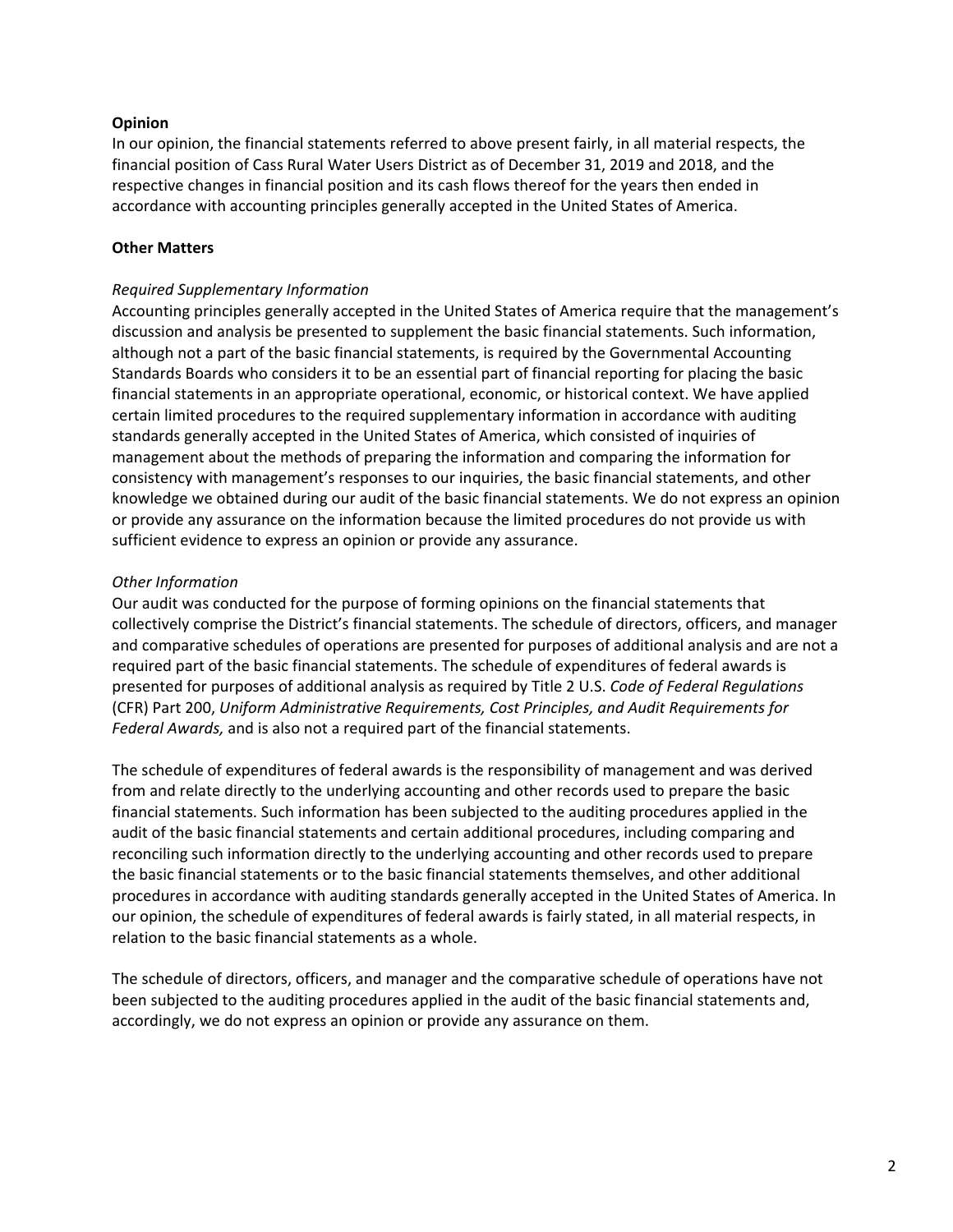#### **Other Reporting Required by Government Auditing Standards**

In accordance with *Government Auditing Standards*, we have also issued a report dated March 17, 2020, on our consideration of the District's internal control over financial reporting and on our tests of its compliance with certain provisions of laws, regulations, contracts, grant agreements, and other matters. The purpose of that report is solely to describe the scope of our testing of internal control over financial reporting and compliance and the results of that testing, and not to provide an opinion on the effectiveness of the District's internal control over financial reporting or on compliance. Those reports are an integral part of an audit performed in accordance with *Government Auditing Standards* in considering the District's internal control over financial reporting and compliance.

Gide Sailly LLP

Fargo, North Dakota March 17, 2020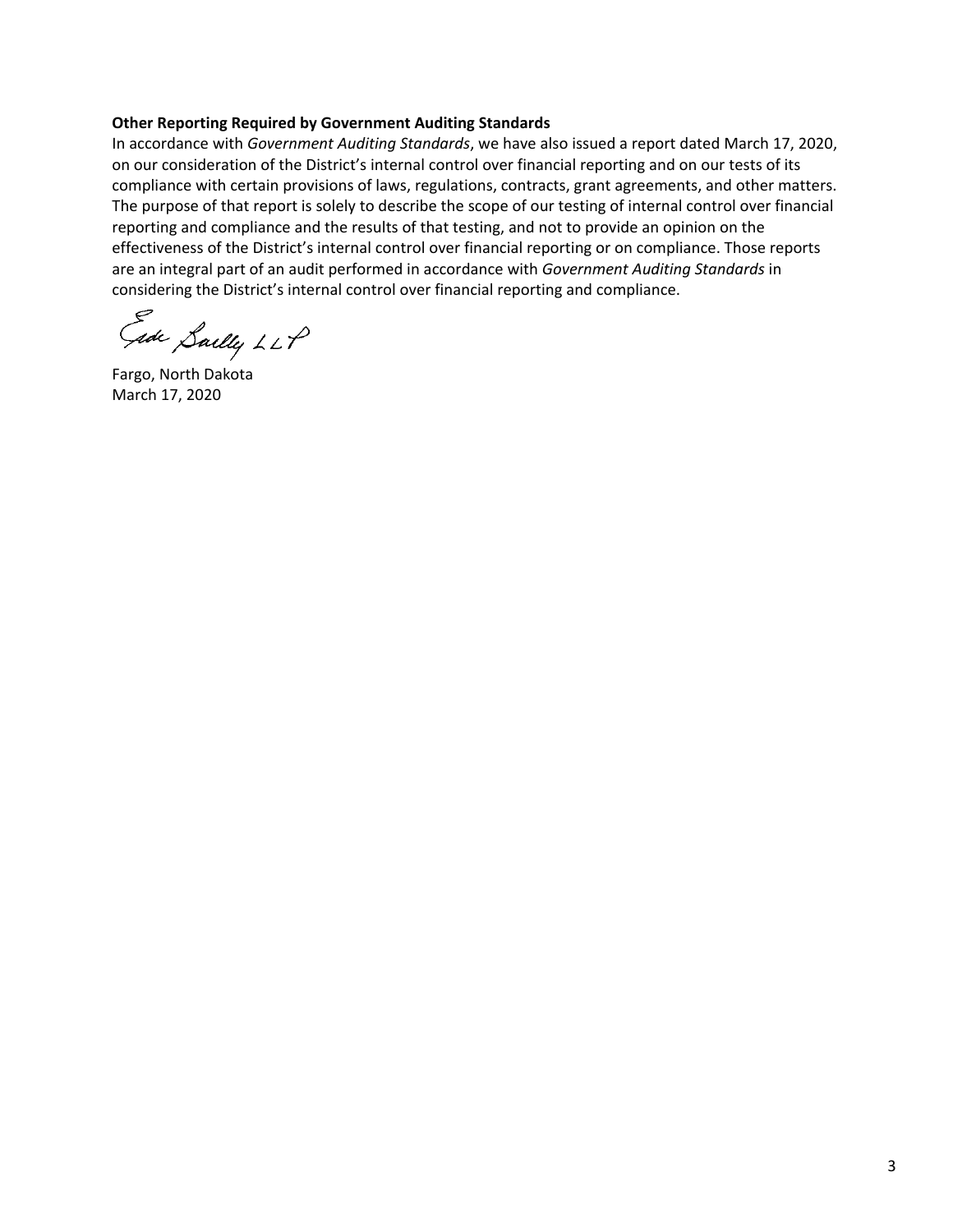This section of the District's financial report presents our analysis of the District's financial performance during the fiscal year ended December 31, 2019. Please read it in conjunction with the financial statements, which follow this section.

The information in this MDA is presented under the following headings:

- Financial Highlights
- Organization and Business
- Statement of Net Position Overview
- Capital Assets and Debt Administration
- Statement of Revenues, Expenses and Change in Net Position Overview
- Request for Information

## **Financial Highlights**

- Assets Increased approximately \$3.4 million due primarily due to completion of the Leonard Area Expansion Project and other capital asset additions.
- Operating expenses Increased approximately 2.4% due to increases in purchased water expenses, as well as water treatment and testing expenses.

#### **Organization and Business**

Cass Rural Water Users District provides water service to approximately 6,200 rural residences and 14 communities in Cass County and parts of Trail, Barnes, Ransom and Richland counties serving a total estimated population of 19,500 in a 2,000 square mile service area. The District is a political subdivision of the State of North Dakota pursuant to Chapter 61‐35 of the North Dakota Century Code. The District recovers cost of service through user fees.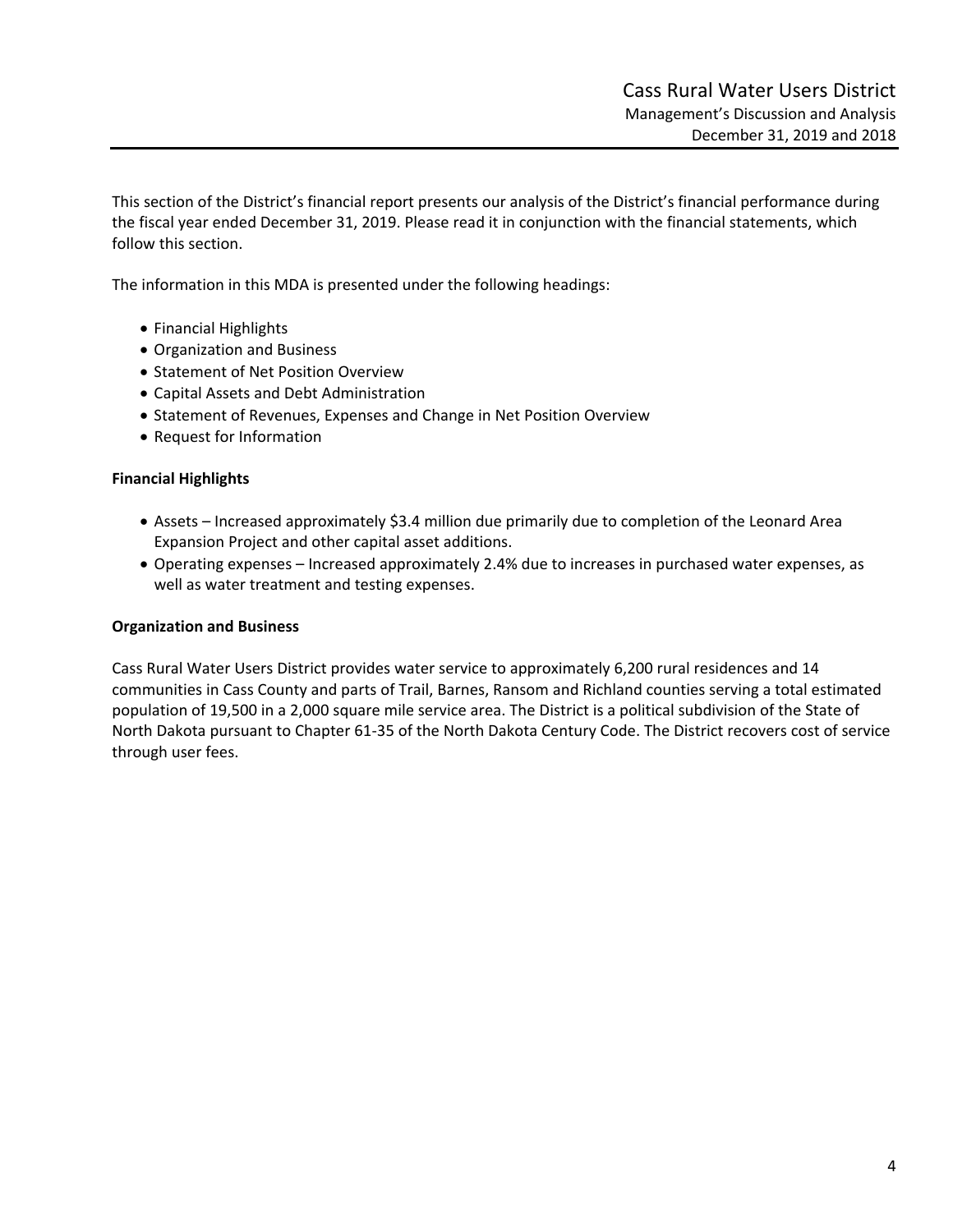## **Statement of Net Position Overview**

|                                         | 2019             | 2018             | 2017              |
|-----------------------------------------|------------------|------------------|-------------------|
| Assets                                  |                  |                  |                   |
| Water Plant                             | \$<br>55,381,185 | 51,353,132<br>S. | \$.<br>45,752,821 |
| Other property and investments          | 16,344,002       | 17,975,197       | 18,527,981        |
| Current assets                          | 9,958,290        | 8,998,857        | 7,623,393         |
| Total assets                            | 81,683,477       | 78,327,186       | 71,904,195        |
| Liabilities                             |                  |                  |                   |
| Long-term debt, less current maturities | 26,427,453       | 26,474,522       | 26,836,830        |
| <b>Current liabilities</b>              | 2,866,699        | 3,278,021        | 2,520,421         |
|                                         |                  |                  |                   |
| <b>Total liabilities</b>                | 29,294,152       | 29,752,543       | 29,357,251        |
| <b>Net Position</b>                     |                  |                  |                   |
| Net investment in capital assets        | 26,575,844       | 22,617,895       | 16,787,550        |
| Restricted for debt service             | 10,610,695       | 10,716,707       | 10,482,388        |
| Unrestricted                            | 15,202,786       | 15,240,041       | 15,277,006        |
| Total net position                      | 52,389,325       | 48,574,643<br>S  | 42,546,944        |

The total assets of the District increased by 4.3%, from \$78 million to \$82 million. The approximate changes in the total assets is broken down as follows:

| Water Plant in service and Construction in Progress | 4.028.000   |
|-----------------------------------------------------|-------------|
| <b>Current Assets</b>                               | 959.000     |
| Other Property and Investments                      | (1,631,000) |

Water Plant in service and Construction in Progress increase was a result of completion of Leonard Area Expansion Project, Horace Area project occurring in 2019, as well as the purchase of general equipment.

Current assets increase was a result of an increase of short term investments.

Other property and investments decreased due to the amount of long term CD's decreasing.

The net position of the District increased by approximately \$3.8 million.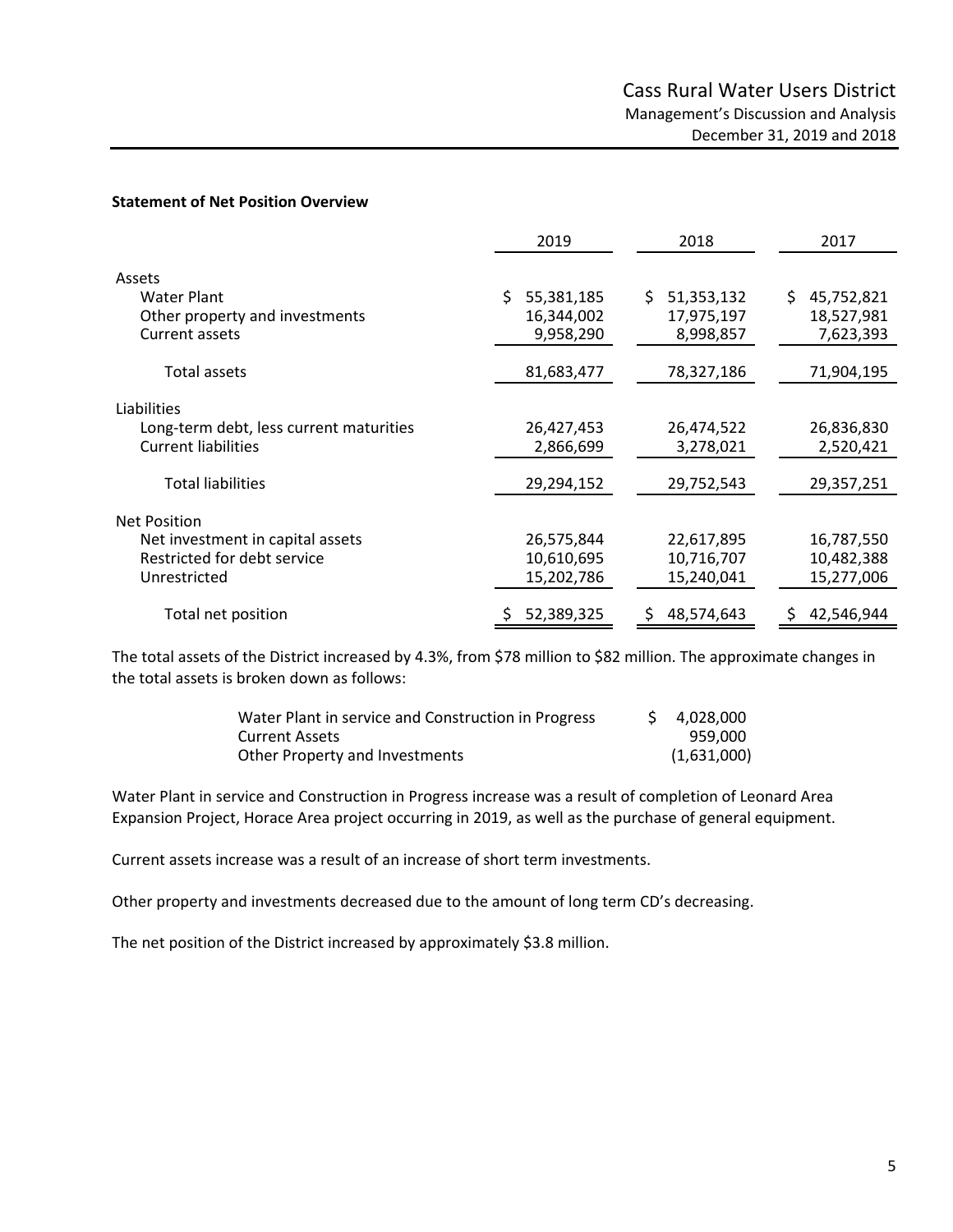## **Capital Assets and Debt Administration**

At the end of 2019, the District had approximately \$55.4 million (net of accumulated depreciation) in a broad range of utility capital assets and other property. The investment in capital and other property assets includes land, buildings, improvements, water treatment plants, water transmission and distribution mains, water storage facilities, pump stations, machinery, equipment and certain intangible assets. The District's net revenue, long term debt and contributions from customers are used to finance these capital investments. More detailed information concerning the additions and retirements appears later in this document in Note 5 of the financial statements.

As of December 31, 2019, the District had total long term debt including current maturities outstanding of approximately \$28.8 million. The District invests funds in certificates of deposit and other similar investments in such a manner so that as these investments mature funds are available to make the necessary payments. As of December 31, 2019 the District had funds on hand to make all debt payments through the year 2020. The details of the various debt instruments are presented in more detail in Note 6 of the financial statements.

|                                                    | 2019             | 2018             | 2017            |
|----------------------------------------------------|------------------|------------------|-----------------|
| <b>Total Revenues</b>                              | \$<br>10,159,468 | 11,856,643<br>S. | \$<br>8,134,502 |
| <b>Total Expenses</b>                              | 7,089,786        | 6,901,875        | 6,450,178       |
| Income                                             | 3,069,682        | 4,954,768        | 1,684,324       |
| <b>Capital Contributions</b><br>Special assessment | 745,000          | 1,072,931        | 1,899,749       |
| Change in Net Position                             | 3,814,682        | 6,027,699        | 3,584,073       |
| Net Position, Beginning of Year                    | 48,574,643       | 42,546,944       | 38,962,871      |
| Net Position, End of Year                          | 52,389,325       | 48,574,643       | 42,546,944      |

#### **Statement of Revenues, Expenses and Change in Net Position Overview**

Overall operating revenues decreased by 14.3% or approximately \$1,700,000. Metered sales decreased by approximately \$69,000 due to decreased usage. Overall operating expenses increased by 2.43% or approximately \$146,000. Purchased water expenses decreased by approximately \$19,000 due to decreased water demand. Special assessment capital contributions decreased by approximately \$328,000 due to less specials assessed during 2019.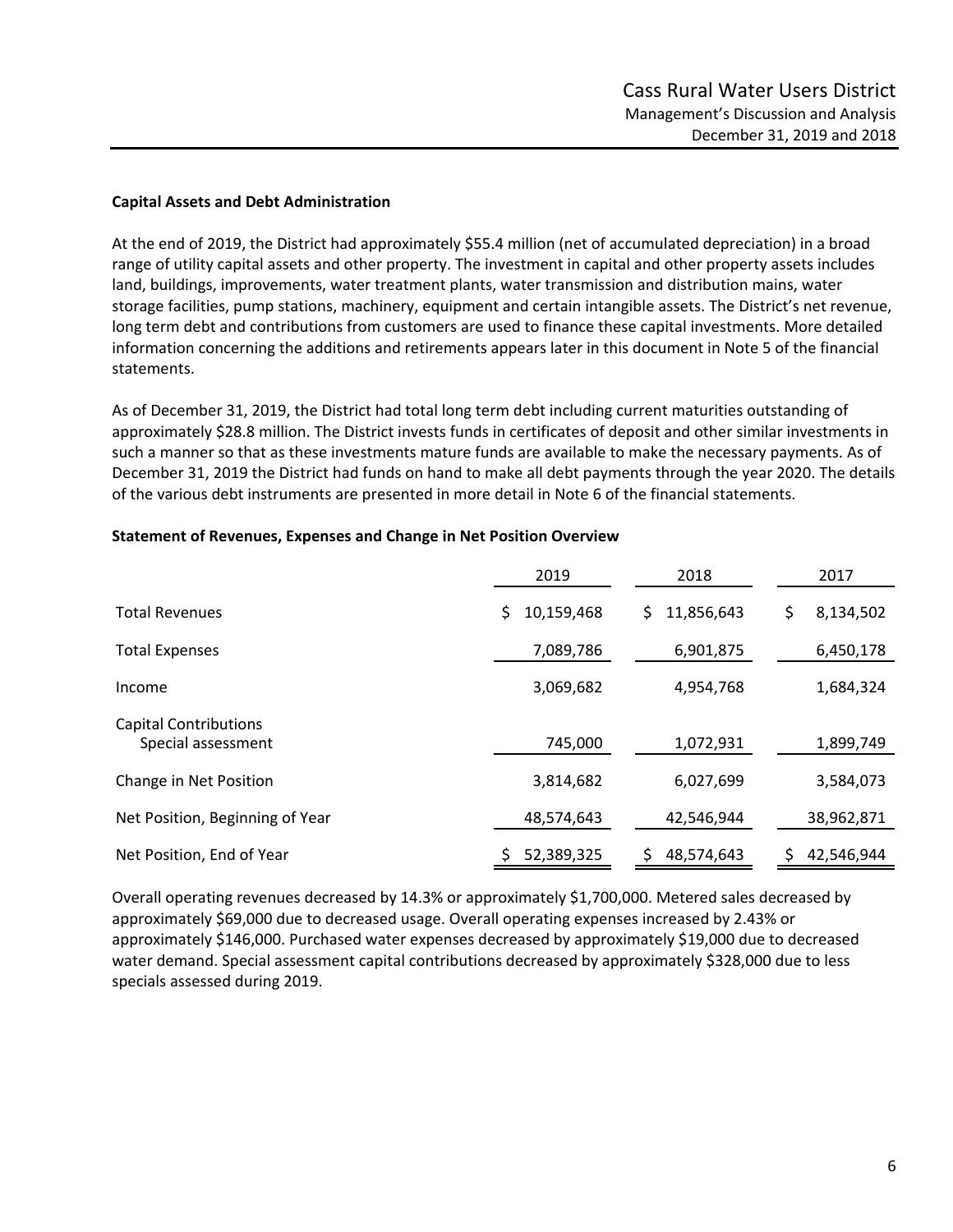### **Factors Bearing on the District's Future**

There are a number of factors or issues that have a bearing on the future of Cass Rural Water District that can be broken down as follows:

- Water Supply Cass Rural Water District is dependent on ground water as its primary source of water. One of the three aquifers the District utilizes has a finite life of perhaps another 25 to 30 years. As a result, the District has been very active with the Lake Agassiz Water Authority to develop a more dependable source of water.
- Territorial Integrity Due to the rapid growth of the urban areas around Fargo and West Fargo both cities have extended their boundaries into areas that overlap the District's boundary. To date the District has been able to negotiate reasonable arrangements with both cities to address these territorial issues. The District will continue to foster good working relationships with Fargo and West Fargo as well as making an effort to keep abreast of any legal developments in this area of federal law.
- Federal Regulation Each year the Environmental Protection Agency issues new rules for the regulations of public drinking water systems. With each new regulation comes increased cost and additional record keeping requirements. The District is committed to meeting all applicable drinking water standards while keeping costs as reasonable as possible.

## **Request for Information**

This financial report is designed to provide ratepayers and creditors with a general overview of the District's finances and demonstrate the District's accountability for monies it receives. If you have any questions about this report or need additional information, please contact: The General Manger, Cass Rural Water District, P.O. Box 98, Kindred, North Dakota 58051.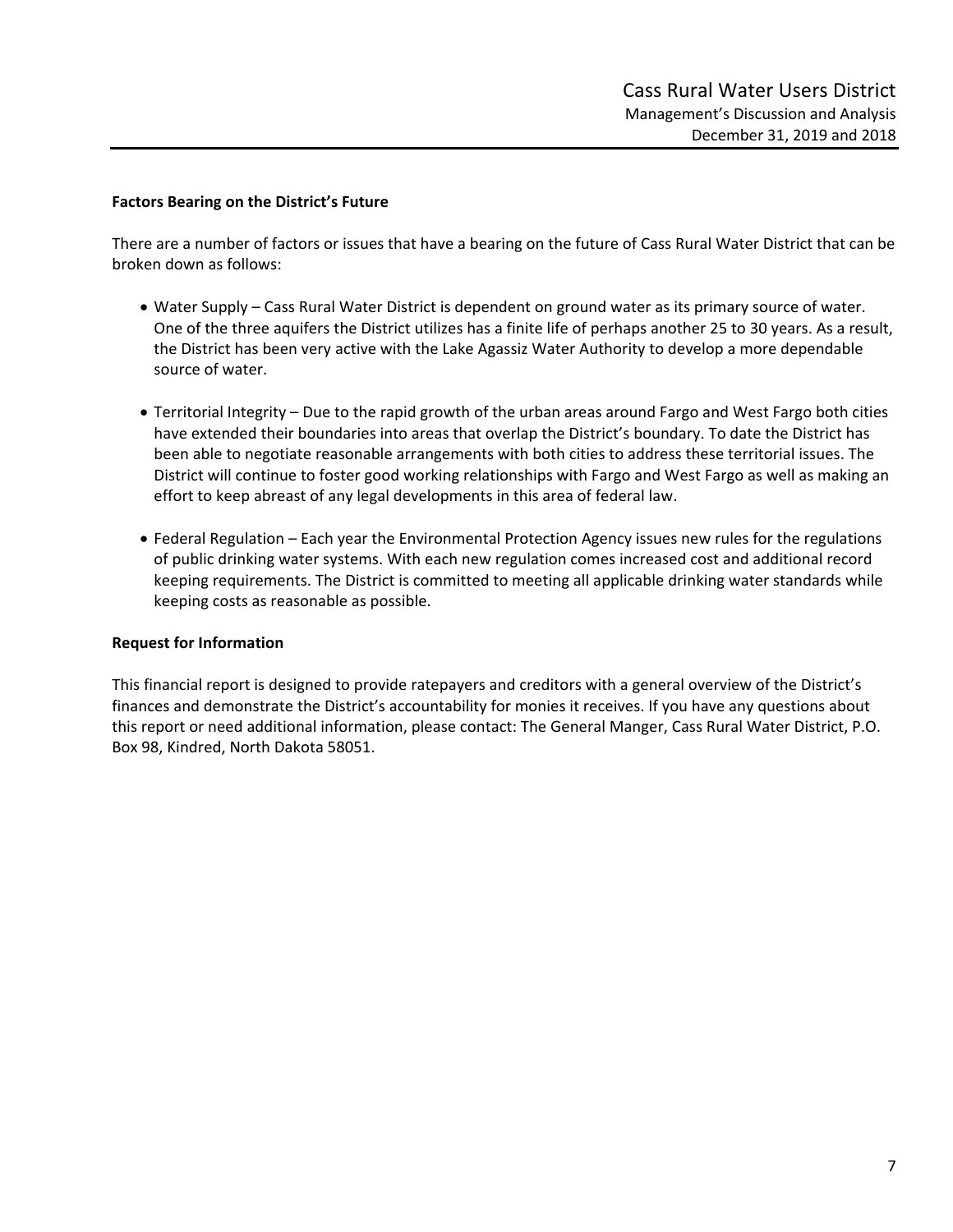# Cass Rural Water Users District Statements of Net Position December 31, 2019 and 2018

|                                                        | 2019                     | 2018                     |
|--------------------------------------------------------|--------------------------|--------------------------|
| Assets                                                 |                          |                          |
|                                                        |                          |                          |
| <b>Water Plant</b><br>In service                       | \$66,314,347             | \$59,250,502             |
| Construction in progress                               | 3,129,394                | 5,143,333                |
|                                                        |                          |                          |
| Total water plant<br>Less accumulated depreciation     | 69,443,741<br>14,062,556 | 64,393,835<br>13,040,703 |
|                                                        |                          |                          |
| Water plant - net                                      | 55,381,185               | 51,353,132               |
| Other Property and Investments                         |                          |                          |
| Intangible assets, net of accumulated amortization     | 5,211,693                | 5,732,862                |
| Special assessment receivable, net of current portion  | 9,821,691                | 9,925,406                |
| Patronage capital credits from nonassociated companies | 240,618                  | 237,929                  |
| Investments - long term                                | 1,070,000                | 2,079,000                |
| Total other property and investments                   | 16,344,002               | 17,975,197               |
| <b>Current Assets</b>                                  |                          |                          |
| Cash and cash equivalents                              | 3,189,025                | 3,326,409                |
| Cash and cash equivalents - restricted                 | 2,325,170                | 2,578,458                |
| Investments - short term                               | 2,374,500                | 847,136                  |
| Accounts receivable                                    | 988,770                  | 1,180,998                |
| Delinquent special assessment receivables              | 258,919                  | 219,712                  |
| Special assessment receivable, current portion         | 789,004                  | 791,301                  |
| Prepaid items                                          | 20,545                   | 17,675                   |
| Interest receivable                                    | 12,357                   | 37,168                   |
| Total current assets                                   | 9,958,290                | 8,998,857                |
| Total assets                                           | 81,683,477               | 78,327,186<br>S.         |
| Net Position and Liabilities                           |                          |                          |
| <b>Net Position</b>                                    |                          |                          |
| Net investment in capital assets                       | 26,575,844               | 22,617,895               |
| Restricted for debt service                            | 10,610,695               | 10,716,707               |
| Unrestricted                                           | 15,202,786               | 15,240,041               |
| Total net position                                     | 52,389,325               | 48,574,643               |
| Long - Term Debt,                                      |                          |                          |
| Less current maturities                                | 26,427,453               | 26,474,522               |
| <b>Current Liabilities</b>                             |                          |                          |
| Current maturities of long-term debt                   | 2,377,888                | 2,260,715                |
| Accounts payable                                       | 242,111                  | 419,601                  |
| Construction payable                                   | 15,980                   | 341,692                  |
| Accrued vacation                                       | 57,881                   | 44,466                   |
| <b>Accrued interest</b>                                | 172,839                  | 211,547                  |
| <b>Total current liabilities</b>                       | 2,866,699                | 3,278,021                |
| Total net position and liabilities                     | \$31,683,477             | \$78,327,186             |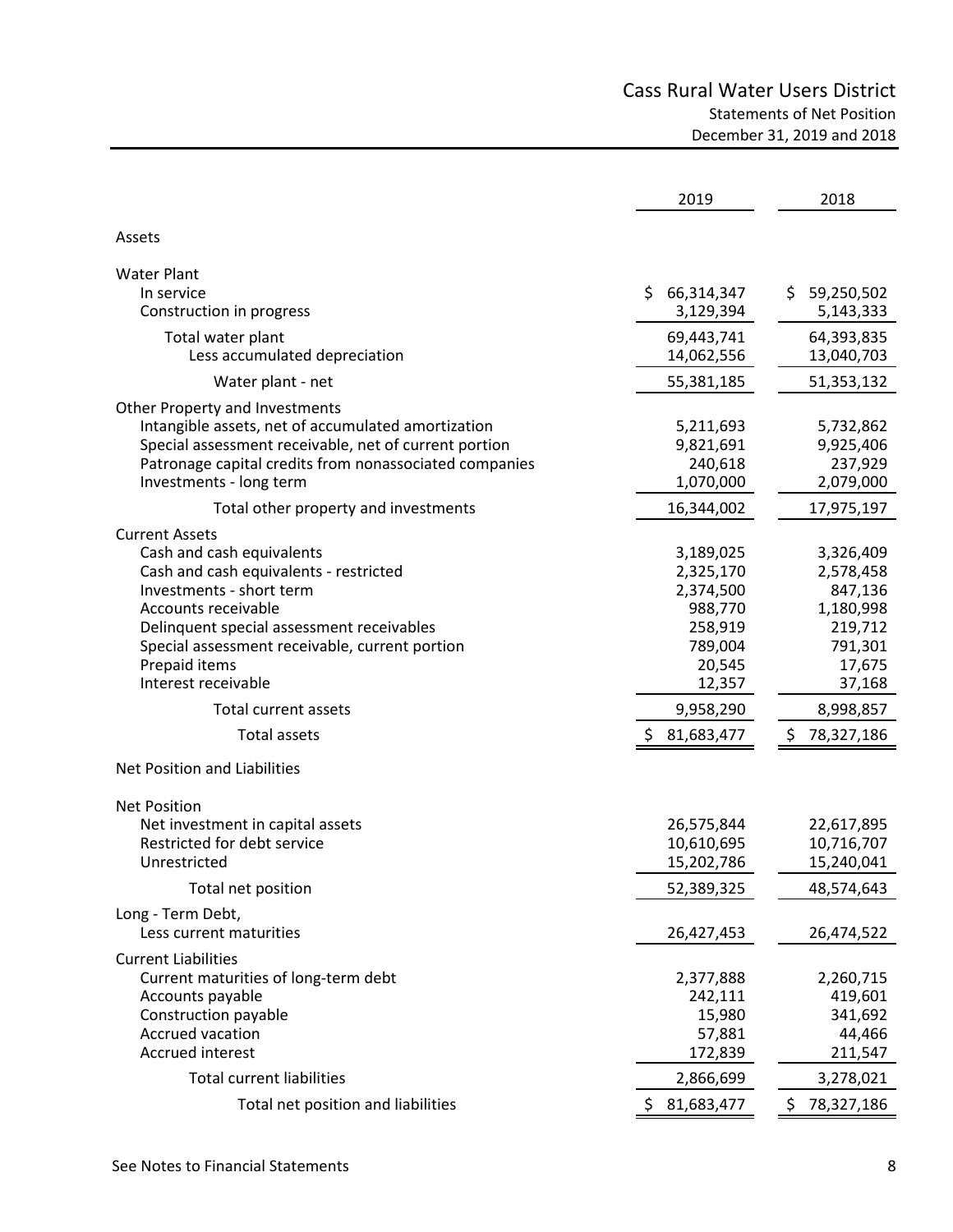# Cass Rural Water Users District Statements of Revenues, Expenses, and Changes in Net Position Years Ended December 31, 2019 and 2018

|                                             | 2019             | 2018             |
|---------------------------------------------|------------------|------------------|
| <b>Operating Revenues</b>                   |                  |                  |
| Sales to customers                          | \$<br>7,624,947  | \$<br>7,693,760  |
| Miscellaneous                               | 79,326           | 74,412           |
| Total operating revenues                    | 7,704,273        | 7,768,172        |
| <b>Operating Expenses</b>                   |                  |                  |
| Pumping                                     | 239,335          | 242,910          |
| Water treatment and testing                 | 176,361          | 150,844          |
| Transmission and distribution               | 682,680          | 611,863          |
| Administrative and general                  | 1,134,151        | 1,100,745        |
| Purchased water                             | 2,088,963        | 2,108,037        |
| Depreciation                                | 1,226,195        | 1,204,648        |
| Amortization                                | 521,169          | 521,169          |
| <b>Taxes</b>                                | 79,413           | 62,081           |
| <b>Total operating expenses</b>             | 6,148,267        | 6,002,297        |
| Operating Income                            | 1,556,006        | 1,765,875        |
| Nonoperating Revenues (Expenses)            |                  |                  |
| Interest on special assessments             | 507,855          | 538,099          |
| Investment income                           | 132,173          | 134,730          |
| Franchise fee payment                       | 520              | 41,984           |
| Grant revenue                               | 1,528,220        | 3,070,501        |
|                                             |                  |                  |
| Membership revenue                          | 30,450           | 65,300           |
| Bond issuance costs                         | (10, 300)        | (16,950)         |
| <b>Construction revenues</b>                | 231,221          | 183,847          |
| <b>Construction expenses</b>                | (80, 526)        | (17, 201)        |
| Miscellaneous revenue                       | 24,756           | 88,161           |
| Interest expense                            | (850, 693)       | (899, 578)       |
| Total nonoperating revenues (expenses), net | 1,513,676        | 3,188,893        |
| Income Before Capital Contributions         | 3,069,682        | 4,954,768        |
| <b>Capital Contributions</b>                |                  |                  |
| Special assessments                         | 745,000          | 1,072,931        |
| Change in Net Position                      | 3,814,682        | 6,027,699        |
| Net Position, Beginning of Year             | 48,574,643       | 42,546,944       |
| Net Position, End of Year                   | 52,389,325<br>Ş. | 48,574,643<br>\$ |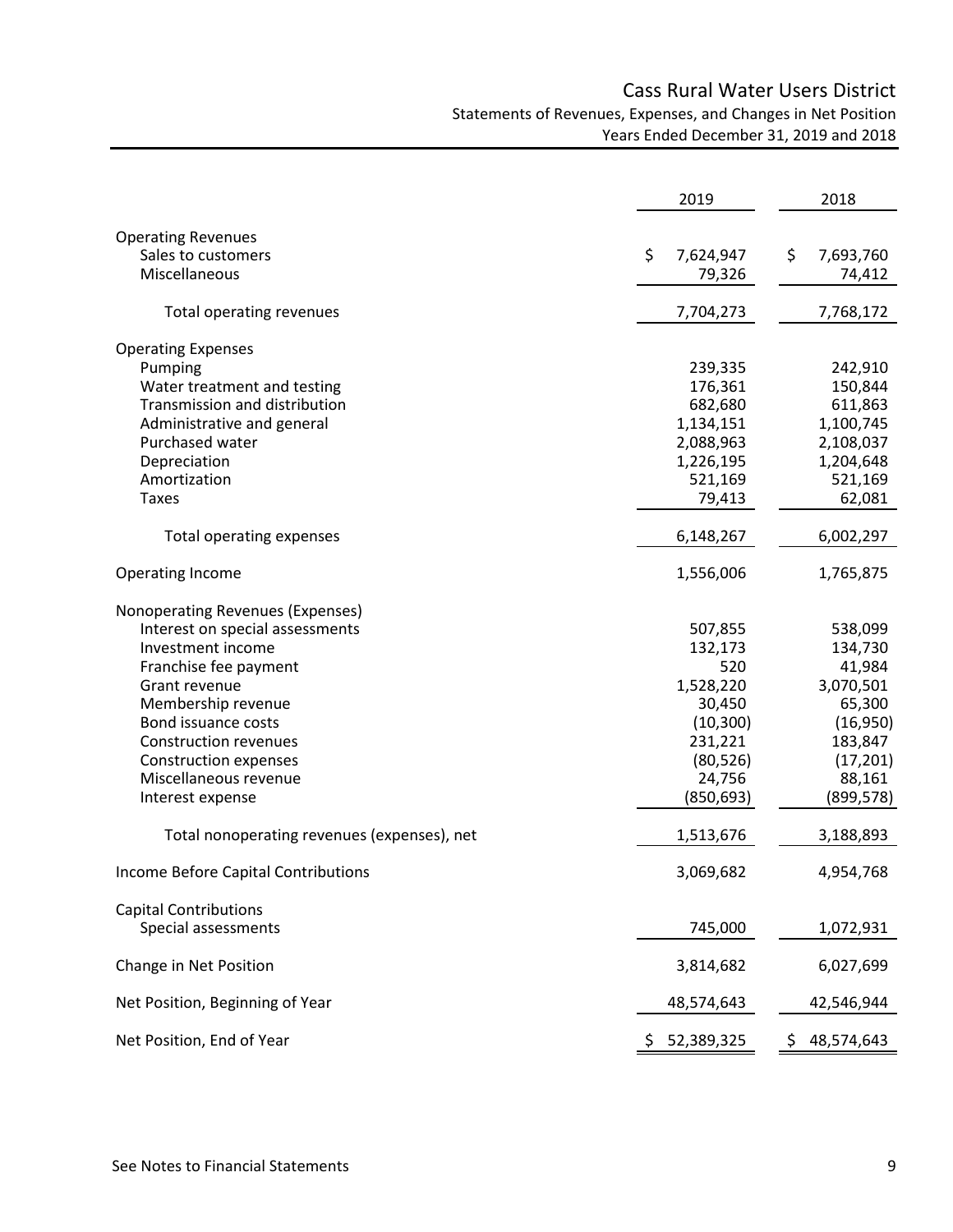# Cass Rural Water Users District Statements of Cash Flows Years Ended December 31, 2019 and 2018

|                                                                                                                                                                                                                                                                                                                                                                 | 2019                                                                                                                    | 2018                                                                                                              |
|-----------------------------------------------------------------------------------------------------------------------------------------------------------------------------------------------------------------------------------------------------------------------------------------------------------------------------------------------------------------|-------------------------------------------------------------------------------------------------------------------------|-------------------------------------------------------------------------------------------------------------------|
| <b>Operating Activities</b><br>Operating cash receipts from customers<br>Cash payments to suppliers for goods and services<br>Cash payments to employees for services<br>Miscellaneous payments                                                                                                                                                                 | \$<br>8,641,501<br>(3,367,699)<br>(1, 120, 736)<br>(79, 413)                                                            | \$<br>8,440,502<br>(2,830,220)<br>(1,095,255)<br>(62,081)                                                         |
| Net Cash from Operating Activities                                                                                                                                                                                                                                                                                                                              | 4,073,653                                                                                                               | 4,452,946                                                                                                         |
| <b>Investing Activities</b><br>Purchase of investments<br>Sale of investments<br>Interest received                                                                                                                                                                                                                                                              | (518, 364)<br>156,984                                                                                                   | 858,387<br>104,063                                                                                                |
| Net Cash from (used for) Investing Activities                                                                                                                                                                                                                                                                                                                   | (361, 380)                                                                                                              | 962,450                                                                                                           |
| Capital and Related Financing Activities<br>Interest payments on debt<br>Proceeds from long-term borrowings<br>Net additions to special assessments<br>Payment of bond issuance costs<br>Proceeds from construction revenue, net<br>Change in construction payable<br>Additions to plant<br>Proceeds from grant revenue<br>Principal payments on long-term debt | (889, 401)<br>2,335,056<br>599,416<br>(10, 300)<br>150,695<br>(325, 712)<br>(5, 256, 937)<br>1,528,220<br>(2, 264, 952) | (905, 294)<br>1,904,157<br>315,690<br>(16,950)<br>166,646<br>341,692<br>(6,807,216)<br>3,070,501<br>(2, 134, 191) |
| Net Cash used for Capital and Related Financing Activities                                                                                                                                                                                                                                                                                                      | (4, 133, 915)                                                                                                           | (4,064,965)                                                                                                       |
| <b>Noncapital Financing Activities</b><br>Franchise fee payment<br>Membership revenue                                                                                                                                                                                                                                                                           | 520<br>30,450                                                                                                           | 41,984<br>65,300                                                                                                  |
| Net Cash from Noncapital Financing Activities                                                                                                                                                                                                                                                                                                                   | 30,970                                                                                                                  | 107,284                                                                                                           |
| Net Change in Cash and Cash Equivalents                                                                                                                                                                                                                                                                                                                         | (390, 672)                                                                                                              | 1,457,715                                                                                                         |
| Cash and Cash Equivalents, Beginning of Year                                                                                                                                                                                                                                                                                                                    | 5,904,867                                                                                                               | 4,447,152                                                                                                         |
| Cash and Cash Equivalents, End of Year                                                                                                                                                                                                                                                                                                                          | \$<br>5,514,195                                                                                                         | \$<br>5,904,867                                                                                                   |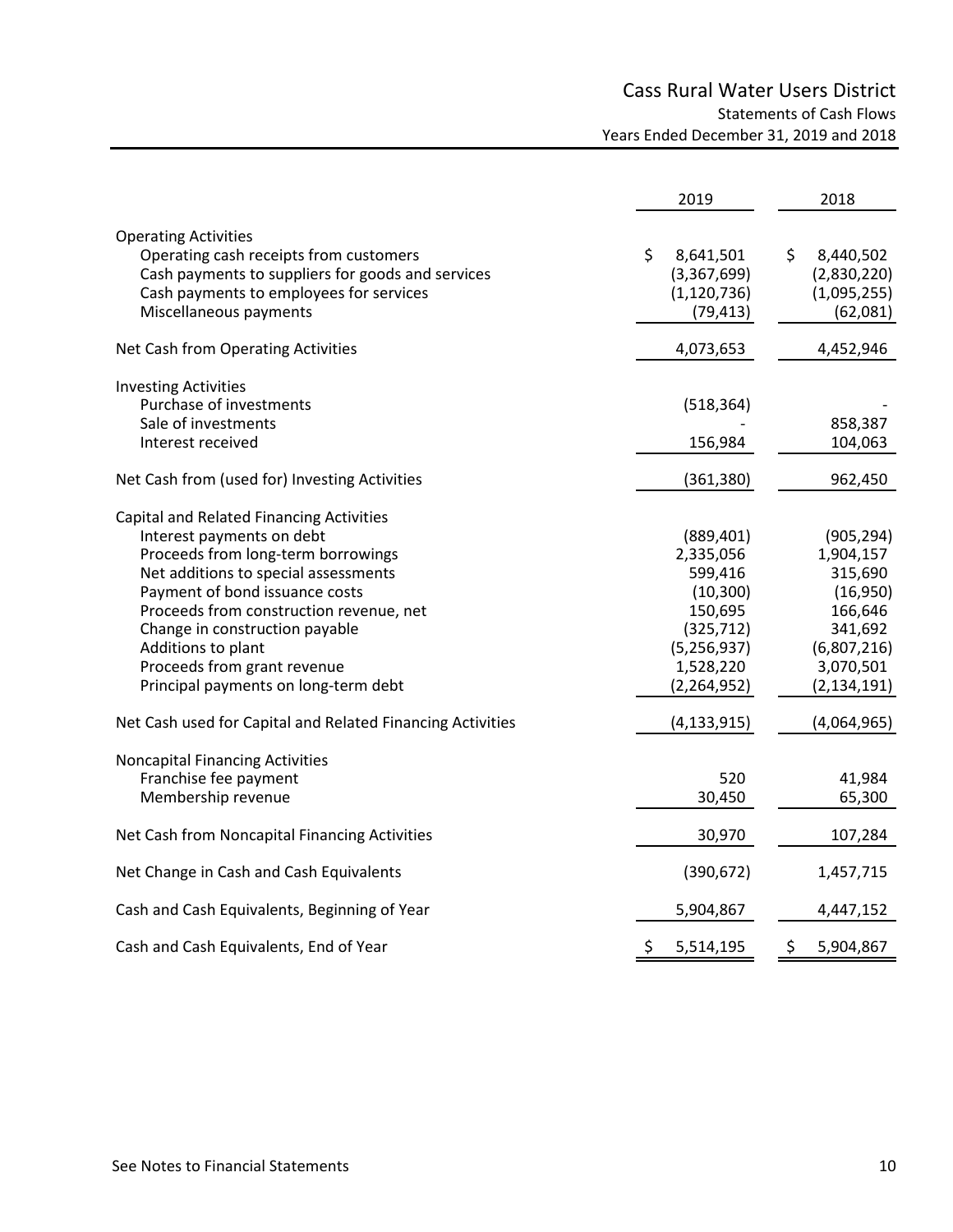# Cass Rural Water Users District Statements of Cash Flows Years Ended December 31, 2019 and 2018

|                                                                                                                                                    | 2019                                       | 2018                                 |
|----------------------------------------------------------------------------------------------------------------------------------------------------|--------------------------------------------|--------------------------------------|
| <b>Operating Activity Reconciliation</b><br>Operating income<br>Adjustments to reconcile operating income<br>to net cash from operating activities | \$<br>1,556,006                            | \$<br>1,765,875                      |
| Depreciation expense<br>Amortization of intangible assets<br>Changes in assets and liabilities                                                     | 1,226,195<br>521,169                       | 1,204,648<br>521,169                 |
| Accounts receivable<br>Prepayments<br>Accounts payable<br>Accrued vacation                                                                         | 937,228<br>(2,870)<br>(177, 490)<br>13,415 | 672,330<br>(426)<br>283,860<br>5,490 |
| Net Cash from Operating Activities                                                                                                                 | 4,073,653                                  | 4,452,946                            |
| <b>Noncash Investing Activities</b><br>Increase (decrease) in additions to plant due to construction payable                                       | (325,712)                                  | 341,692                              |
| Capital contribution recognized by special assessment                                                                                              | 745,000                                    | \$<br>1,072,931                      |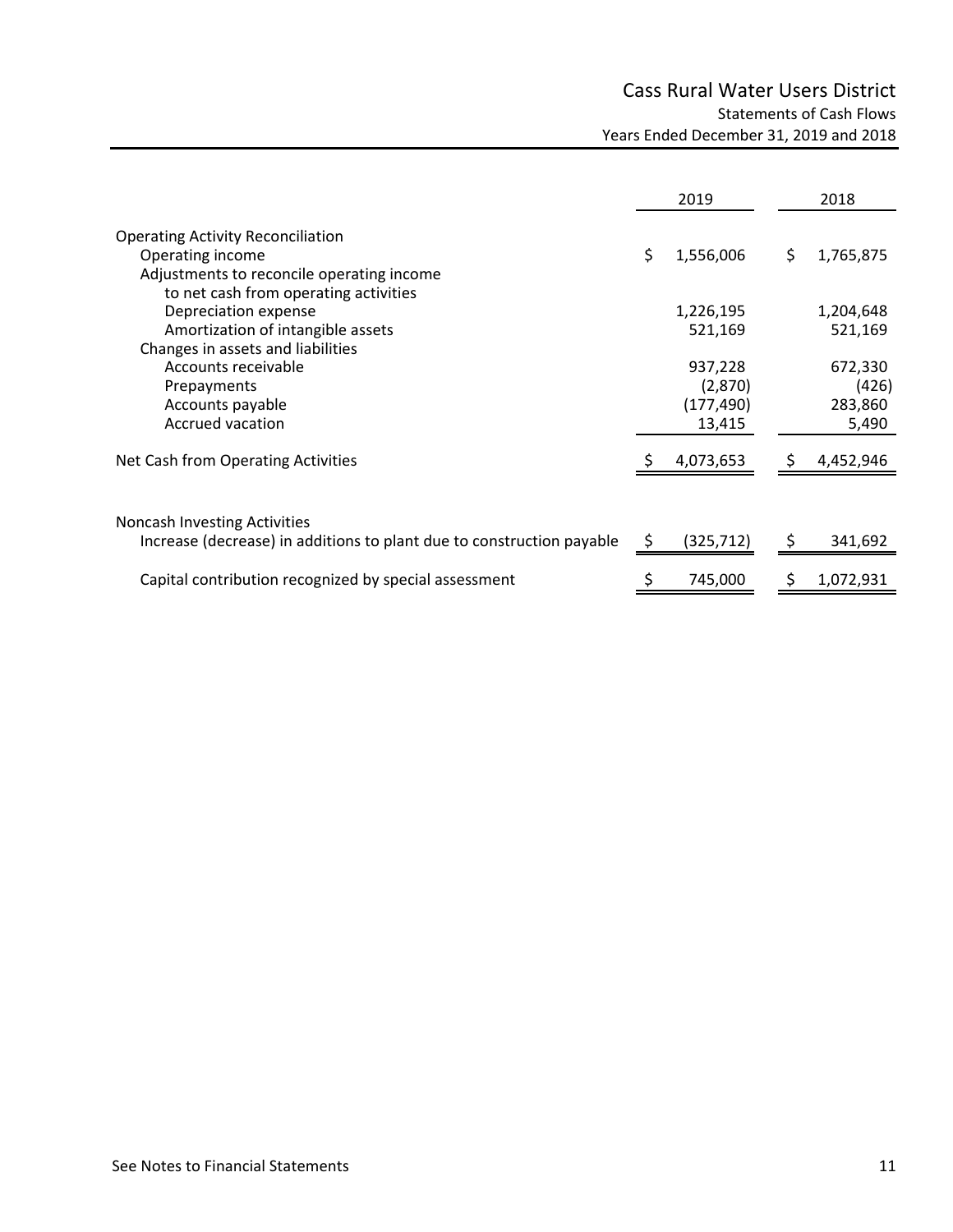# **Note 1 ‐ Organization and Nature of Operations**

The District was organized and formally incorporated as of November 6, 1973, for the express purpose of providing water service in the state of North Dakota for the use and benefit of its members on a cooperative basis. Effective September 1, 2002, the organization reorganized as a water district under the authority of the North Dakota Century Code Chapter 61‐35. The District is accounted for as a special purpose government engaged in a business‐type activity.

# **Note 2 ‐ Summary of Significant Accounting Policies**

## **General**

The public utility activities of Cass Rural Water Users District (District) are non‐regulated as such. However, the District follows the National Association of Regulatory Utility Commissioners' Uniform System of Accounts prescribed for Class A and B Water Utilities.

# **Reporting entity**

For financial reporting purposes, a reporting entity's financial statements should include all component units over which another component unit (oversight unit) exercises financial accountability. Financial accountability includes such aspects as appointment of governing body members, designation of management, the ability to significantly influence operations and accountability for fiscal matters.

Based upon the above criteria, there are no component units to be included within Cass Rural Water Users District as a reporting entity.

## **Basis of Accounting**

With respect to proprietary activities Cass Rural Water Users District has adopted GASB statement No. 62 "Codification of Accounting and Financial Reporting Guidance Contained in Pre‐November 30, 1989 FASB and AICPA Pronouncements."

# **Receivable and Credit Policy**

Trade receivables are uncollateralized customer obligations due under normal trade terms requiring payment within 30 days from the invoice date. Customers are charged a one-time 10% charge for late payments. The receivables are non‐interest bearing. Payments on trade receivables are applied to the latest unpaid invoices. The carrying amount of trade receivables is reduced by a valuation allowance that reflects management's best estimate of the amounts that will not be collected. The District did not estimate an allowance for doubtful accounts for the year ended December 31, 2019 and 2018.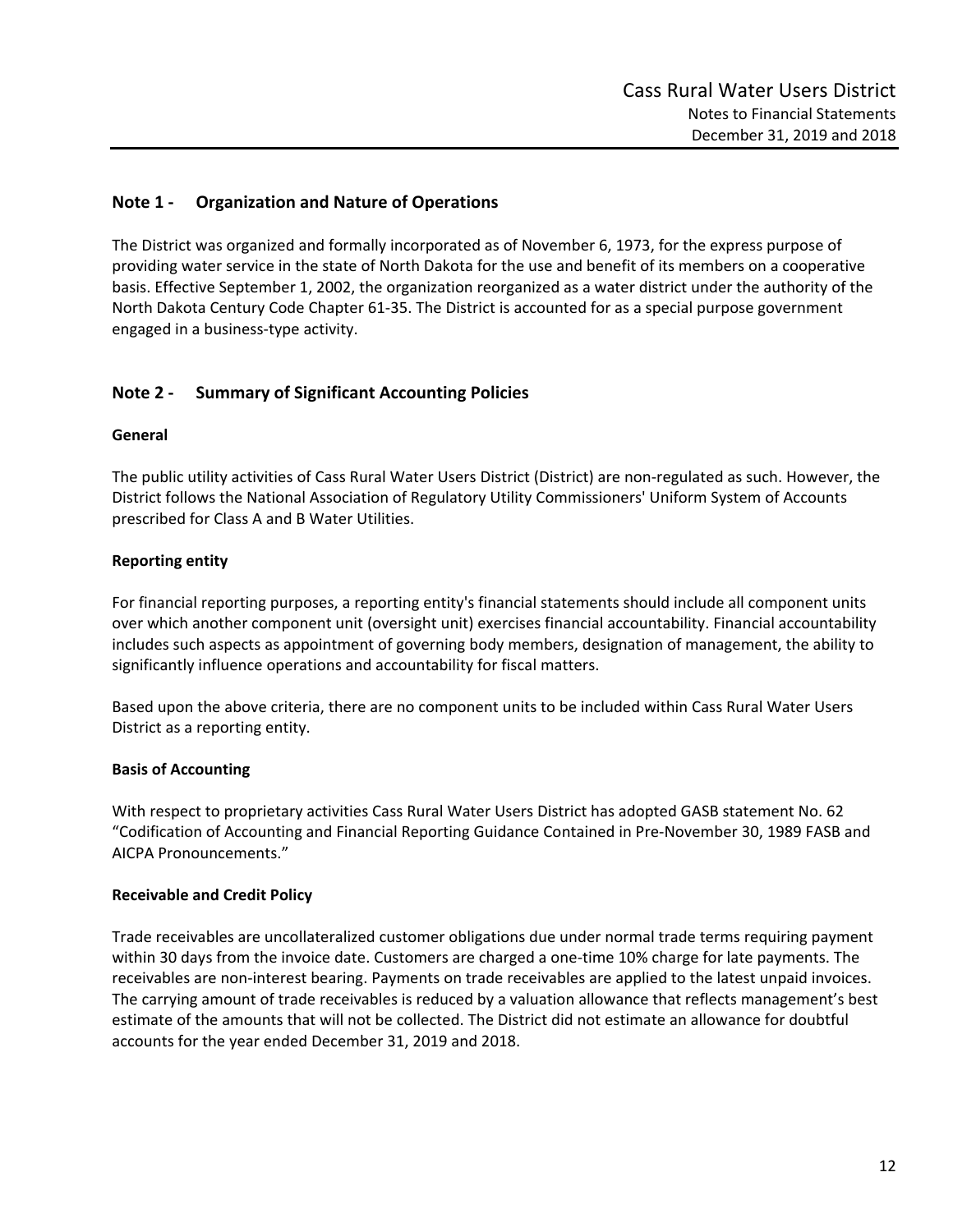## **Cash and Cash Equivalents**

The District's cash and cash equivalents consist of all cash sources and certificates of deposit that have an original maturity of three months or less.

## **Cash and Cash Equivalents ‐ Restricted**

Several of the District's loan agreements require restricted deposits set aside and the for use in capital projects. This is accounted for in the cash and cash equivalents – restricted on the statements of net position. A reclassification was made for the December 31, 2019 financial statements where special funds are now included in the cash and cash equivalents – restricted. The reclassification had no impact on the District's net position.

## **Prepaid Items**

Certain payments to vendors reflect costs applicable to future accounting periods and are recorded as prepaid items. Prepaid items are reported using the consumption method and recorded as an expense at the time of consumption.

## **Plant Additions and Retirements**

Water plant is stated at cost. The cost of additions to utility plant includes contracted work, direct labor and materials, and allocable overheads. When units of property are retired, sold or otherwise disposed of in the ordinary course of business, their average book cost, less net salvage, is charged to accumulated provision for depreciation. Repairs and the replacement and renewal of items determined to be less than units of property are charged to maintenance expense. Capital assets are defined by the District as assets with an initial, individual cost equal to or greater than \$500, except for plant which is capitalized in their entirety.

## **Depreciation**

Depreciation is computed on the straight‐line method based upon estimated useful lives of the various classes of property. Such provision, as a percentage of the average balance of depreciable property in service, was 1.98% and 2.09% in 2019 and 2018.

## **Intangible Assets**

Intangible assets are stated at amortized cost. The intangible assets are the right to supply treated wastewater and treat the wastewater return flow for a period of years to come. They are being amortized on a straight‐line basis over the life of the agreement, which is over 20 years. The project was completed at the end of 2009. The amortization expense recorded in 2019 and 2018 was \$521,169.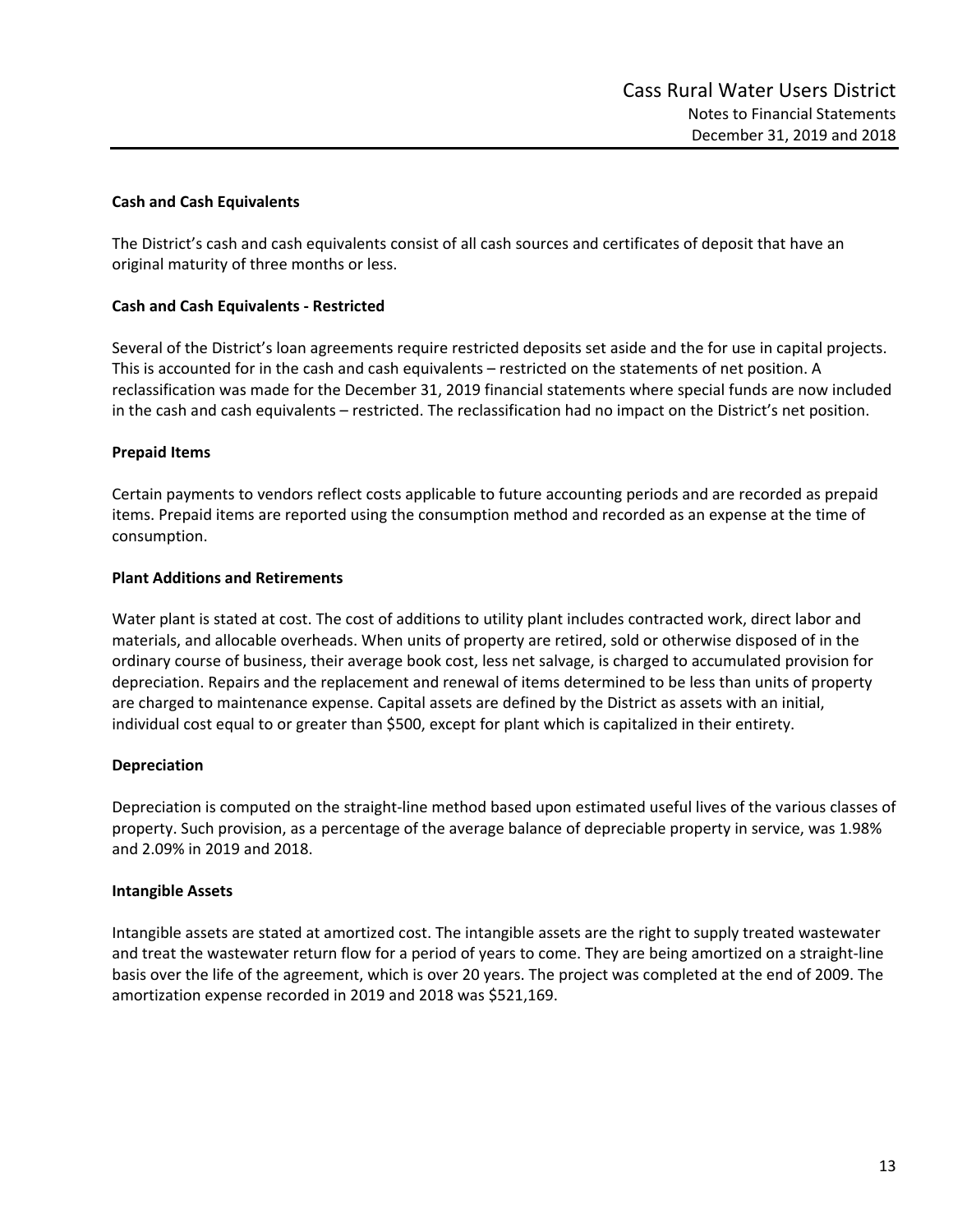## **Operating and Nonoperating Revenues and Expenditures**

The District reports operating revenues and expenses separately from nonoperating items. Operating revenues and expenses generally result from producing and delivering goods in connection with the District's principal ongoing operations. The principal operating revenues of the District are charges to customers for sale of water. Operating expenses for the District include the costs of sales, administrative expenses, and depreciation on capital assets. All revenues and expenses not meeting this definition are reported as nonoperating revenues and expenses.

#### **Revenue Recognition**

Revenue from water sales is reflected in the accounts at the time delivered.

#### **Accounting Estimates**

The preparation of financial statements in conformity with generally accepted accounting principles requires management to make estimates and assumptions that affect the reported amounts of assets and liabilities at the date of the financial statements and reported amounts of revenues and expenses during the reporting period. Actual results could differ from those estimates.

#### **Business and Credit Risk**

The District provides water service on account to its members which are located primarily in Cass County, North Dakota.

## **Note 3 ‐ Deposits, Investments and Investment Income**

The District's investments are generally reported at fair value, as discussed in Note 2. At December 31, 2019, the District had the following investments, all of which are held in the District's name by various custodial banks that were agents of the District:

| Investment Type                                 | Fair<br>Value |           |  | Less than 1 |  | $1-5$                    |
|-------------------------------------------------|---------------|-----------|--|-------------|--|--------------------------|
| <b>Certificate of Deposits</b>                  |               | 3,409,706 |  | 2,339,706   |  | 1,070,000                |
| <b>Government National Mortgage Association</b> |               | 34.794    |  | 34.794      |  | $\overline{\phantom{0}}$ |

As of December 31, 2018, the District has the following investments and maturities:

| Investment Type                                 | Fair<br>Value | Less than 1 | $1 - 5$   |
|-------------------------------------------------|---------------|-------------|-----------|
| Certificate of Deposits                         | 2,886,000     | 807,000     | 2,079,000 |
| <b>Government National Mortgage Association</b> | 40,136        | 40,136      |           |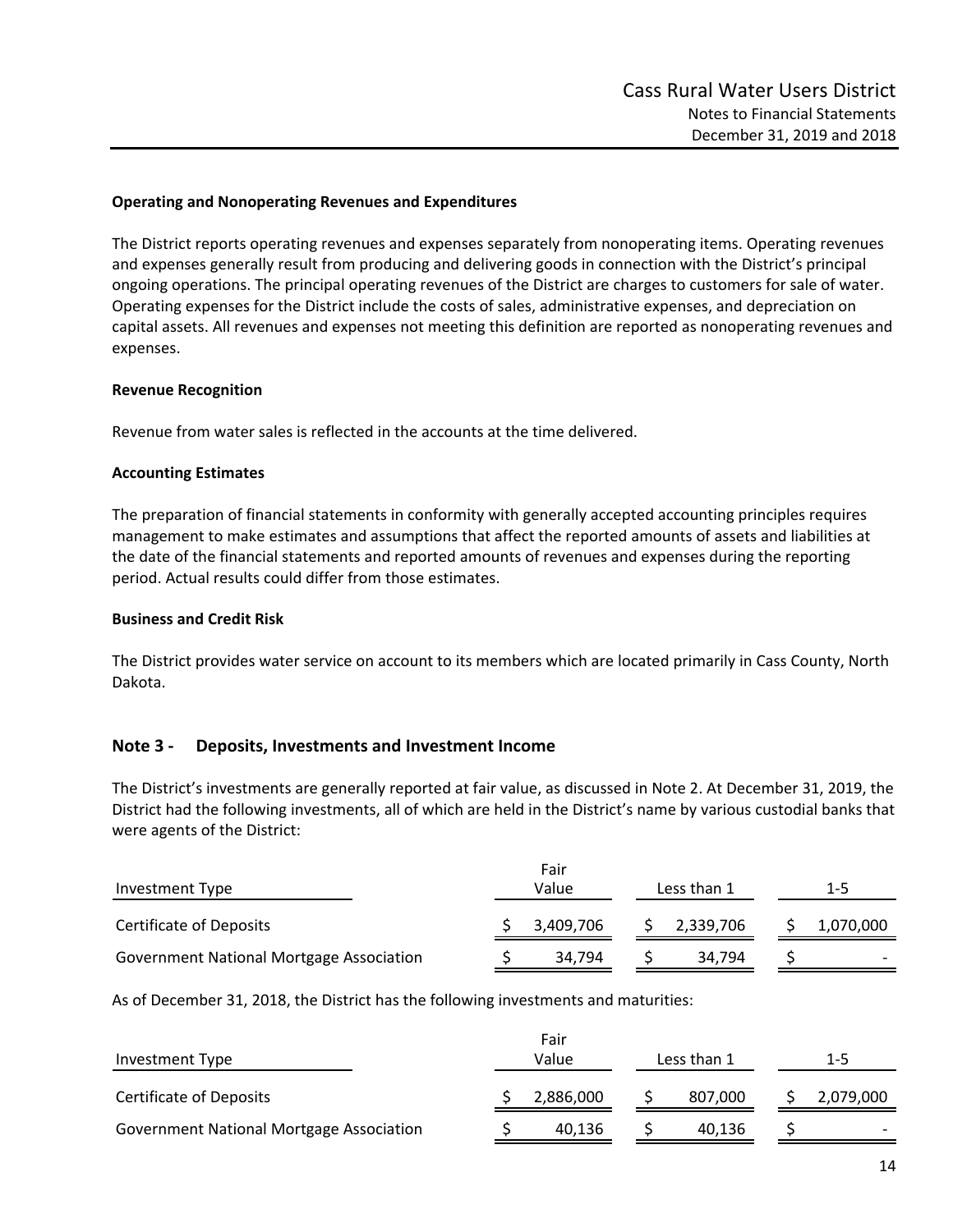#### **Interest Rate Risk**

The District does not have a formal investment policy that limits investment maturities as a means of managing its exposure to fair value losses arising from increasing interest rates.

### **Credit Risk**

Credit risk is the risk that an issuer or other counterparty to an investment will not fulfill its obligations. The District does not have a formal policy to limit exposure to credit risk. The asset back securities noted above are not rated.

## **Concentration of Credit Risk**

The District does not have a formal investment policy that limits the total amount of securities that can be held with any one company or government agency.

### **Custodial Credit Risk**

Custodial credit risk is the risk that in the event of a bank failure, the District's deposits may not be returned to it. The District does not have a formal policy to limit exposure to custodial credit risk.

#### **Pledged Collateral**

In accordance with North Dakota Century Code, the District maintains deposits at those depository banks and brokerages authorized by the Board of Directors, all of which are covered by Federal Depository Insurance or Securities Investor Protection. Century Code requires that all of the District's deposits be protected by insurance, collateral or surety bond. The market value of the collateral pledged must be equal to or greater than 110% of the deposits not covered by insurance or bonds. At December 31, 2019, all deposits were fully insured or collateralized by securities held in the District's name.

The carrying amount of deposits and investments shown above is in the District's balance sheet as follows:

|                                                              |    | 2019      |    | 2018      |
|--------------------------------------------------------------|----|-----------|----|-----------|
| <b>Carrying Amount</b>                                       |    |           |    |           |
| Deposits in bank                                             | S. | 5,514,195 | S  | 5,935,867 |
| Certificates of deposit                                      |    | 3,409,706 |    | 2,855,000 |
| Asset backed securities                                      |    | 34,794    |    | 40,136    |
|                                                              |    | 8,958,695 |    | 8,831,003 |
| Included in the following statement of net position captions |    |           |    |           |
| Cash and cash equivalents                                    |    | 3,189,025 | Ŝ. | 3,326,409 |
| Cash and cash equivalents - restricted for construction      |    | 4,790     |    | 281,708   |
| Cash and cash equivalents - restricted for long term debt    |    | 2,320,380 |    | 2,296,750 |
| Asset backed securities - short term                         |    | 34,794    |    | 40,136    |
| Certificates of deposit - short term                         |    | 2,339,706 |    | 807,000   |
| Certificates of deposit - long term                          |    | 1,070,000 |    | 2,079,000 |
|                                                              |    | 8,958,695 |    | 8,831,003 |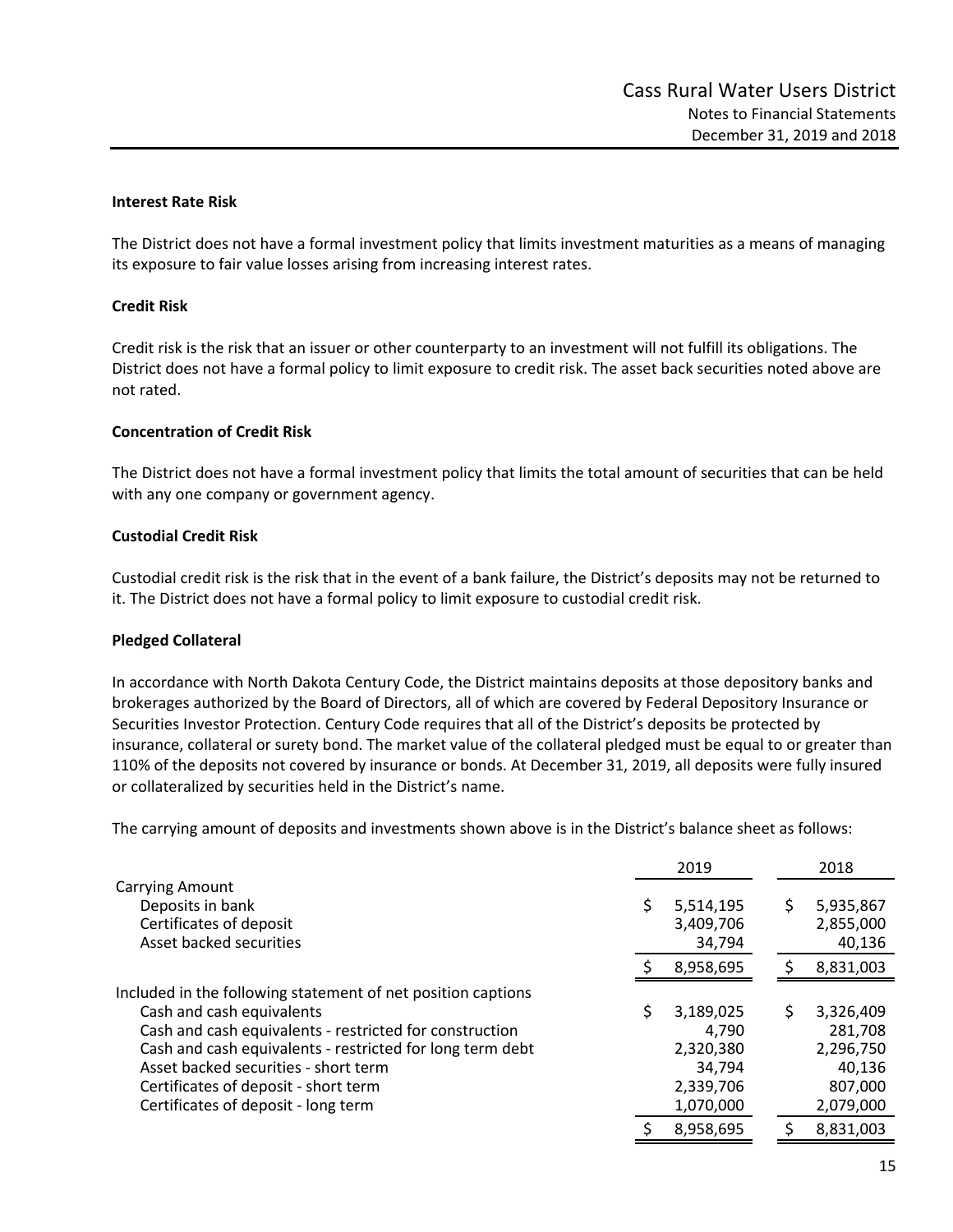#### **Note 4 ‐ Long‐Term Receivables**

#### **Special assessments**

The District issues special assessments against properties in order to offer water service into expanded territories. Special assessments are collected by the county and remitted to the District on a monthly basis.

The following is a summary of special assessments receivable at December 31, 2019:

| <b>Improvement District</b>                                                                                                                                                           | Initial<br>Year | Final<br>Year | Annual Payment        | <b>Interest Rate</b> | Remaining<br>Balance     |
|---------------------------------------------------------------------------------------------------------------------------------------------------------------------------------------|-----------------|---------------|-----------------------|----------------------|--------------------------|
| Silverleaf and Custer Crossing                                                                                                                                                        | 2007            | 2022          | \$6,000 - \$24,000    | 5.20%                | \$<br>49,910             |
| Maple Valley and Prairie Grove                                                                                                                                                        | 2009            | 2023          | \$30,000 - \$55,000   | $4.25 - 5.00\%$      | 186,992                  |
| Maple Valley and Prairie Grove Phase 2                                                                                                                                                | 2010            | 2024          | \$21,000 - \$27,000   | $2.60 - 4.50%$       | 104,748                  |
| Deer Creek, Silverleat, Maple Valley, MGB,<br>Beach Lane, and 73rd Ave                                                                                                                | 2013            | 2027          | \$60,000 - \$85,000   | $0.60 - 2.65%$       | 454,517                  |
| Davies and Deer Creek 2nd                                                                                                                                                             | 2014            | 2028          | \$35,000 - \$60,000   | $0.80 - 4.00\%$      | 547,491                  |
| Eagle Point 1st and 2nd, Deer Creek 3rd,<br>Fargo Park, and Davies                                                                                                                    | 2015            | 2029          | \$90,000 - \$105,000  | $0.80 - 3.10%$       | 1,090,936                |
| Crotton Cove, Deer Creek 4th, Golden Valley,<br>and Crofton 2nd                                                                                                                       | 2016            | 2030          | \$85,000 - \$175,000  | $0.80 - 3.50%$       | 1,747,863                |
| Golden Valley 2nd, Deer Creek 5th,<br>Rocking Horse 2nd, Crofton Coves,<br>Prairie Farms 2nd, and Eagle Valley 2nd                                                                    | 2017            | 2031          | \$250,000 - \$650,000 | $1.10 - 3.25%$       | 3,222,023                |
| Maple Valley, Eagle Point 3rd, Deer Creek 6th,<br>Woodhurst 31st, Eagle Valley 1st, Lake Shure,<br>and Wilds 8th                                                                      | 2018            | 2032          | \$75,000 - \$240,000  | $1.75 - 3.65%$       | 1,695,083                |
| Eagle Valley 2nd, Bison Meadow, and Wilds 9th                                                                                                                                         | 2019            | 2033          | \$60,000 - \$85,000   | $2.25 - 3.70%$       | 1,025,051                |
| Rocking Horse 5th, Grayland First Phase, and<br><b>Bison Meadows Phase 2</b>                                                                                                          | 2020            | 2034          | \$40,000 - \$55,000   | $1.60 - 2.30%$       | 745,000                  |
|                                                                                                                                                                                       |                 |               |                       |                      | \$10,869,614             |
| Included in the following statement of net position captions:<br><b>Current Assets</b><br>Delinquent special assessment receivables<br>Special assessment receivable, current portion |                 |               |                       |                      | \$<br>258.919<br>789,004 |
| Other Property and Investments<br>Special assessment receivable, net of current portion                                                                                               |                 |               |                       |                      | 9,821,691                |
|                                                                                                                                                                                       |                 |               |                       |                      | \$10,869,614             |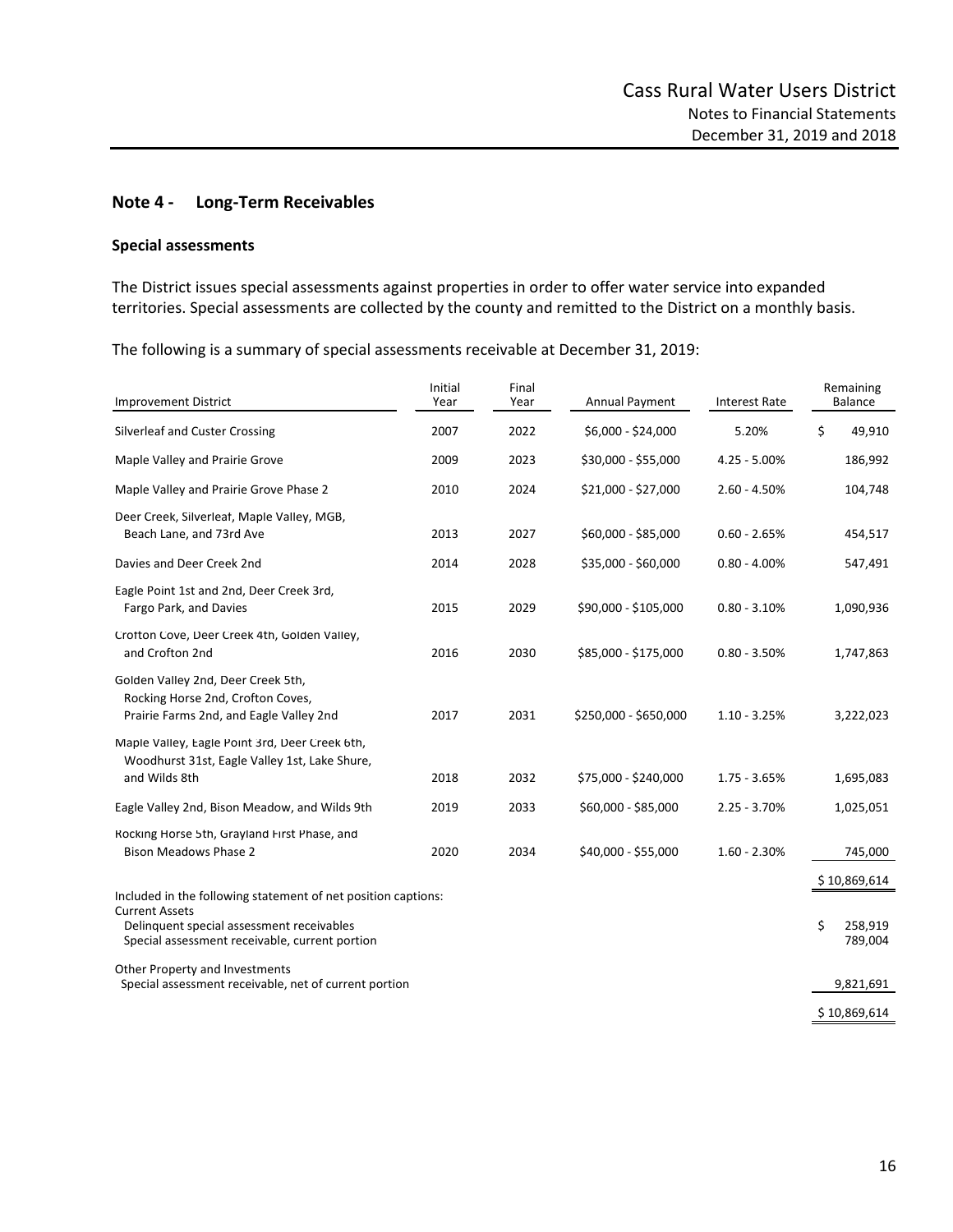The following is a summary of special assessments receivable at December 31, 2018:

| <b>Improvement District</b>                                                                                                                                                           | Initial<br>Year | Final<br>Year | Annual Payment        | <b>Interest Rate</b> | Remaining<br>Balance     |
|---------------------------------------------------------------------------------------------------------------------------------------------------------------------------------------|-----------------|---------------|-----------------------|----------------------|--------------------------|
| Osgood                                                                                                                                                                                | 2005            | 2020          | \$66,000              | 5.60%                | \$<br>62,917             |
| Silverleaf and Custer Crossing                                                                                                                                                        | 2007            | 2022          | \$6,000 - \$24,000    | 5.20%                | 69,941                   |
| Maple Valley and Prairie Grove                                                                                                                                                        | 2009            | 2023          | \$30,000 - \$55,000   | $4.25 - 5.00\%$      | 234,470                  |
| Maple Valley and Prairie Grove Phase 2                                                                                                                                                | 2010            | 2024          | \$21,000 - \$27,000   | $2.60 - 4.50%$       | 124,138                  |
| Deer Creek, Silverleat, Maple Valley, MGB,<br>Beach Lane, and 73rd Ave                                                                                                                | 2013            | 2027          | \$60,000 - \$85,000   | $0.60 - 2.65%$       | 505,168                  |
| Davies and Deer Creek 2nd                                                                                                                                                             | 2014            | 2028          | \$35,000 - \$60,000   | $0.80 - 4.00\%$      | 598,551                  |
| Eagle Point 1st and 2nd, Deer Creek 3rd,<br>Fargo Park, and Davies                                                                                                                    | 2015            | 2029          | \$90,000 - \$105,000  | $0.80 - 3.10%$       | 1,176,851                |
| Crotton Cove, Deer Creek 4th, Golden Valley,<br>and Crofton 2nd                                                                                                                       | 2016            | 2030          | \$85,000 - \$175,000  | $0.80 - 3.50%$       | 1,882,432                |
| Golden Valley 2nd, Deer Creek 5th,<br>Rocking Horse 2nd, Crofton Coves,<br>Prairie Farms 2nd, and Eagle Valley 2nd                                                                    | 2017            | 2031          | \$250,000 - \$650,000 | $1.10 - 3.25%$       | 3,411,282                |
| Maple Valley, Eagle Point 3rd, Deer Creek 6th,<br>Woodhurst 31st, Eagle Valley 1st, Lake Shure,<br>and Wilds 8th                                                                      | 2018            | 2032          | \$75,000 - \$240,000  | $1.75 - 3.65%$       | 1,797,738                |
| Eagle Valley 2nd, Bison Meadow, and Wilds 9th                                                                                                                                         | 2019            | 2033          | \$60,000 - \$85,000   | $2.25 - 3.70%$       | 1,072,931                |
|                                                                                                                                                                                       |                 |               |                       |                      | \$10,936,419             |
| Included in the following statement of net position captions:<br><b>Current Assets</b><br>Delinquent special assessment receivables<br>Special assessment receivable, current portion |                 |               |                       |                      | \$<br>219,712<br>791,301 |
| Other Property and Investments<br>Special assessment receivable, net of current portion                                                                                               |                 |               |                       |                      | 9,925,406                |
|                                                                                                                                                                                       |                 |               |                       |                      | \$10,936,419             |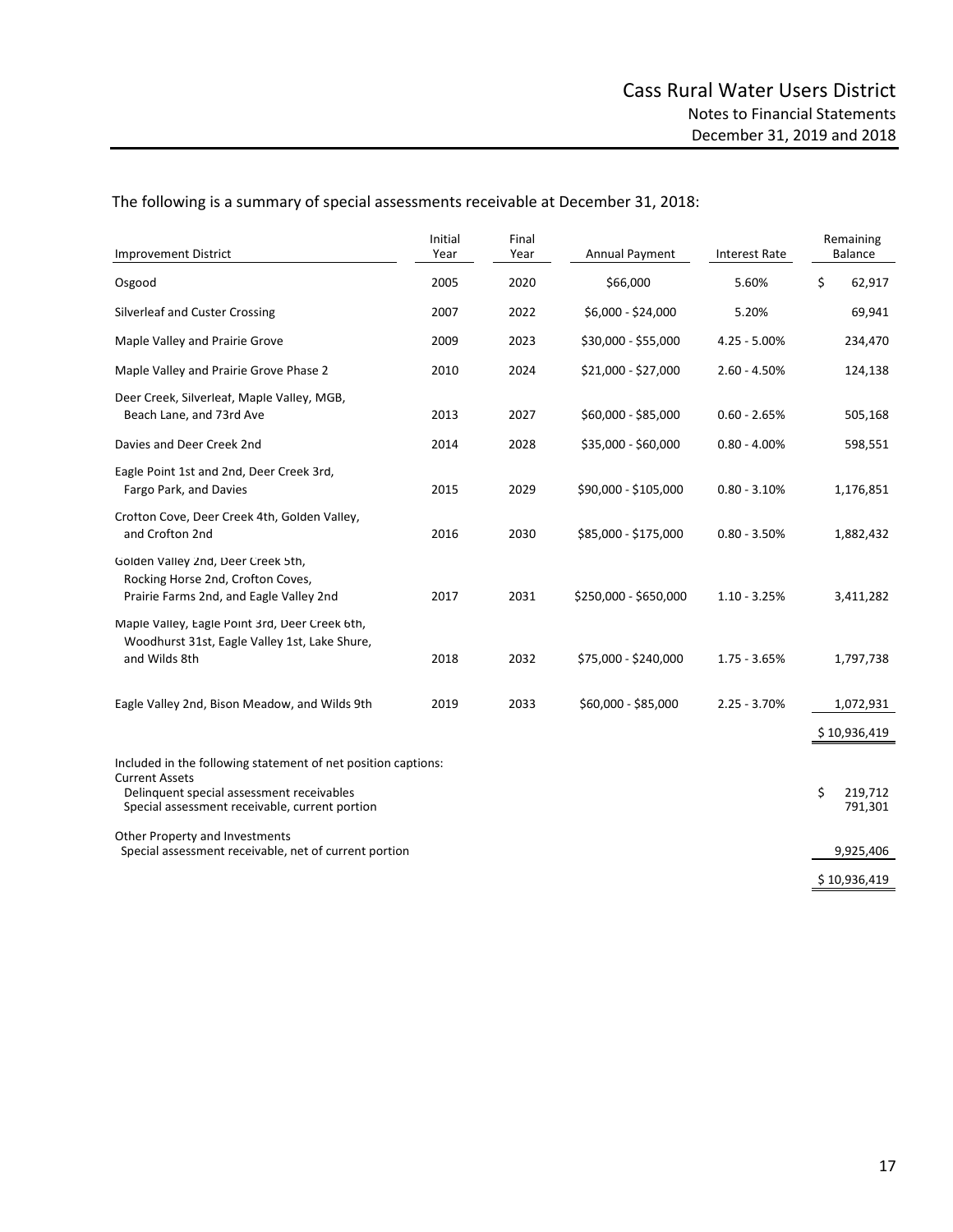## **Note 5 ‐ Water Plant and Depreciation**

#### As of December 31, 2019:

|                                                                      | <b>Balance</b><br>1/1/19 | Additions         | Retirements                | <b>Balance</b><br>12/31/19 |
|----------------------------------------------------------------------|--------------------------|-------------------|----------------------------|----------------------------|
| <b>Classified Water Plant in Service</b><br>Construction in progress | 5,143,333<br>Ŝ.          | \$<br>5,083,559   | $\ddot{\phi}$<br>7,097,498 | \$<br>3,129,394            |
| Intangible plant                                                     |                          |                   |                            |                            |
| Organization                                                         | 3,191                    |                   |                            | 3,191                      |
| Franchises and consents                                              | 316                      |                   |                            | 316                        |
|                                                                      | 3,507                    |                   |                            | 3,507                      |
| Distribution plant                                                   |                          |                   |                            |                            |
| Land and land rights                                                 | 763,090                  |                   |                            | 763,090                    |
| Collecting and impounding reservoirs                                 | 4,024,354                | 150,000           |                            | 4,174,354                  |
| Wells                                                                | 1,293,647                |                   |                            | 1,293,647                  |
| Electric pumping equipment                                           | 874,943                  | 289,662           |                            | 1,164,605                  |
| Water treatment equipment                                            | 5,440,513                |                   |                            | 5,440,513                  |
| Transmission and distribution mains                                  | 35,099,133               | 6,621,873         | 12,448                     | 41,708,558                 |
| Transmission mains - Ethanol pipe                                    | 5,233,269                |                   |                            | 5,233,269                  |
| Service leads                                                        | 21,169                   |                   |                            | 21,169                     |
| <b>Meters</b>                                                        | 1,604,827                | 99,220            | 155,659                    | 1,548,388                  |
|                                                                      | 54,354,945               | 7,160,755         | 168,107                    | 61,347,593                 |
| General plant                                                        |                          |                   |                            |                            |
| Structures and improvements                                          | 2,184,489                |                   |                            | 2,184,489                  |
| Office furniture and equipment                                       | 277,219                  | 9,713             | 3,287                      | 283,645                    |
| Transportation equipment                                             | 349,166                  | 43,182            | 32,948                     | 359,400                    |
| Tools, shop and garage equipment                                     | 563,509                  | 12,674            |                            | 576,183                    |
| Other equipment - reservoir monitors                                 | 1,517,667                | 41,863            |                            | 1,559,530                  |
|                                                                      | 4,892,050                | 107,432           | 36,235                     | 4,963,247                  |
| Total water plant                                                    | 64,393,835               | 12,351,746<br>\$. | \$.<br>7,301,840           | 69,443,741<br>\$           |

Construction in progress as of December 31, 2019, consists of a 1,000,000 gallon water storage tank. Costs incurred to date total \$3,129,394. The estimated final cost of the project is \$4,446,000 with expected completion in the summer of 2020.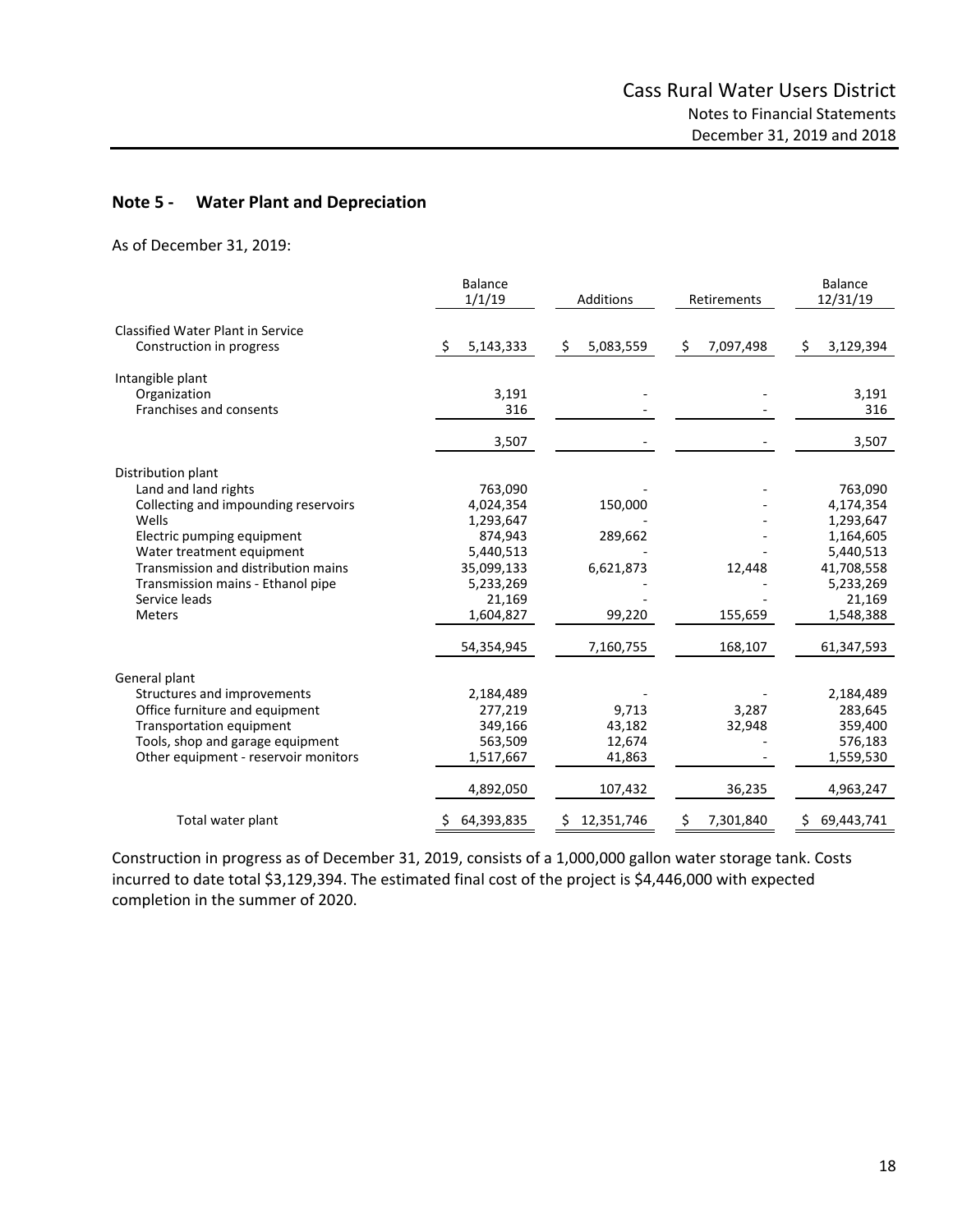Accumulated depreciation as of December 31, 2019:

|                                      | Depreciation<br>Rates in % | Balance<br>1/1/19 | Accruals       | Retirements   | Balance<br>12/31/19 |  |
|--------------------------------------|----------------------------|-------------------|----------------|---------------|---------------------|--|
| <b>Distribution Plant</b>            |                            |                   |                |               |                     |  |
| Collecting and impounding reservoirs | 2.0                        | \$<br>1,872,340   | Ś<br>83,487    | \$            | Ś<br>1,955,827      |  |
| Wells                                | 2.0                        | 362,811           | 25,873         |               | 388,684             |  |
| Electric pumping equipment           | 5.0                        | 874,943           | 58,230         |               | 933,173             |  |
| Water treatment equipment            | 5.0                        | 1,318,886         | 217,621        |               | 1,536,507           |  |
| Transmission                         | 1.0                        | 5,819,308         | 521,751        | 12,448        | 6,328,611           |  |
| Meters                               | 4.0                        | 730,784           | 61,936         | 155,659       | 637,061             |  |
| Service Leads                        | 1.0                        | 21,169            |                |               | 21,169              |  |
| Totals - distribution mains          |                            | 11,000,241        | 968,898        | 168,107       | 11,801,032          |  |
| <b>General Plant</b>                 |                            |                   |                |               |                     |  |
| Structures and improvements          | 2.0                        | 208,902           | 43,690         |               | 252,592             |  |
| Office furniture and equipment       | 10.0-15.0                  | 285,290           | 1,642          | 3,287         | 283,645             |  |
| Transportation equipment             | 33.3                       | 249,647           | 56,012         | 32,948        | 272,711             |  |
| Tools, shop and garage equipment     | 15.0                       | 586,755           |                |               | 586,755             |  |
| <b>Reservoir monitors</b>            | 10.0                       | 709,868           | 155,953        |               | 865,821             |  |
| Totals - general plant               |                            | 2,040,462         | 257,297        | 36,235        | 2,261,524           |  |
| Totals - all plant                   |                            | \$<br>13,040,703  | 1,226,195<br>Ś | 204,342<br>Ś. | 14,062,556<br>Ś.    |  |

During 2007, the District entered into an agreement with Tharaldson Ethanol Plant I, LLC, to design and construct an ethanol plant in the Casselton Township. The project was completed in 2009 at a total cost of \$15,656,652. The project was financed by the District through a note from the North Dakota Public Finance Authority. Upon completion of the construction project, ownership of \$10,423,383 of the plant was transferred to the City of Fargo who is responsible for operation and maintenance of plant. Because the District retains the right to supply treated wastewater and treat the wastewater return flow for the next 20 years, that amount has been recorded as an intangible asset and is being amortized over the life of the agreement. The District will own, operate, and maintain the remaining \$5,233,269.

The City of Fargo is responsible for the repayment of \$1,703,088 of a note acquired for construction. The remaining balance is the responsibility of Tharaldson Ethanol Plant I, LLC (Tharaldson). As security for Tharaldson's debt service obligations, the District required personal guarantee of Gary Tharaldson for the bonding and required one year's bond payment (Upfront Deposit) to be held by a mutually agreed‐upon third party. Until the bonds are retired, Tharaldson will make payment to the District for the bond payment amount, plus an additional 20% which the District will place in a reserve fund. Interest earned on the reserve fund will be held for Tharaldson's debt service payment schedule. During the years ended December 31, 2019 and 2018, the District received \$1,236,408 and \$1,339,442 for these debt payments, respectively, and the amounts are included in operating revenues.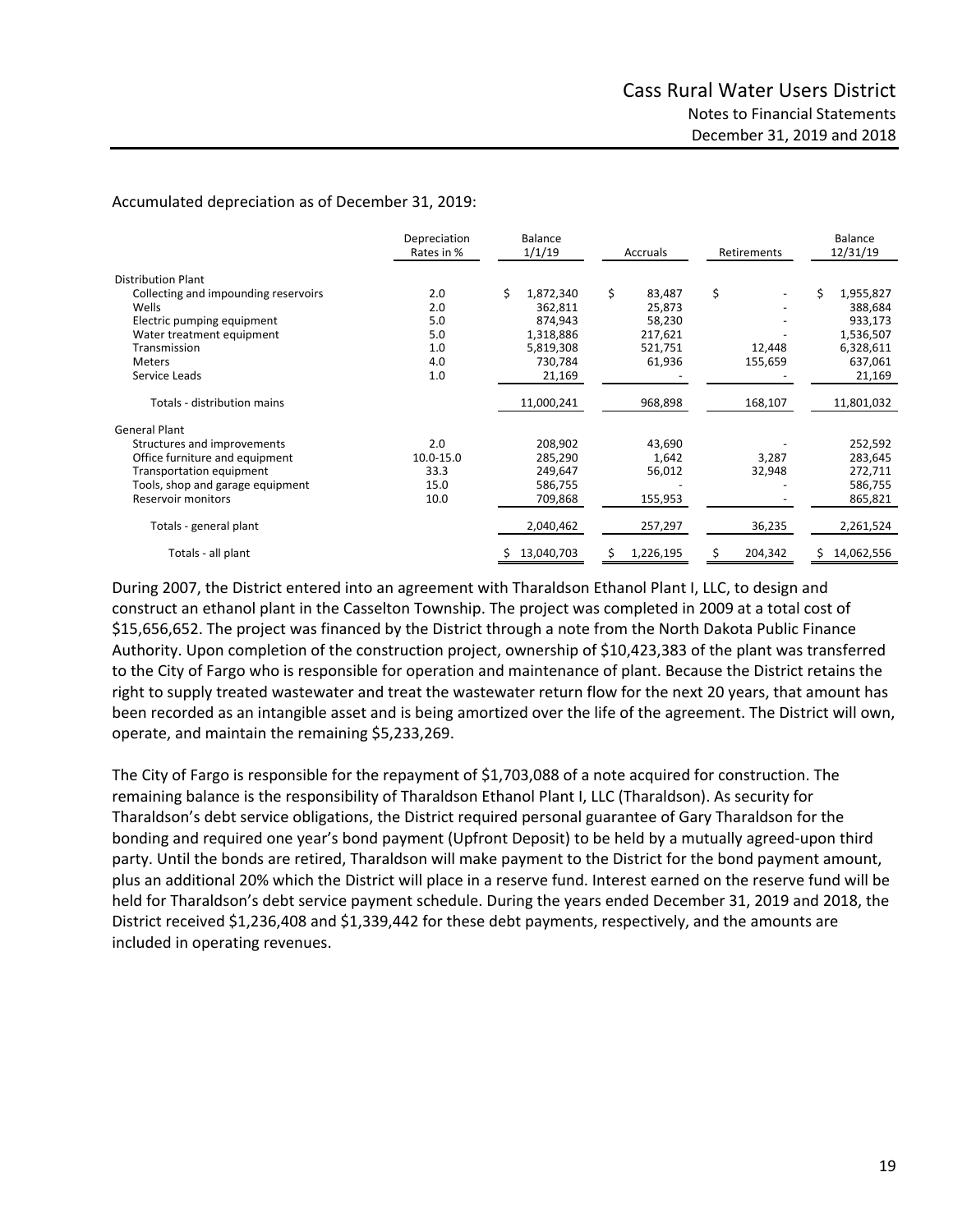#### As of December 31, 2018:

|                                      | Balance<br>1/1/18 | Additions       | Retirements     | Balance<br>12/31/18 |
|--------------------------------------|-------------------|-----------------|-----------------|---------------------|
| Classified Water Plant in Service    |                   |                 |                 |                     |
| Construction in progress             | Ŝ.<br>137,235     | \$<br>6,522,857 | \$<br>1,516,759 | \$<br>5,143,333     |
| Intangible plant                     |                   |                 |                 |                     |
| Organization                         | 3,191             |                 |                 | 3,191               |
| Franchises and consents              | 316               |                 |                 | 316                 |
|                                      | 3,507             |                 |                 | 3,507               |
| Distribution plant                   |                   |                 |                 |                     |
| Land and land rights                 | 738,050           | 25,040          |                 | 763,090             |
| Collecting and impounding reservoirs | 3,744,354         | 280,000         |                 | 4,024,354           |
| Wells                                | 1,293,647         |                 |                 | 1,293,647           |
| Electric pumping equipment           | 874,943           |                 |                 | 874,943             |
| Water treatment equipment            | 5,440,513         |                 |                 | 5,440,513           |
| Transmission and distribution mains  | 33,948,074        | 1,151,059       |                 | 35,099,133          |
| Transmission mains - Ethanol pipe    | 5,233,269         |                 |                 | 5,233,269           |
| Service leads                        | 21,169            |                 |                 | 21,169              |
| <b>Meters</b>                        | 1,387,755         | 217,072         |                 | 1,604,827           |
|                                      | 52,681,774        | 1,673,171       |                 | 54,354,945          |
| General plant                        |                   |                 |                 |                     |
| Structures and improvements          | 2,173,448         | 11,041          |                 | 2,184,489           |
| Office furniture and equipment       | 276,758           | 2,737           | 2,276           | 277,219             |
| Transportation equipment             | 333,959           | 43,890          | 28,683          | 349,166             |
| Tools, shop and garage equipment     | 563,509           |                 |                 | 563,509             |
| Other equipment - reservoir monitors | 1,449,645         | 68,022          |                 | 1,517,667           |
|                                      | 4,797,319         | 125,690         | 30,959          | 4,892,050           |
| Total water plant                    | 57,619,835        | \$<br>8,321,718 | \$<br>1,547,718 | 64,393,835<br>S     |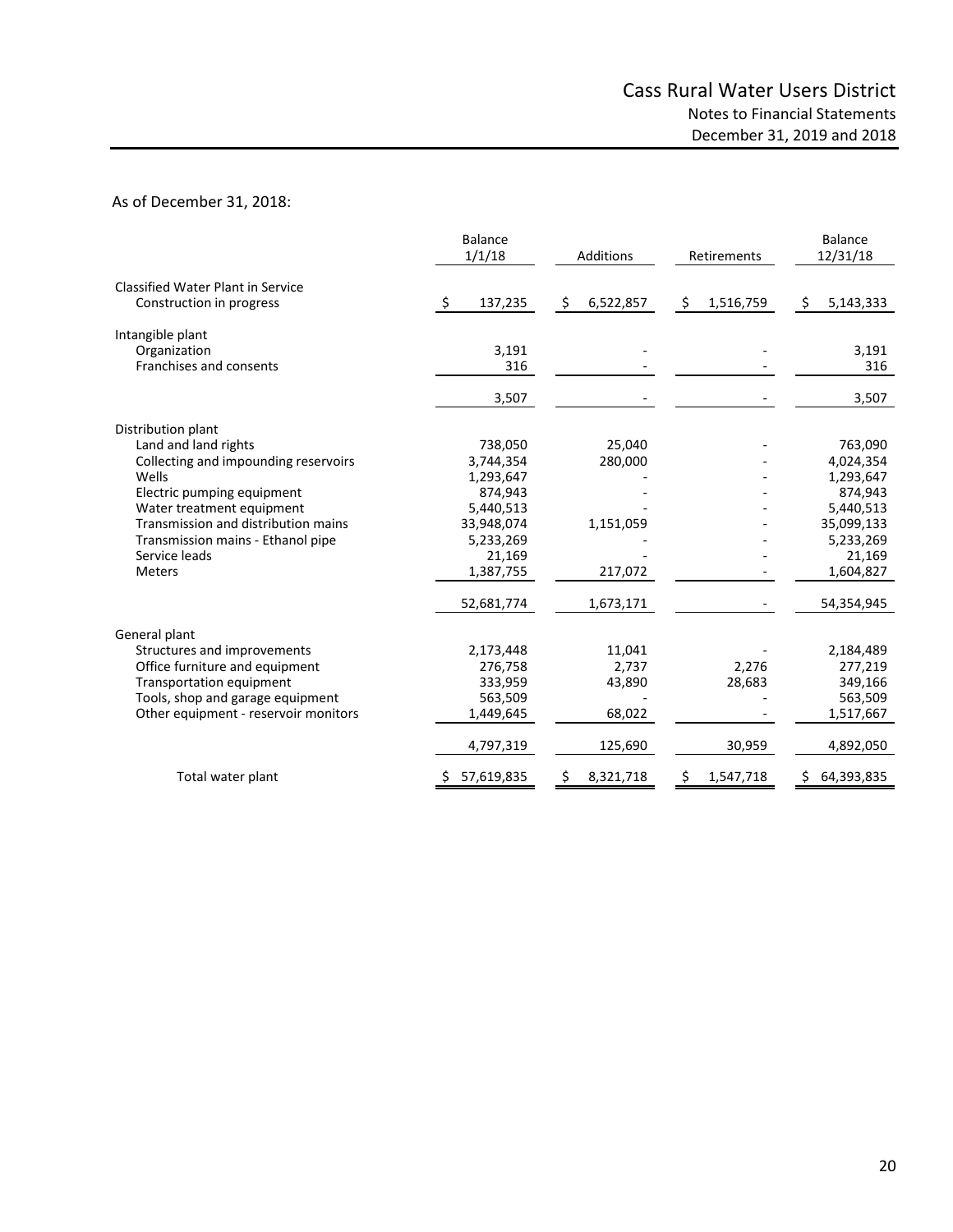## Accumulated depreciation as of December 31, 2018:

|                                      | Depreciation<br>01/01/18<br>Rates in % |                  | Accruals       | Retirements | Balance<br>12/31/18 |  |
|--------------------------------------|----------------------------------------|------------------|----------------|-------------|---------------------|--|
| <b>Distribution Plant</b>            |                                        |                  |                |             |                     |  |
| Collecting and impounding reservoirs | 2.0                                    | \$<br>1,791,853  | \$<br>80,487   | \$          | Ś<br>1,872,340      |  |
| Wells                                | 2.0                                    | 336,939          | 25,872         |             | 362,811             |  |
| Electric pumping equipment           | 5.0                                    | 874,943          |                |             | 874,943             |  |
| Water treatment equipment            | 5.0                                    | 1,101,266        | 217,620        |             | 1,318,886           |  |
| Transmission                         | 1.0                                    | 5,363,652        | 455,656        |             | 5,819,308           |  |
| <b>Meters</b>                        | 4.0                                    | 666,585          | 64,199         |             | 730,784             |  |
| Service Leads                        | 1.0                                    | 21,169           |                |             | 21,169              |  |
| Totals - distribution mains          |                                        | 10,156,407       | 843,834        |             | 11,000,241          |  |
| <b>General Plant</b>                 |                                        |                  |                |             |                     |  |
| Structures and improvements          | 2.0                                    | 165,212          | 43,690         |             | 208,902             |  |
| Office furniture and equipment       | 10.0-15.0                              | 261,729          | 25,837         | 2,276       | 285,290             |  |
| Transportation equipment             | 33.3                                   | 223,336          | 54,994         | 28,683      | 249,647             |  |
| Tools, shop and garage equipment     | 15.0                                   | 502,229          | 84,526         |             | 586,755             |  |
| <b>Reservoir monitors</b>            | 10.0                                   | 558,101          | 151,767        |             | 709,868             |  |
| Totals - general plant               |                                        | 1,710,607        | 360,814        | 30,959      | 2,040,462           |  |
| Totals - all plant                   |                                        | 11,867,014<br>\$ | 1,204,648<br>s | 30,959<br>Ş | 13,040,703<br>Ş     |  |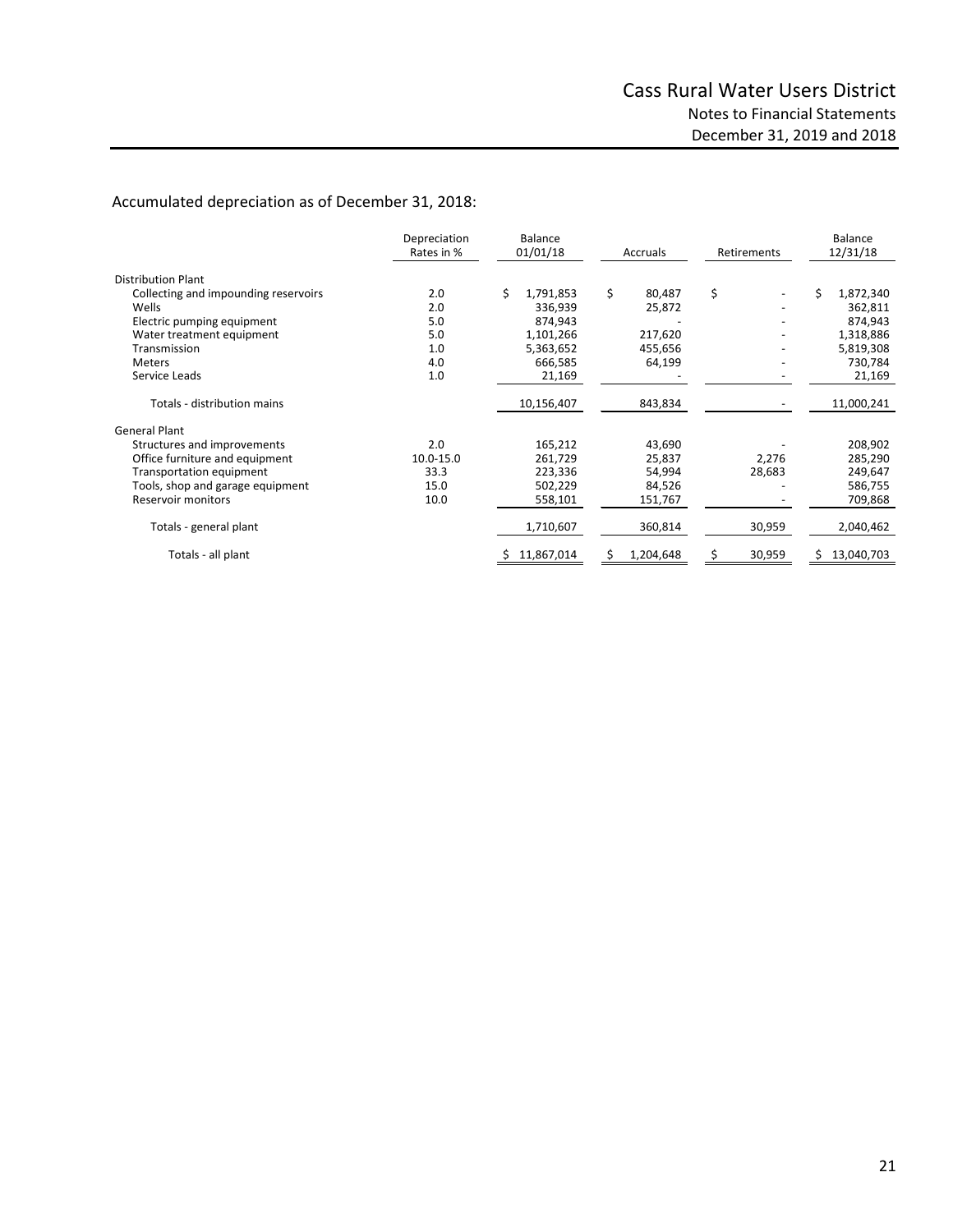# **Note 6 ‐ Long‐Term Debt**

Long term debt consists of:

|                                                        | <b>Balance</b><br>January 1,<br>2019 | Additions       | Payments         | Balance<br>December 31,<br>2019 | Due within<br>One Year |
|--------------------------------------------------------|--------------------------------------|-----------------|------------------|---------------------------------|------------------------|
| <b>Bank of North Dakota</b>                            | \$<br>46,124                         | \$              | \$<br>46,124     | \$                              | \$                     |
| Revenue Bonds of 2004                                  | 740,000                              |                 | 95,000           | 645,000                         | 100,000                |
| Improvement Bonds of 2006                              | 83,000                               |                 | 23,000           | 60,000                          | 24,000                 |
| Radcliffe Revocable Trust                              | 62,415                               |                 | 9,146            | 53,269                          | 9,615                  |
| Revenue Bonds of 2007                                  | 9,615,651                            |                 | 820,000          | 8,795,651                       | 850,000                |
| NDPFA SRF 2008                                         | 785,000                              |                 | 60,000           | 725,000                         | 65,000                 |
| <b>Bremer Bond Issue</b>                               | 850,075                              |                 | 37,582           | 812,493                         | 39,273                 |
| Improvement Bonds of 2009                              | 130,000                              |                 | 20,000           | 110,000                         | 20,000                 |
| Refunding Bonds of 2010                                | 60,000                               |                 | 60,000           |                                 |                        |
| <b>Tharaldson Ethanol Escrow</b>                       | 788,053                              | 10,695          |                  | 798,748                         |                        |
| <b>Starion Bond Series A</b>                           | 585,000                              |                 | 75,000           | 510,000                         | 75,000                 |
| <b>Starion Bond Series B</b>                           | 570,000                              |                 | 55,000           | 515,000                         | 55,000                 |
| <b>Starion Bond Series 2014</b>                        | 1,125,000                            |                 | 95,000           | 1,030,000                       | 100,000                |
| Refunding Improvement Bonds 2015                       | 250,000                              |                 | 50,000           | 200,000                         | 50,000                 |
| Refunding Revenue Bonds of 2015                        | 1,370,000                            |                 | 100,000          | 1,270,000                       | 105,000                |
| NDPFA SRF 2014                                         | 2,740,000                            |                 | 140,000          | 2,600,000                       | 145,000                |
| Improvement Bonds of 2015                              | 1,880,000                            |                 | 140,000          | 1,740,000                       | 140,000                |
| Improvement Bonds of 2016                              | 3.730.000                            |                 | 255.000          | 3,475,000                       | 260.000                |
| Improvement Bonds of 2017                              | 1,430,000                            |                 | 85,000           | 1,345,000                       | 90,000                 |
| NDPFA SRF 2018                                         | 824,919                              |                 | 39,100           | 785,819                         | 40,000                 |
| Improvement Bonds of 2018                              | 1,070,000                            |                 | 60,000           | 1,010,000                       | 60,000                 |
| NDPFA SRF 2019                                         |                                      | 1,579,361       |                  | 1,579,361                       | 105,000                |
| Improvement Bonds of 2019                              |                                      | 745,000         |                  | 745,000                         | 45,000                 |
|                                                        | \$<br>28,735,237                     | \$<br>2,335,056 | \$<br>2,264,952  | \$<br>28,805,341                | \$<br>2,377,888        |
|                                                        | <b>Balance</b>                       |                 |                  | Balance                         |                        |
|                                                        | January 1,                           |                 |                  | December 31,                    | Due within             |
|                                                        | 2018                                 | Additions       | Payments         | 2018                            | One Year               |
|                                                        | \$                                   |                 | \$               |                                 |                        |
| <b>Bank of North Dakota</b>                            | 91,606<br>835,000                    | \$              | 45,482           | \$<br>46,124<br>740,000         | \$<br>46,124           |
| Revenue Bonds of 2004                                  | 106,000                              |                 | 95,000<br>23,000 | 83,000                          | 95,000<br>23,000       |
| Improvement Bonds of 2006<br>Radcliffe Revocable Trust | 71,114                               |                 | 8,699            | 62,415                          | 9,145                  |
| Revenue Bonds of 2007                                  | 10,405,651                           |                 | 790,000          | 9,615,651                       | 820,000                |
| NDPFA SRF 2008                                         | 845,000                              |                 | 60,000           | 785,000                         | 60,000                 |
| <b>Bremer Bond Issue</b>                               | 885,132                              |                 | 35,057           | 850,075                         | 33,346                 |
| Improvement Bonds of 2009                              | 145,000                              |                 | 15,000           | 130,000                         | 20,000                 |
| Refunding Bonds of 2010                                | 125,000                              |                 | 65,000           | 60,000                          | 60,000                 |
| <b>Tharaldson Ethanol Escrow</b>                       | 780,768                              | 7,285           |                  | 788,053                         |                        |
| <b>Starion Bond Series A</b>                           | 660,000                              |                 | 75,000           | 585,000                         | 75,000                 |
| <b>Starion Bond Series B</b>                           | 625,000                              |                 | 55,000           | 570,000                         | 55,000                 |
| <b>Starion Bond Series 2014</b>                        | 1,220,000                            |                 | 95,000           | 1,125,000                       | 95,000                 |
| Refunding Improvement Bonds 2015                       | 300,000                              |                 | 50,000           | 250,000                         | 50,000                 |
| Refunding Revenue Bonds of 2015                        | 1,470,000                            |                 | 100,000          | 1,370,000                       | 100,000                |
| NDPFA SRF 2014                                         | 2,875,000                            |                 | 135,000          | 2,740,000                       | 140,000                |
| Improvement Bonds of 2015                              | 2,015,000                            |                 | 135,000          | 1,880,000                       | 140,000                |
| Improvement Bonds of 2016                              | 3,980,000                            |                 | 250,000          | 3,730,000                       | 255,000                |
| Improvement Bonds of 2017                              | 1,530,000                            |                 | 100,000          | 1,430,000                       | 85,000                 |
| NDPFA SRF 2018                                         |                                      | 824,919         |                  | 824,919                         | 39,100                 |
| Improvement Bonds of 2018                              |                                      | 1,070,000       |                  | 1,070,000                       | 60,000                 |
|                                                        | 28,965,271<br>\$.                    | \$<br>1,902,204 | \$<br>2,132,238  | \$<br>28,735,237                | \$<br>2,260,715        |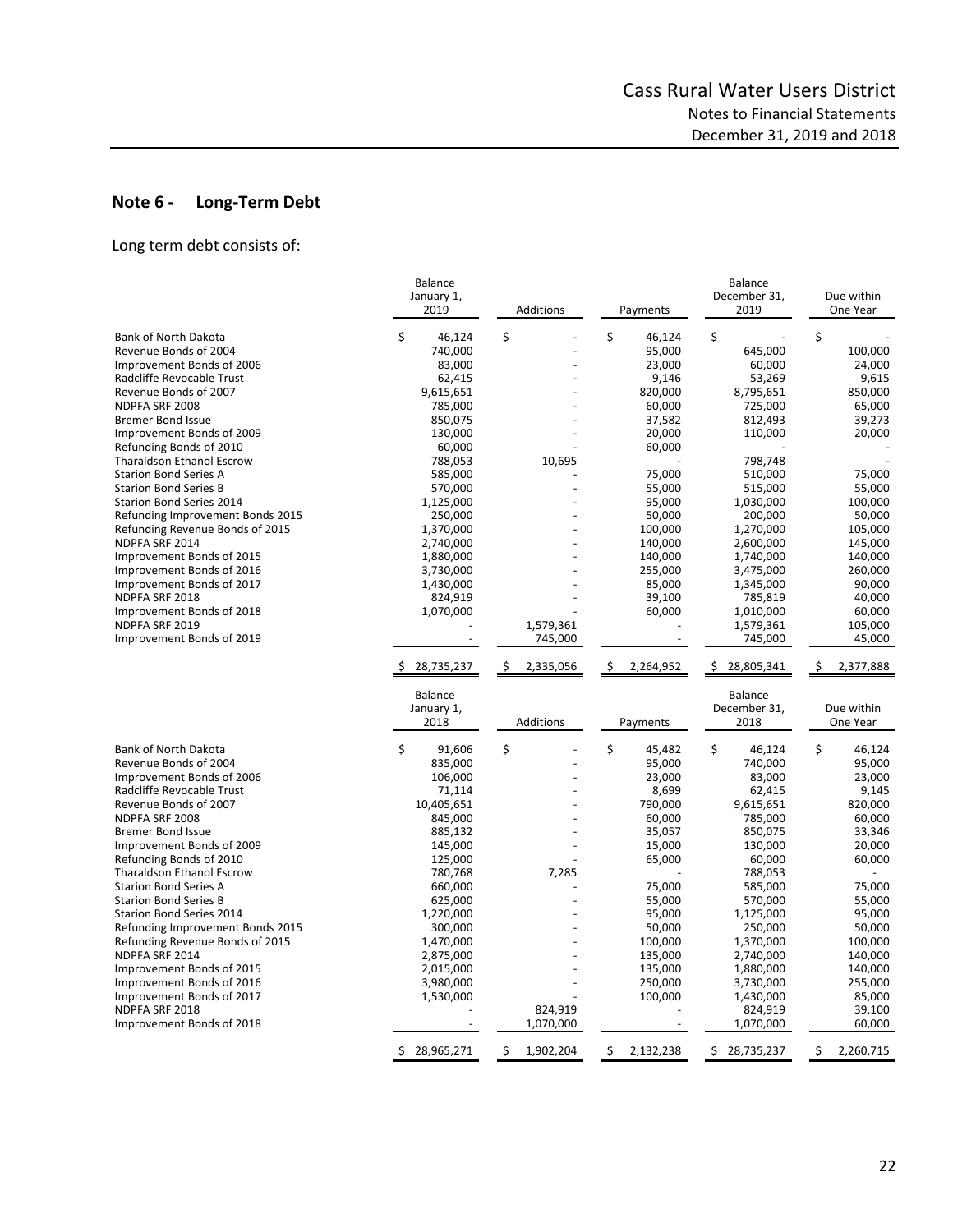Maturity dates and interest rates are as follows:

|                                  | <b>Maturity Date</b> | <b>Interest Rate</b> |
|----------------------------------|----------------------|----------------------|
|                                  |                      |                      |
| Revenue Bonds of 2004            | 2029                 | 2.50%                |
| Improvement Bonds of 2006        | 2023                 | 5.20%                |
| Radcliffe Revocable Trust        | 2024                 | 5.02%                |
| Revenue Bonds of 2007            | 2028                 | 3.50%                |
| NDPFA SRF 2008                   | 2029                 | 4.25%                |
| <b>Bremer Bond Issue</b>         | 2034                 | 6.25%                |
| Improvement Bonds of 2009        | 2024                 | $2.6 - 4.5%$         |
| <b>Tharaldson Ethanol Escrow</b> | 2028                 |                      |
| <b>Starion Bond Series A</b>     | 2027                 | $0.60 - 2.65%$       |
| <b>Starion Bond Series B</b>     | 2028                 | $0.80 - 4.00\%$      |
| <b>Starion Bond Series 2014</b>  | 2029                 | $0.80 - 3.10%$       |
| Refunding Improvement Bonds 2015 | 2023                 | $1.40 - 2.10%$       |
| Refunding Revenue Bonds of 2015  | 2030                 | 0.90-3.00%           |
| NDPFA SRF 2014                   | 2034                 | 2.00%                |
| Improvement Bonds of 2015        | 2030                 | $0.80 - 3.50\%$      |
| Improvement Bonds of 2016        | 2031                 | $1.10 - 3.25%$       |
| Improvement Bonds of 2017        | 2032                 | $1.75 - 3.65%$       |
| NDPFA SRF 2018                   | 2038                 | 1.50%                |
| Improvement Bonds of 2018        | 2033                 | $2.25 - 3.70%$       |
| NDPFA SRF 2019                   | 2033                 | 1.50%                |
| Improvement Bonds of 2019        | 2034                 | $1.60 - 2.30%$       |

All assets are pledged as security for these debts. The Bank of North Dakota and Radcliffe Revocable Trust notes require annual payments of principal and interest and the North Dakota Public Finance Authority notes require annual payments of principal and semi‐annual payments of interest.

During 2018, the District entered into a loan agreement of \$1,700,000 however only \$824,919 was borrowed with the North Dakota Public Finance Authority Drinking Water State Revolving Fund. The agreement requires semi-annual payments, including interest, at an interest rate of 1.50%. Payments commence in September 2018 through September 2038.

During 2018, the District issued \$1,070,000 of Series 2018 Improvement Bonds. The agreement requires semi‐ annual payments, including interest, at an interest rate of 2.25% to 3.70%. Payments commence in May 2019 through May 2033.

During 2019, the District entered into a loan agreement of \$2,600,000 with the North Dakota Public Finance Authority Drinking Water State Revolving Fund. As of December 31, 2019, \$1,579,361 has been borrowed on this note, with the remaining amount expected to be borrowed in future years as the project progresses. The agreement requires annual payments of principal and semi‐annual payments of interest at an interest rate of 1.50%. Payments commence in September 2019 through September 2039.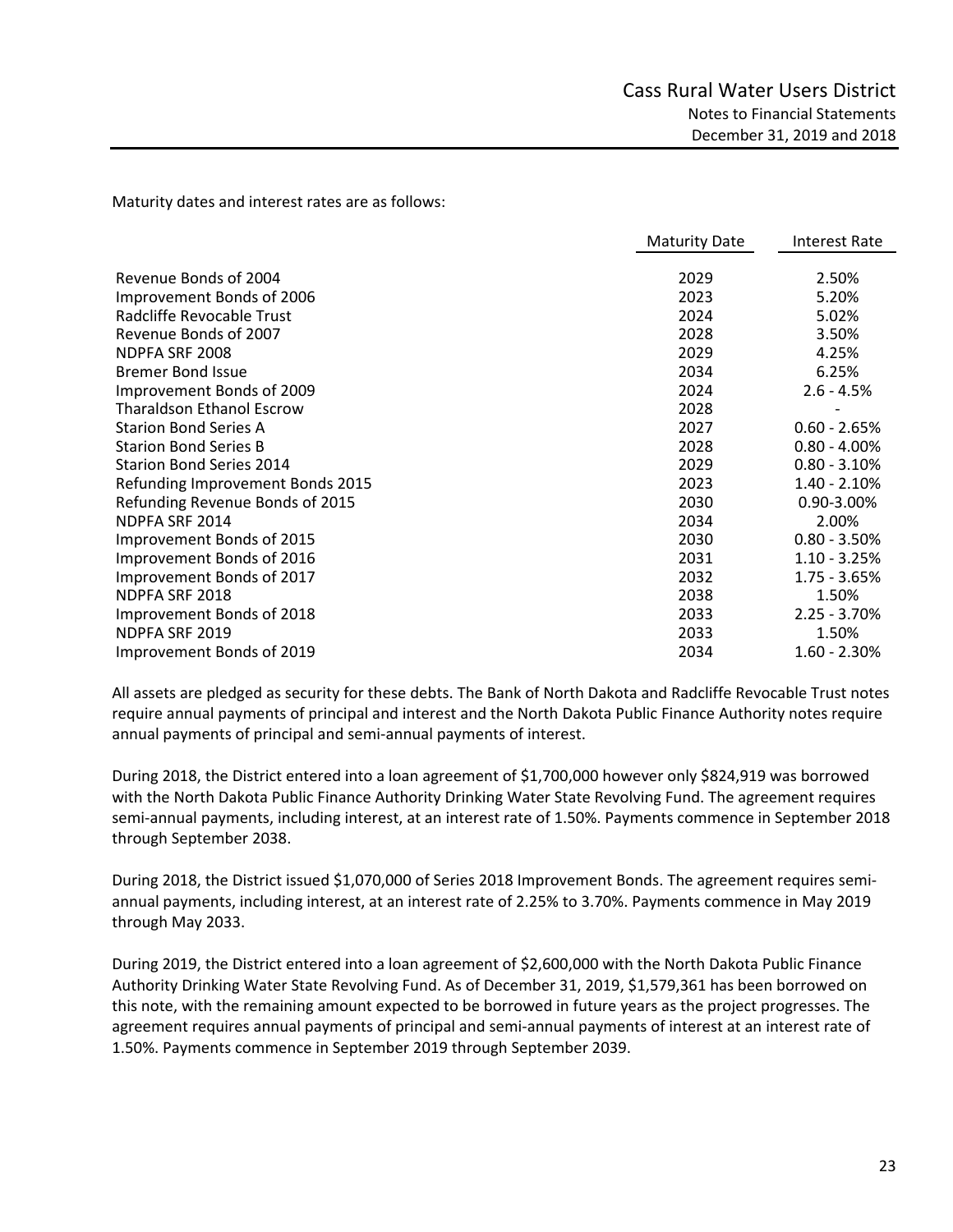During 2019, the District issued \$745,000 of Improvement Bonds of 2019. The agreement requires annual payments of principal and semi‐annual payments of interest, at an interest rate of 1.50% to 2.30%. Payments commence in May 2020 through May 2034.

Minimum principal and interest payments required are estimated as follows:

|                           | Long-term Debt  |               |  |  |  |  |
|---------------------------|-----------------|---------------|--|--|--|--|
| Years Ending December 31, | Principal       | Interest      |  |  |  |  |
| 2020                      | \$<br>2,377,888 | \$<br>804,974 |  |  |  |  |
| 2021                      | 2,420,218       | 743,473       |  |  |  |  |
| 2022                      | 2,454,660       | 677,560       |  |  |  |  |
| 2023                      | 2,512,219       | 608,962       |  |  |  |  |
| 2024                      | 2,533,899       | 537,804       |  |  |  |  |
| 2025 - 2029               | 12,535,379      | 1,540,521     |  |  |  |  |
| 2030 - 2034               | 3,880,260       | 334,112       |  |  |  |  |
| 2035 - 2038               | 90,818          | 5,925         |  |  |  |  |
|                           | 28,805,341      | 5,253,331     |  |  |  |  |

# **Note 7 ‐ Lease Agreement**

The District entered into a lease agreement with the City of Casselton to permit the District to utilize a portion of the storage capacity in the City of Casselton water tower. Under the agreement, the District is liable for 18% of the total shared cost which equates to the District's portion of storage capacity. The agreement will remain in effect for an initial term of 25 years and shall be automatically extended for successive terms of 5 years each unless either entity provides a minimum of 2 years advance written notice of intent to discontinue agreement. In the event the City of Casselton chooses to discontinue this agreement or any extension thereof, the City of Casselton shall remit to the District the initial project cost assumed by the District less accumulated depreciation which shall be calculated using the straight-line method with a useful life of 80 years.

Future minimum lease payments are as follows:

| Years Ending December 31,            |   |                                                |
|--------------------------------------|---|------------------------------------------------|
| 2020<br>2021<br>2022<br>2023<br>2024 | Ş | 17,919<br>17,883<br>17,838<br>17,964<br>17,897 |
|                                      |   | 89,501                                         |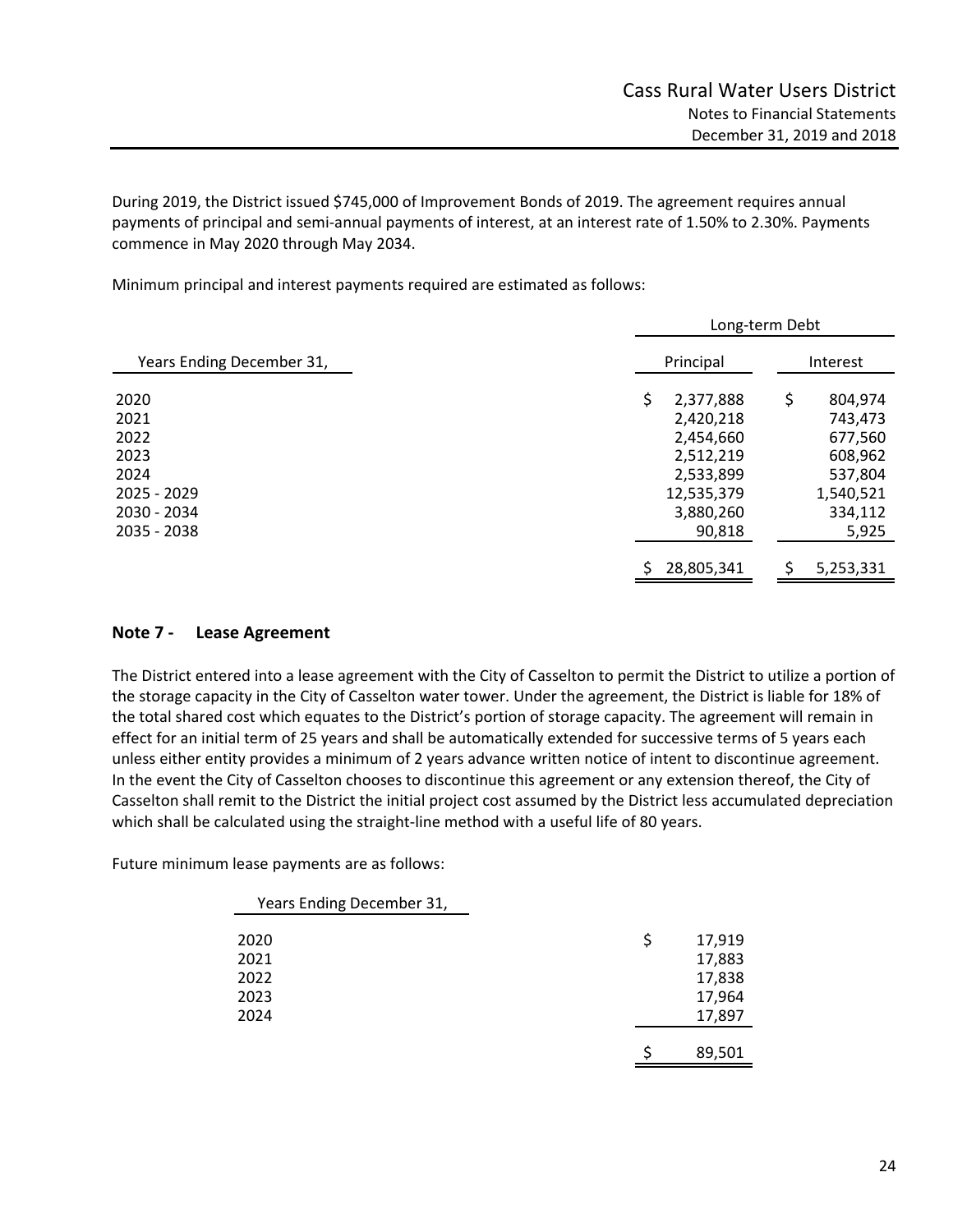The operation and maintenance cost for the water tower shall be the responsibility of the City of Casselton, except that the District shall be liable to the City of Casselton for a portion of said costs of operating and maintenance, as determined on a monthly gallon usage basis attributable to the District. The initial charge to cover these costs shall be \$.20 per 1,000 gallons. The District is expensing these costs as purchased water. Expense for the year ended December 31, 2019 and 2018 was \$103,552 and \$102,447, respectively.

# **Note 8 ‐ Retirement Plan**

Effective April 1, 2018, the District adopted a 457(b) salary deferral plan for full‐time employees. Employee contributions are allowed to the limit allowed by IRS regulations and a match contribution is made by the District to a maximum of 7%. Employees are fully vested after 3 years. The amount of contributions paid by the District for the years ended December 31, 2019 and 2018, was \$51,974 and \$34,868, respectively.

Prior to April 1, 2018, the District contributed to the Simplified Employee Pension Individual Retirement Account, a defined contribution pension plan, for substantially all employees. The plan was administered by the District's Board of Directors. Benefit terms, including contribution requirements, for the Plan are established and may be amended by the Board. The District was required to contribute 4 percent of the annual salary to individual employee accounts for each participating employee. During 2018, the District contributed 4 percent of the January through March salaries for each participating employee, the months that plan was in effect. The District recognized pension expense of \$‐0‐ and \$7,500 for the years ended December 31, 2019 and 2018, respectively.

# **Note 9 ‐ Commitments and Agreements**

## **Wholesale Water**

Under its wholesale water agreement, the District is committed to purchase water from the City of Fargo. The District must purchase at least 500,000 gallons of treated water per month at \$3.25 per thousand gallons of treated water. This agreement has expired as of December 31, 2011 and another agreement has not been completed as of December 31, 2019. Both parties are operating under the terms of the expired agreement until a new agreement is signed, as no significant changes are expected.

# **Franchise Fee Agreement**

The District entered into an agreement with the City of West Fargo on June 2005 in which the City of West Fargo purchased the rights and acquired a franchise to provide residential water services to the Westport Beach Additions located within the City of West Fargo city limits. In accordance with the agreement, the District agrees to release the Westport Beach Addition from its exclusive jurisdiction to the City of West Fargo as long as the City of West Fargo performs certain obligations, including installation of water meters at its own cost for each individual lot or user within the Westport Beach Addition, and payment of \$1,848 per meter installed to the District until the City of West Fargo has installed a meter for each individual lot within the Westport Beach Addition.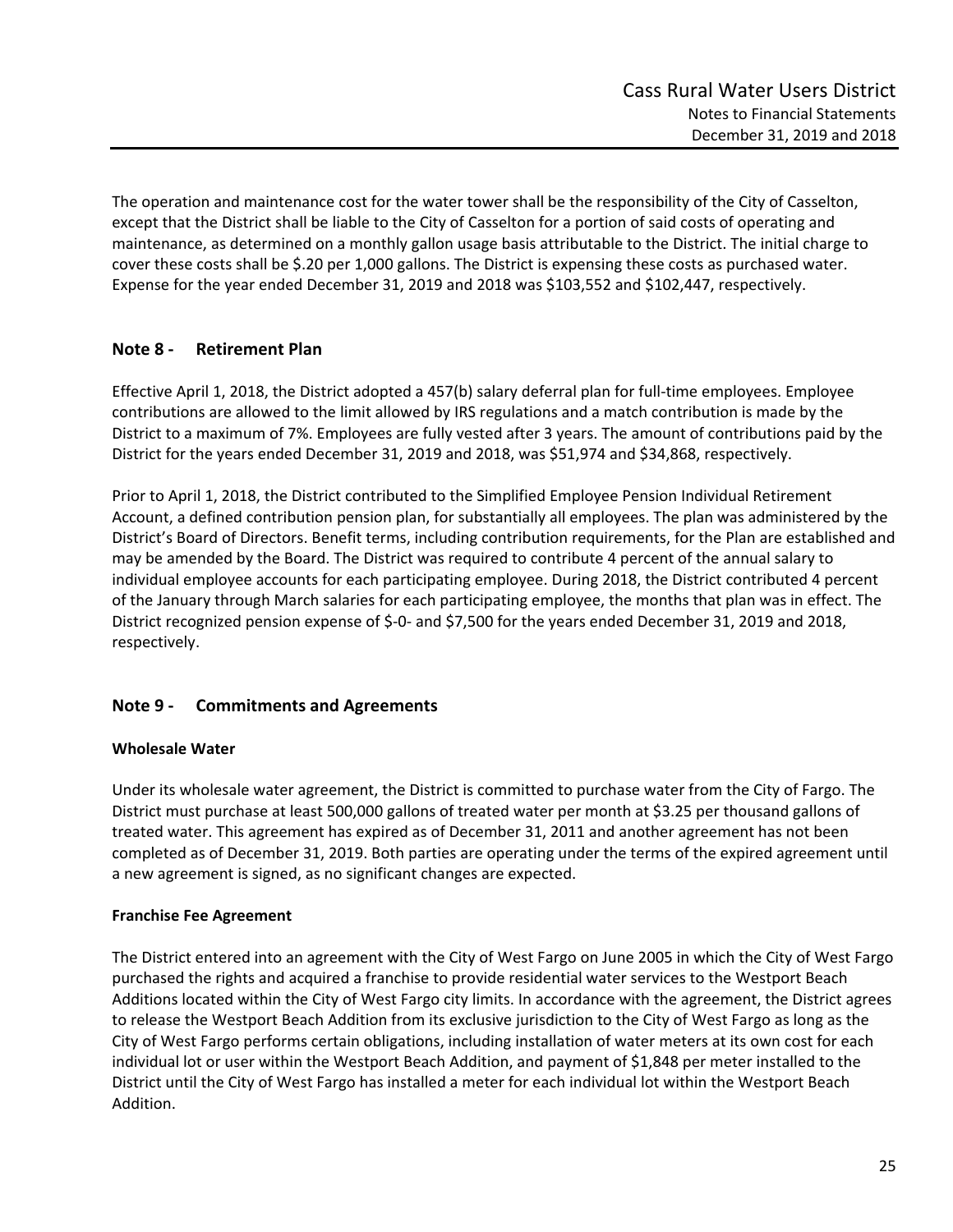## **Agreement with the City of Oxbow**

The District entered into an agreement with the City of Oxbow to provide billing and collection services for sewer services to the residents of the Bakke Subdivision and the Town of Hickson on a quarterly basis. Specific services to be provided by the District under this agreement included calculation, printing, and mailing of quarterly utility bills, receiving and processing payments from the citizens, account maintenance services such as name changes, adjustments, and address changes, and reasonable and necessary steps to collect amounts due from the citizens. The City of Oxbow agrees to a billing charge for the services provided. The initial cost to the City of Oxbow for the billing charge shall be \$1.89 per bill.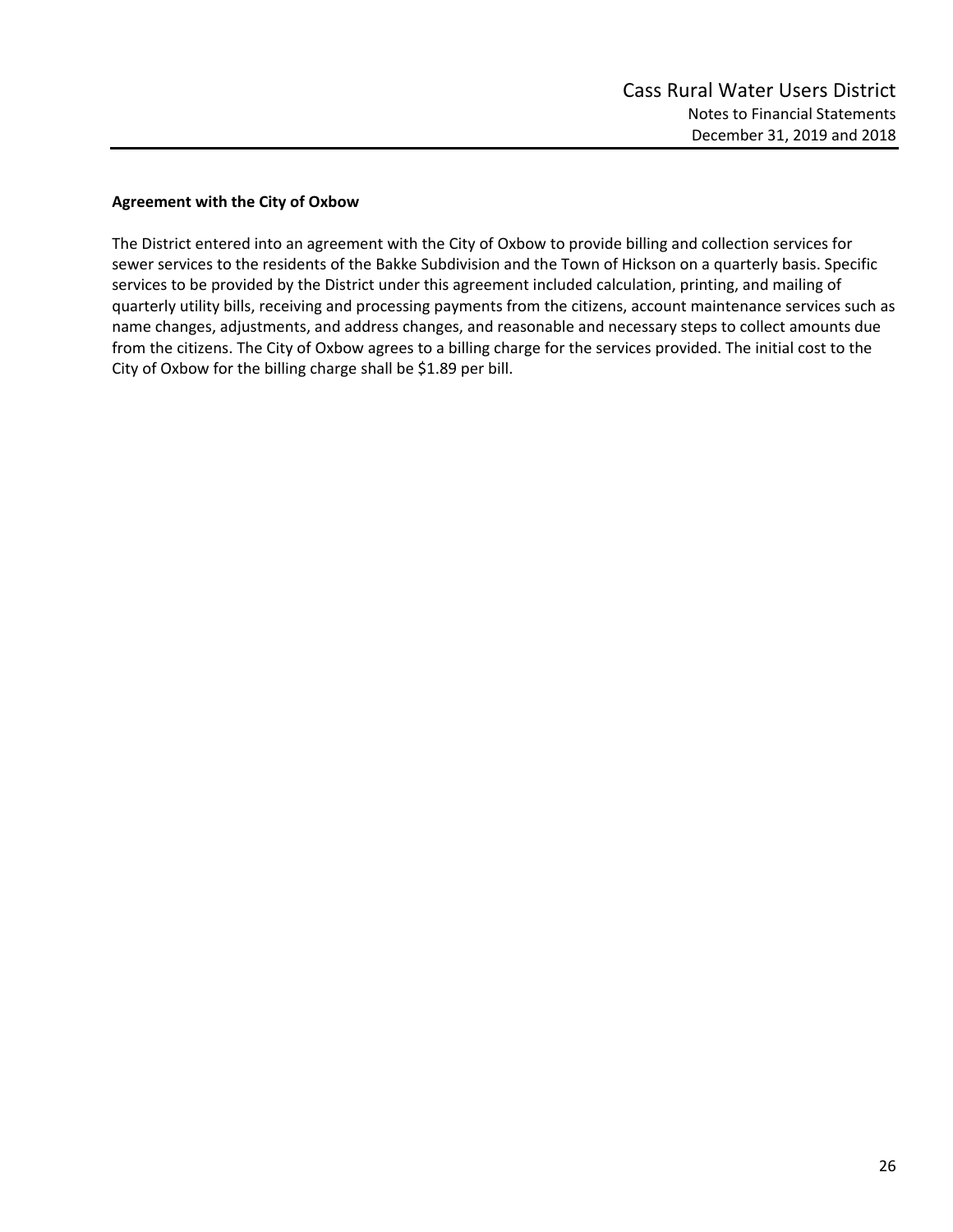

Supplementary Information December 31, 2019 and 2018 Cass Rural Water Users District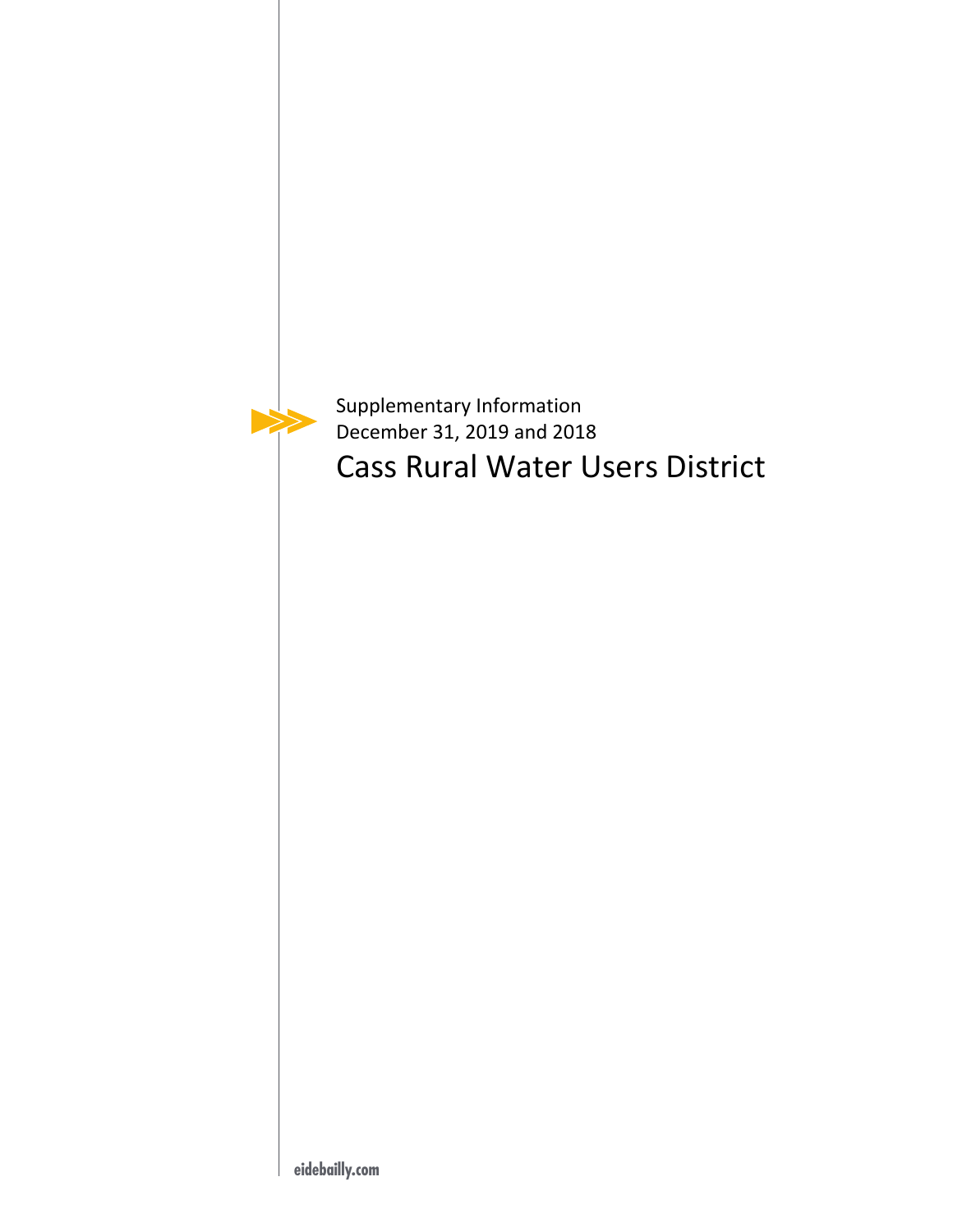| Federal Grantor/Program Title                                                                                                                                                                                                              | Agency or<br>Pass Through<br>Number | Federal<br><b>CFDA</b><br>Number | <b>Expenditures</b> |
|--------------------------------------------------------------------------------------------------------------------------------------------------------------------------------------------------------------------------------------------|-------------------------------------|----------------------------------|---------------------|
| <b>Environmental Protection Agency</b><br>Passed through the State of North Dakota -<br>Department of Health -<br>Drinking Water State Revolving Funds Cluster<br><b>Capitalization Grants for Drinking</b><br>Water State Revolving Funds | Unknown                             | 66.468                           | 1,579,361           |

# **Note 1 ‐ Basis of Presentation**

The accompanying schedule of expenditures of federal awards (the schedule) includes the federal award activity of the District under programs of the federal government for the year ended December 31, 2019. The information is presented in accordance with the requirements of Title 2 U.S. Code of Federal Regulations Part 200, *Uniform Administrative Requirements, Cost Principles, and Audit Requirements for Federal Awards* (Uniform Guidance). Because the schedule presents only a selected portion of the operations of the District, it is not intended to and does not present the financial position or changes in net position of the District.

# **Note 2 ‐ Significant Accounting Policies**

Expenditures reported in the schedule are reported on the accrual basis of accounting. When applicable, such expenditures are recognized following the cost principles contained in the Uniform Guidance, wherein certain types of expenditures are not allowable or are limited as to reimbursement. No federal financial assistance has been provided to a subrecipient.

# **Note 3 ‐ Indirect Cost Rate**

The District has not elected to use the 10% de minimis cost rate.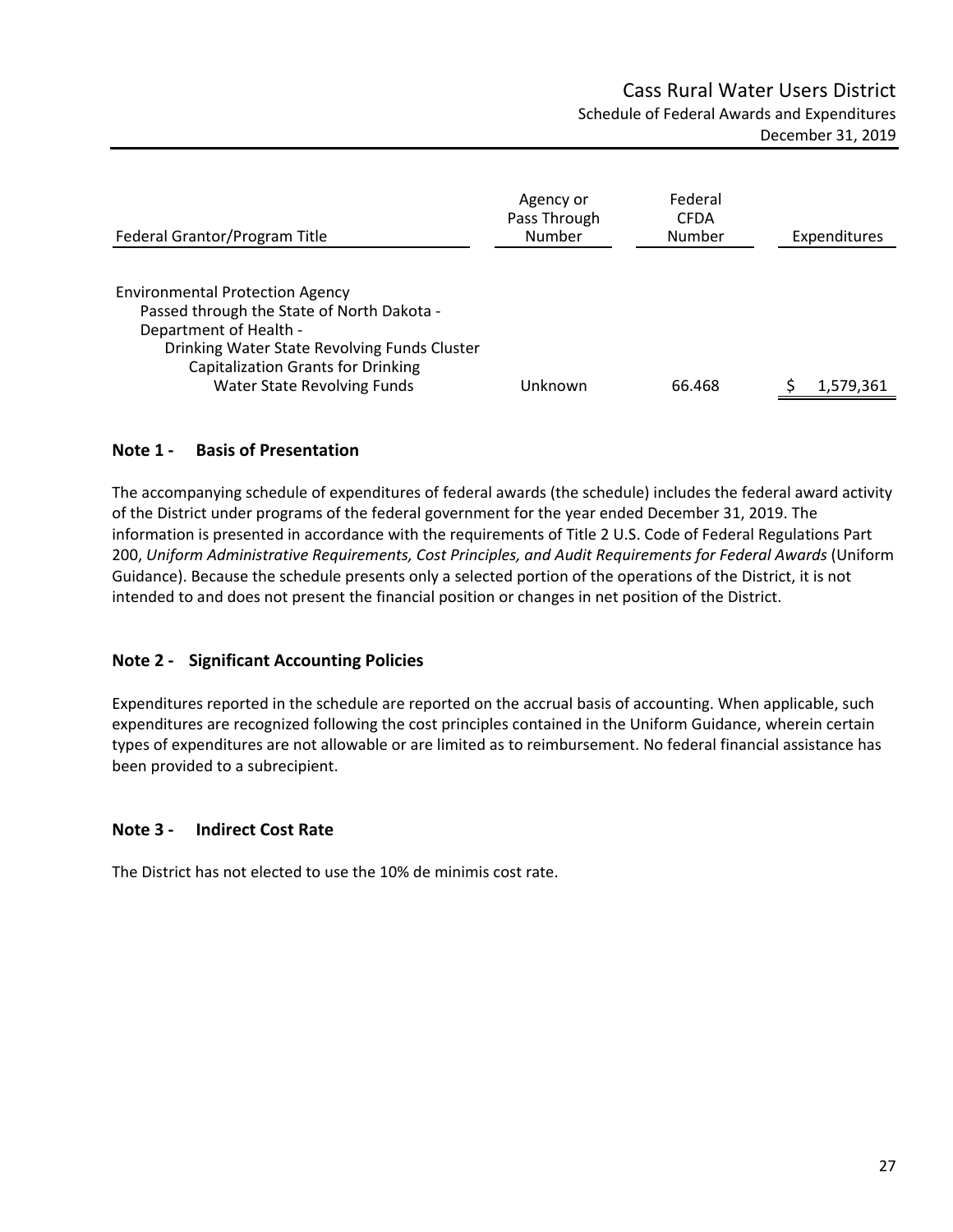Cass Rural Water Users District Schedule of Directors, Officers and Manager (Unaudited) December 31, 2019

| Name                  | Position               |
|-----------------------|------------------------|
| Jon Zuther            | Chairman               |
| Jeff Dahl             | Vice Chairman          |
| <b>Barry Bowman</b>   | Secretary/Treasurer    |
| <b>Toby McPherson</b> | Director               |
| Keith Finger          | Director               |
| <b>Todd Ellison</b>   | Director               |
| Mark Johnson          | Director               |
| <b>Gordon Blixt</b>   | Director               |
| <b>Bradley Koetz</b>  | Director               |
| Jerry Blomeke         | <b>General Manager</b> |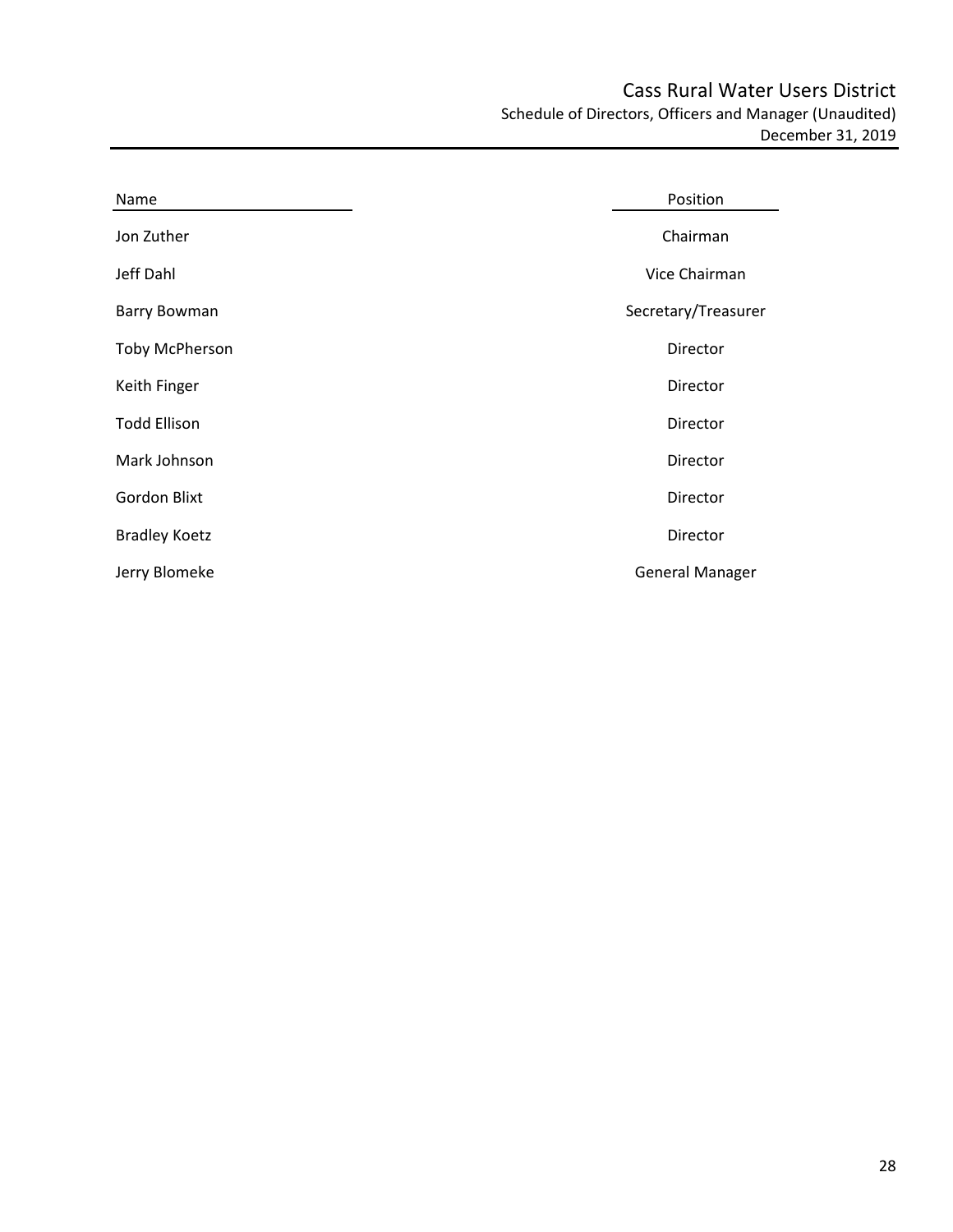# Cass Rural Water Users District Comparative Schedules of Operations (Unaudited) Years Ended December 31, 2015 ‐ 2019

|                                  | 2015                      |         | 2016             |            | 2017            |               | 2018            |               | 2019              |         |
|----------------------------------|---------------------------|---------|------------------|------------|-----------------|---------------|-----------------|---------------|-------------------|---------|
|                                  | Amount                    | Percent | Amount           | Percent    | Amount          | Percent       | Amount          | Percent       | Amount            | Percent |
| <b>Operating Revenue</b>         | 6,101,441<br>$\mathsf{S}$ | 100.0 % | 6,280,600<br>-\$ | 100.0 % \$ | 7,180,833       | $100.0 \%$ \$ | 7,768,172       | $100.0 \%$ \$ | 7,704,273         | 100.0 % |
| <b>Operating Expenses</b>        |                           |         |                  |            |                 |               |                 |               |                   |         |
| Pumping                          | 210,280                   | 3.4     | 213,624          | 3.4        | 235,828         | 3.3           | 242,910         | 3.1           | 239,335           | 3.1     |
| Water treatment and testing      | 103,679                   | 1.7     | 122,039          | 1.9        | 128,108         | 1.8           | 150,844         | 1.9           | 176,361           | 2.3     |
| Transmission and distribution    | 562,951                   | 9.2     | 553,593          | 8.8        | 546,231         | 7.6           | 611,863         | 7.9           | 682,680           | 8.9     |
| Administrative and general       | 1,006,293                 | 16.5    | 998,350          | 15.9       | 1,046,324       | 14.6          | 1,100,745       | 14.2          | 1,134,151         | 14.7    |
| Purchased water                  | 1,526,034                 | 25.0    | 1,733,236        | 27.6       | 1.822.720       | 25.4          | 2,108,037       | 27.1          | 2,088,963         | 27.1    |
| Depreciation and amortization    | 1,223,363                 | 20.1    | 1,305,876        | 20.8       | 1,701,573       | 23.7          | 1,725,817       | 22.2          | 1,747,364         | 22.7    |
| Taxes                            | 58,262                    | 1.0     | 65,081           | 1.0        | 68,690          | 1.0           | 62,081          | 0.8           | 79,414            | 1.0     |
| Total operating expenses         | 4,690,862                 | 76.9    | 4,991,799        | 79.4       | 5,549,474       | 77.4          | 6,002,297       | 77.2          | 6,148,268         | 79.8    |
| Operating Income                 | 1,410,579                 | 23.1    | 1,288,801        | 20.6       | 1,631,359       | 22.6          | 1,765,875       | 22.8          | 1,556,005         | 20.2    |
| Nonoperating Revenues (Expenses) |                           |         |                  |            |                 |               |                 |               |                   |         |
| Investment income                | 58,614                    | 1.0     | 26,452           | 0.4        | 38,482          | 0.5           | 134,730         | 1.7           | 132,173           | 1.7     |
| Interest on special assessment   | 176.401                   | 2.9     | 180.024          | 2.9        | 354.737         | 4.9           | 538.099         | 6.9           | 507.855           | 6.6     |
| Special assessments              | 2,213,623                 | 36.3    | 3,814,683        | 60.7       | 1,899,749       | 26.5          | 1,072,931       | 13.8          | 745,000           | 9.7     |
| Franchise fee payment            | 59,136                    | 1.0     | 55,440           | 0.9        | 36,960          | 0.5           | 41,984          | 0.5           | 520               | 0.0     |
| Interest expense                 | (813, 526)                | (13.3)  | (798, 434)       | (12.7)     | (900, 704)      | (12.5)        | (899, 578)      | (11.6)        | (850, 693)        | (11.0)  |
| Other                            | 674,941                   | 11.1    | 3,443,741        | 54.8       | 523,490         | 7.3           | 3,373,658       | 43.4          | 1,723,821         | 22.4    |
| Total nonoperating revenues      |                           |         |                  |            |                 |               |                 |               |                   |         |
| (expenses), net                  | 2,369,189                 | 38.8    | 6,721,906        | 107.0      | 1,952,714       | 27.2          | 4,261,824       | 54.9          | 2,258,676         | 29.3    |
| Net Income                       | 3,779,768                 | 61.9 %  | 8,010,707<br>-S  | 127.6 %    | 3,584,073<br>S. | 49.8 %        | 6,027,699<br>-S | 77.7 %        | 3,814,681<br>- \$ | 49.5 %  |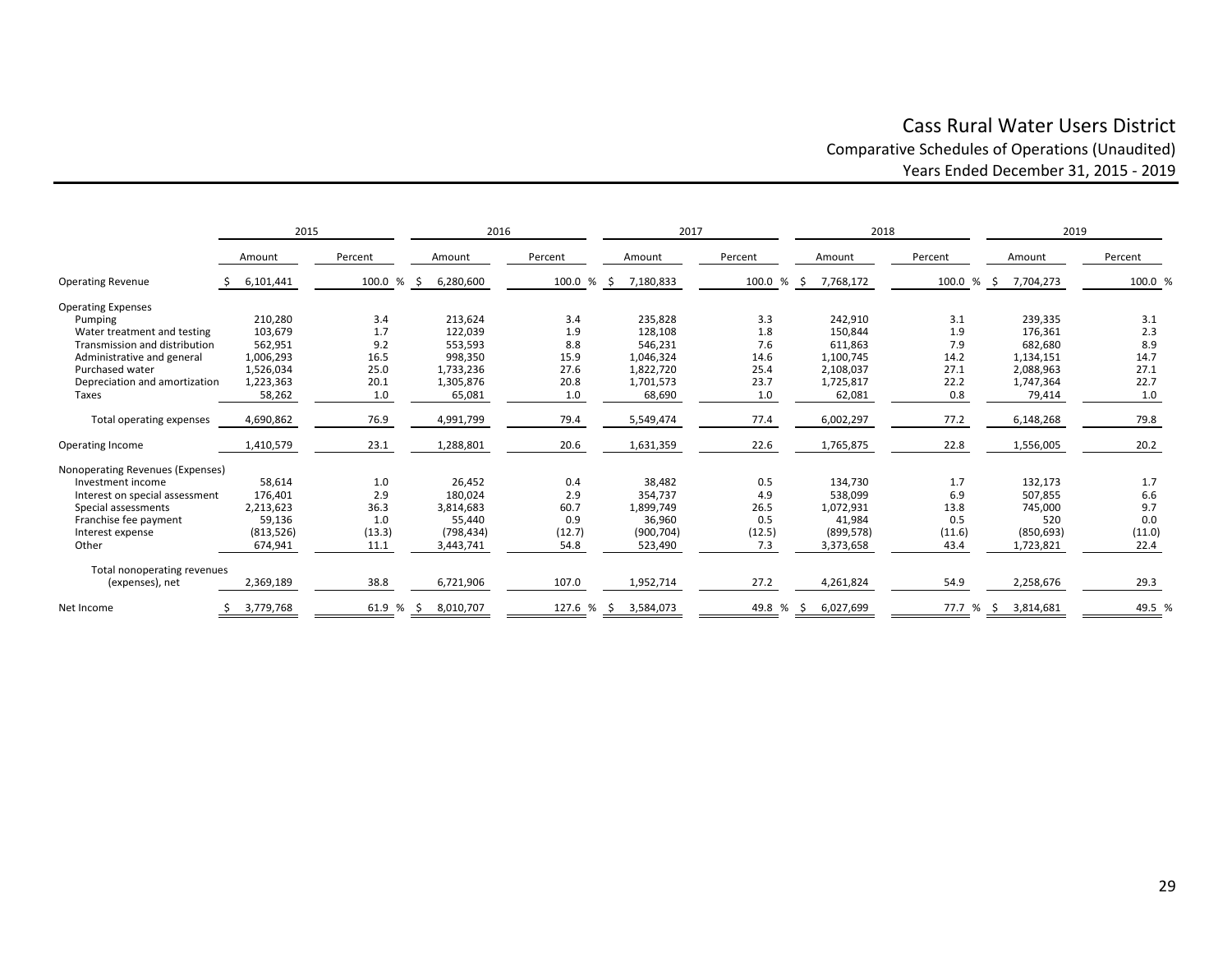$\blacktriangleright$ 

Additional Reports December 31, 2019 and 2018 Cass Rural Water Users District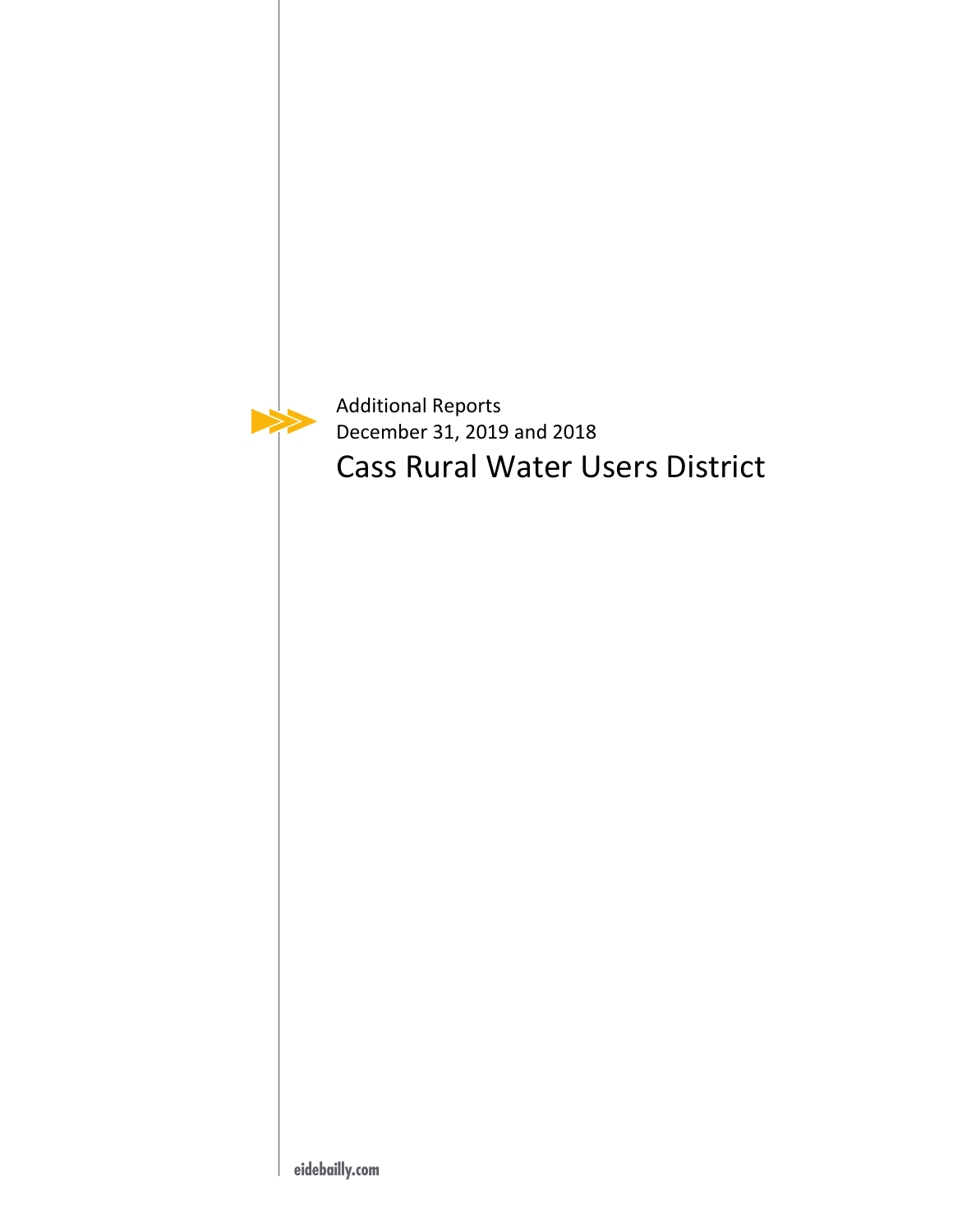

**CPAs & BUSINESS ADVISORS** 

# **Independent Auditor's Report on Internal Control over Financial Reporting and on Compliance and Other Matters Based on an Audit of Financial Statements Performed in Accordance with**  *Government Auditing Standards*

The Board of Directors Cass Rural Water Users District Kindred, North Dakota

We have audited, in accordance with auditing standards generally accepted in the United States of America and the standards applicable to financial audits contained in *Government Auditing Standards*, issued by the Comptroller General of the United States, the financial statements of Cass Rural Water Users District, as of and for the year ended December 31, 2019, and the related statements of revenues, expenses and changes in net position and cash flows for the year then ended, and the related notes to the financial statements, which collectively comprise the District's basic financial statements and have issued our report thereon dated March 17, 2020.

## **Internal Control over Financial Reporting**

In planning and performing our audit of the financial statements, we considered the District's internal control over financial reporting (internal control) to determine the audit procedures that are appropriate in the circumstances for the purpose of expressing our opinions on the financial statements, but not for the purpose of expressing an opinion on the effectiveness of the District's internal control. Accordingly, we do not express an opinion on the effectiveness of the District's internal control.

A *deficiency in internal control* exists when the design or operation of a control does not allow management or employees, in the normal course of performing their assigned functions, to prevent, or detect and correct, misstatements on a timely basis. A *material weakness* is a deficiency, or a combination of deficiencies, in internal control, such that there is a reasonable possibility that a material misstatement of the entity's financial statements will not be prevented or detected and corrected on a timely basis. A *significant deficiency* is a deficiency, or a combination of deficiencies, in internal control that is less severe than a material weakness, yet important enough to merit attention by those charged with governance.

Our consideration of internal control over financial reporting was for the limited purpose described in the first paragraph of this section and was not designed to identify all deficiencies in internal control over financial reporting that might be material weaknesses or significant deficiencies and therefore, material weaknesses or significant deficiencies may exist that have not been identified. We did identify certain deficiencies in internal control, described in the accompanying schedule of audit findings and questioned costs as items 2019‐001, 2019‐002, 2019‐003, and 2019‐004, that we consider to be material weaknesses.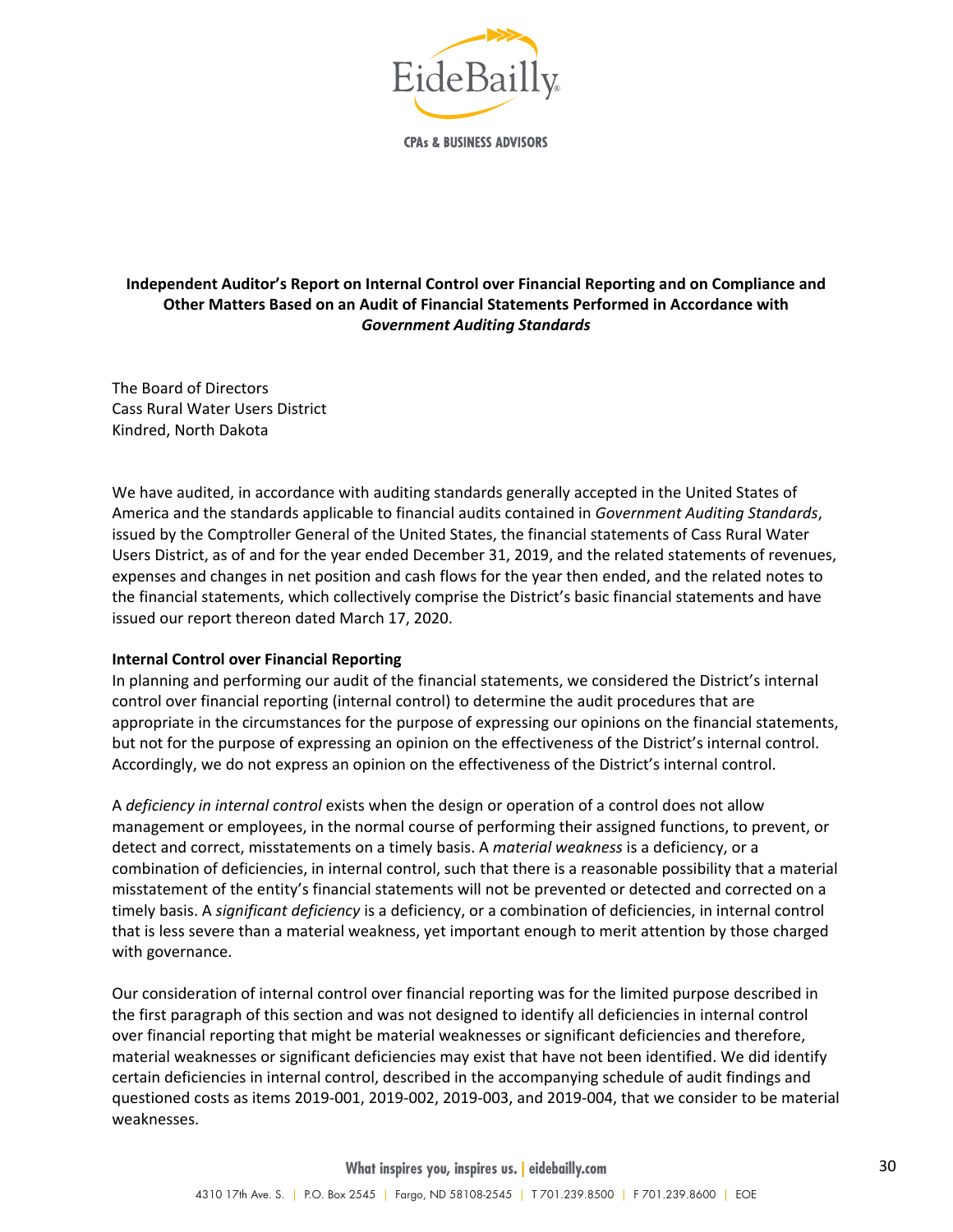### **Compliance and Other Matters**

As part of obtaining reasonable assurance about whether the District's financial statements are free from material misstatement, we performed tests of its compliance with certain provisions of laws, regulations, contracts, and grant agreements, noncompliance with which could have a direct and material effect on the determination of financial statement amounts. However, providing an opinion on compliance with those provisions was not an objective of our audit and, accordingly, we do not express such an opinion. The results of our tests disclosed no instances of noncompliance or other matters that are required to be reported under *Government Auditing Standards.*

#### **District's Responses to Findings**

The District's responses to the findings identified in our audit are described in the schedule of audit findings and questioned costs. The District's responses were not subjected to the auditing procedures applied in the audit of the financial statements and, accordingly, we express no opinion on the responses.

## **Purpose of this Report**

The purpose of this report is solely to describe the scope of our testing of internal control and compliance and the results of that testing, and not to provide an opinion on the effectiveness of the entity's internal control or on compliance. This report is an integral part of an audit performed in accordance with *Government Auditing Standards* in considering the entity's internal control and compliance. Accordingly, this communication is not suitable for any other purpose.

Gede Saelly LLP

Fargo, North Dakota March 17, 2020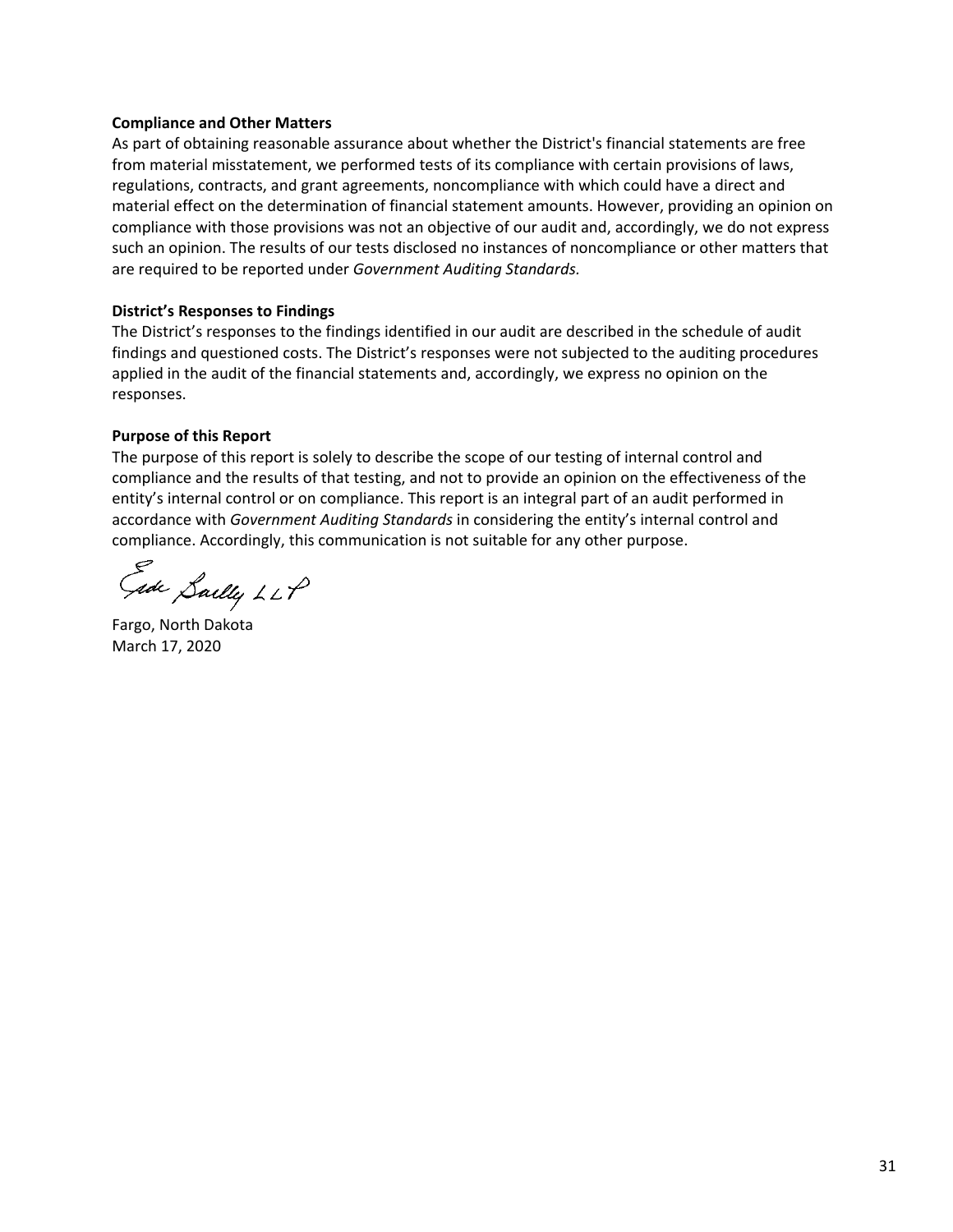

**CPAs & BUSINESS ADVISORS** 

# **Independent Auditor's Report on Compliance for the Major Federal Program and Report on Internal Control Over Compliance Required by the** *Uniform Guidance*

The Board of Directors Cass Rural Water Users District Kindred, North Dakota

## **Report on Compliance for the Major Federal Program**

We have audited Cass Rural Water Users District's (the District) compliance with the types of compliance requirements described in the OMB Compliance Supplement that could have a direct and material effect on the District's major federal program for the year ended December 31, 2019. The District's major federal program is identified in the summary of auditor's results section of the accompanying schedule of findings and questioned costs.

#### **Management's Responsibility**

Management is responsible for compliance with federal statutes, regulations, and the terms and conditions of its federal awards applicable to its federal programs.

#### **Auditor's Responsibility**

Our responsibility is to express an opinion on the compliance of the District's major federal programs based on our audit of the types of compliance requirements referred to above. We conducted our audit of compliance in accordance with auditing standards generally accepted in the United States of America; the standards applicable to financial audits contained in *Government Auditing Standards*, issued by the Comptroller General of the United States; and the audit requirements of Title 2 U.S. *Code of Federal Regulations* Part 200, *Uniform Administrative Requirements, Cost Principles, and Audit Requirements for Federal Awards* (Uniform Guidance). Those standards and the Uniform Guidance require that we plan and perform the audit to obtain reasonable assurance about whether noncompliance with the types of compliance requirements referred to above that could have a direct and material effect on a major federal program occurred. An audit includes examining, on a test basis, evidence about the District's compliance with those requirements and performing such other procedures as we considered necessary in the circumstances.

We believe that our audit provides a reasonable basis for our opinion on compliance for the major federal program. However, our audit does not provide a legal determination of the District's compliance.

#### **Opinion on the Major Federal Program**

In our opinion, the District complied, in all material respects, with the types of compliance requirements referred to above that could have a direct and material effect on its major federal program for the year ended December 31, 2019.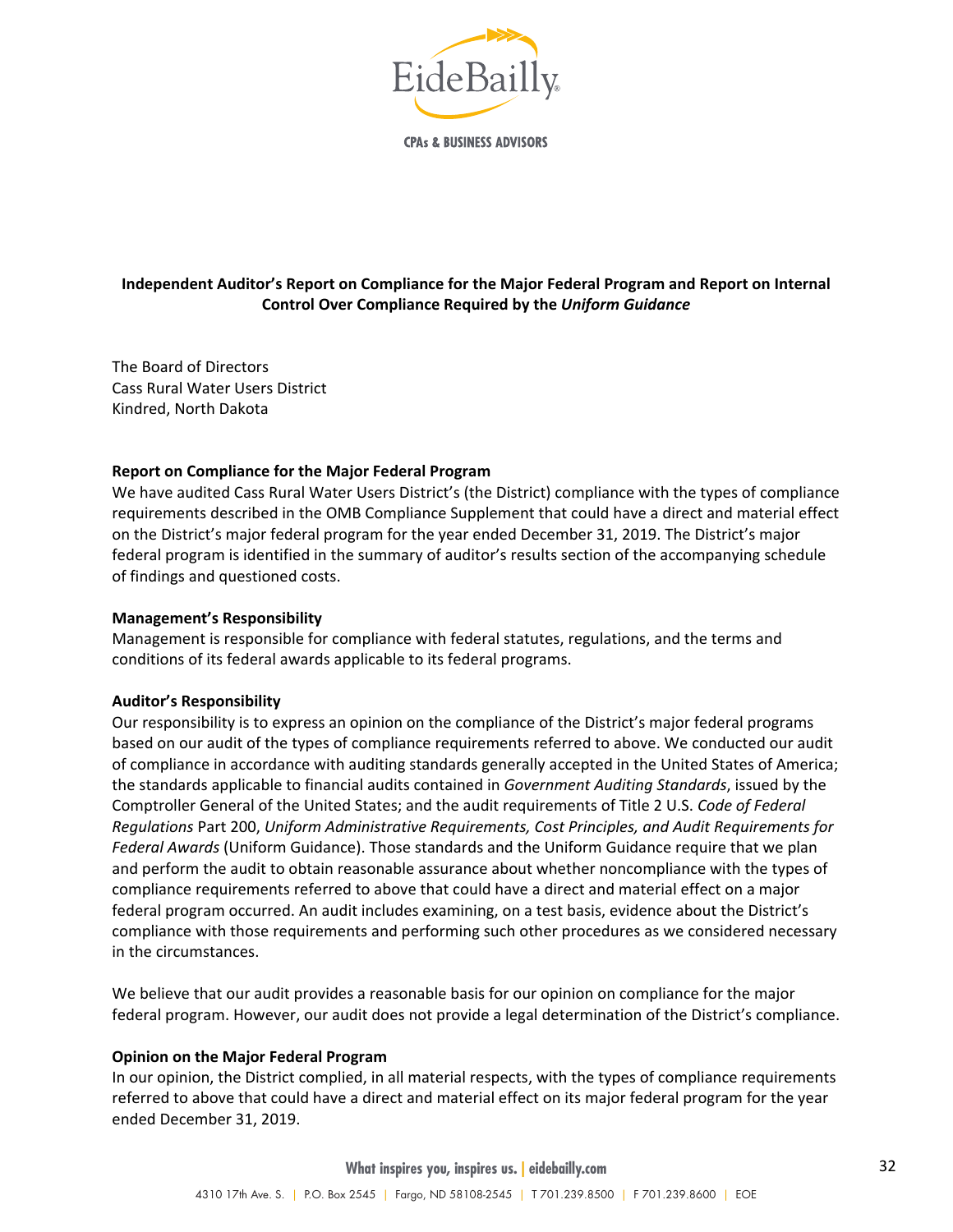#### **Report on Internal Control over Compliance**

Management of the District is responsible for establishing and maintaining effective internal control over compliance with the types of compliance requirements referred to above. In planning and performing our audit of compliance, we considered the District's internal control over compliance with the types of requirements that could have a direct and material effect on each major federal program to determine the auditing procedures that are appropriate in the circumstances for the purpose of expressing an opinion on compliance for each major federal program and to test and report on internal control over compliance in accordance with the Uniform Guidance, but not for the purpose of expressing an opinion on the effectiveness of internal control over compliance. Accordingly, we do not express an opinion on the effectiveness of the District's internal control over compliance.

*A deficiency in internal control over compliance* exists when the design or operation of a control over compliance does not allow management or employees, in the normal course of performing their assigned functions, to prevent, or detect and correct, noncompliance with a type of compliance requirement of a federal program on a timely basis. *A material weakness in internal control over compliance* is a deficiency, or a combination of deficiencies, in internal control over compliance, such that there is a reasonable possibility that material noncompliance with a type of compliance requirement of a federal program will not be prevented, or detected and corrected, on a timely basis. *A significant deficiency in internal control over compliance* is a deficiency, or a combination of deficiencies, in internal control over compliance with a type of compliance requirement of a federal program that is less severe than a material weakness in internal control over compliance, yet important enough to merit attention by those charged with governance.

Our consideration of internal control over compliance was for the limited purpose described in the first paragraph of this section and was not designed to identify all deficiencies in internal control over compliance that might be material weaknesses or significant deficiencies. We did not identify any deficiencies in internal control over compliance that we consider to be material weaknesses. However, material weaknesses may exist that have not been identified.

The purpose of this report on internal control over compliance is solely to describe the scope of our testing of internal control over compliance and the results of that testing based on the requirements of the Uniform Guidance. Accordingly, this report is not suitable for any other purpose.

Gade Saelly LLP

Fargo, North Dakota March 17, 2020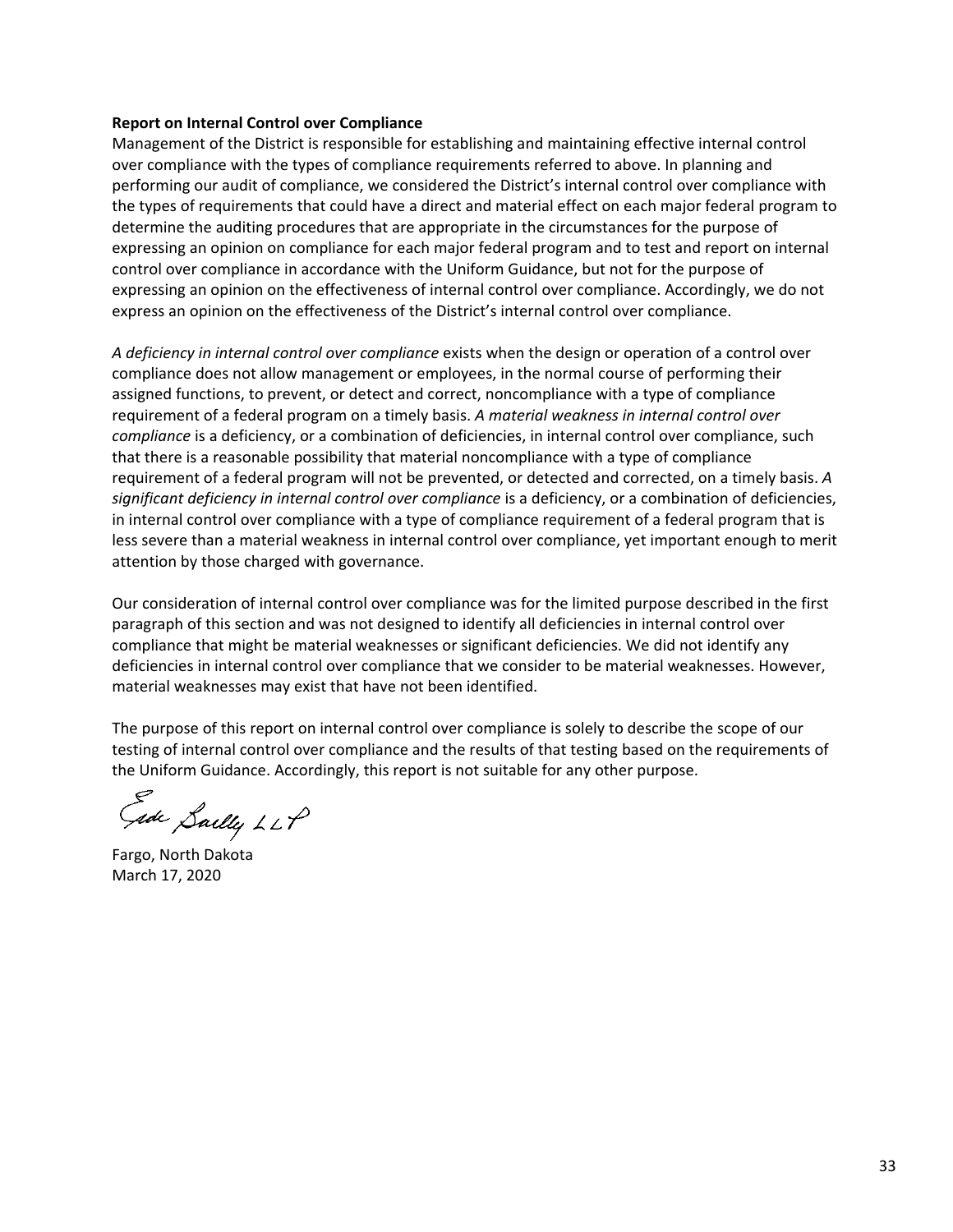| Section I - Summary of Auditor's Results                                                                                                                       |                    |               |
|----------------------------------------------------------------------------------------------------------------------------------------------------------------|--------------------|---------------|
|                                                                                                                                                                |                    |               |
| <b>FINANCIAL STATEMENTS</b>                                                                                                                                    |                    |               |
| Type of Auditor's Report Issued                                                                                                                                |                    | Unmodified    |
| Internal Control over Financial Reporting<br>Material weaknesses identified<br>Significant deficiencies identified not<br>considered to be material weaknesses | Yes                | None Reported |
| Noncompliance material to financial statements noted                                                                                                           | <b>No</b>          |               |
| <b>FEDERAL AWARDS</b>                                                                                                                                          |                    |               |
| Internal Control over Major Programs<br>Material weaknesses identified<br>Significant deficiencies identified not<br>considered to be material weaknesses      | <b>No</b>          | None reported |
| Type of Auditor's Report Issued on Compliance for Major Programs                                                                                               | Unmodified         |               |
| Any Audit Findings Disclosed That Are Required to be Reported<br>in accordance with the Uniform Guidance: 2 CFR 200.516                                        | No                 |               |
| <b>Identification of Major Programs:</b>                                                                                                                       |                    |               |
| Name of Federal Program or Cluster                                                                                                                             | <b>CFDA Number</b> |               |
| Capitalization Grants for Drinking Water                                                                                                                       | 66.468             |               |
| Dollar threshold used to distinguish between<br>Type A and Type B Programs:                                                                                    | \$                 | 750,000       |
| Auditee Qualified as Low-Risk Auditee?                                                                                                                         | No                 |               |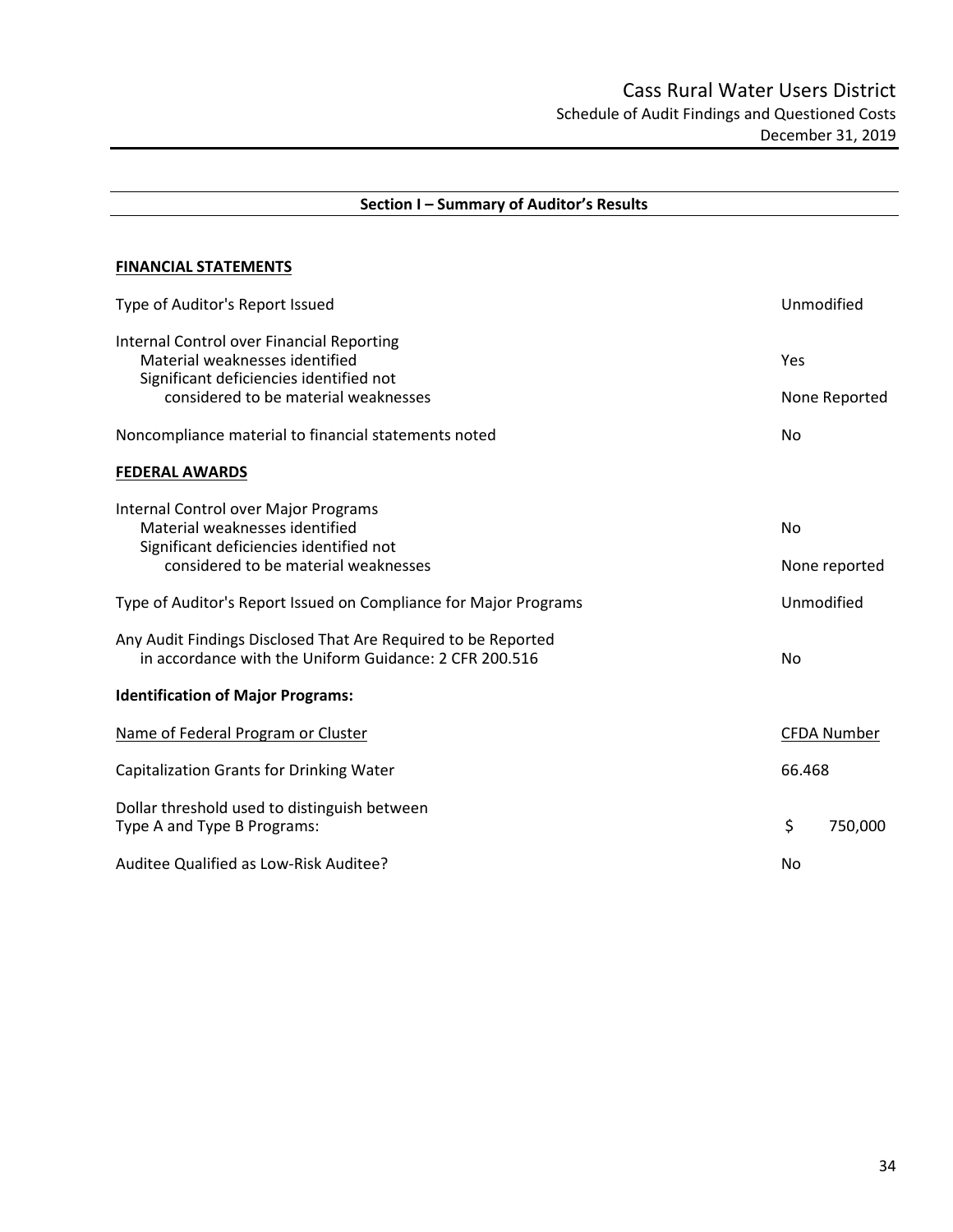#### **Section II – Financial Statement Findings**

## **2019‐001 Segregation of Duties Material Weakness**

*Criteria* – A good system of internal accounting control requires an adequate segregation of duties so that no one individual has incompatible responsibilities. No one person should have more than one duty relating to the authorization (approval), custody of checks (check signers), record keeping and reconciliation functions.

*Condition* – The District has a lack of segregation of duties due to a limited number of office personnel.

*Cause*: There is a limited amount of office employees involved in the internal control process.

*Effect* – Inadequate segregation of duties could adversely affect the District's ability to detect misstatements in amounts that would be material in relation to the financial statements in a timely period by employees in the normal course of performing their assigned functions.

*Recommendation* – While we recognize that your office staff may not be large enough to permit complete segregation of duties in all material respects for an effective system of internal control, the functions should be reviewed to determine if additional segregation of duties is feasible and to improve the efficiency and effectiveness of financial management and financial statement accuracy for the District. Segregation of authorization, custody of assets, record keeping, and reconciliation functions would assist in mitigating the risk of fraud or misstatements to the financial statements.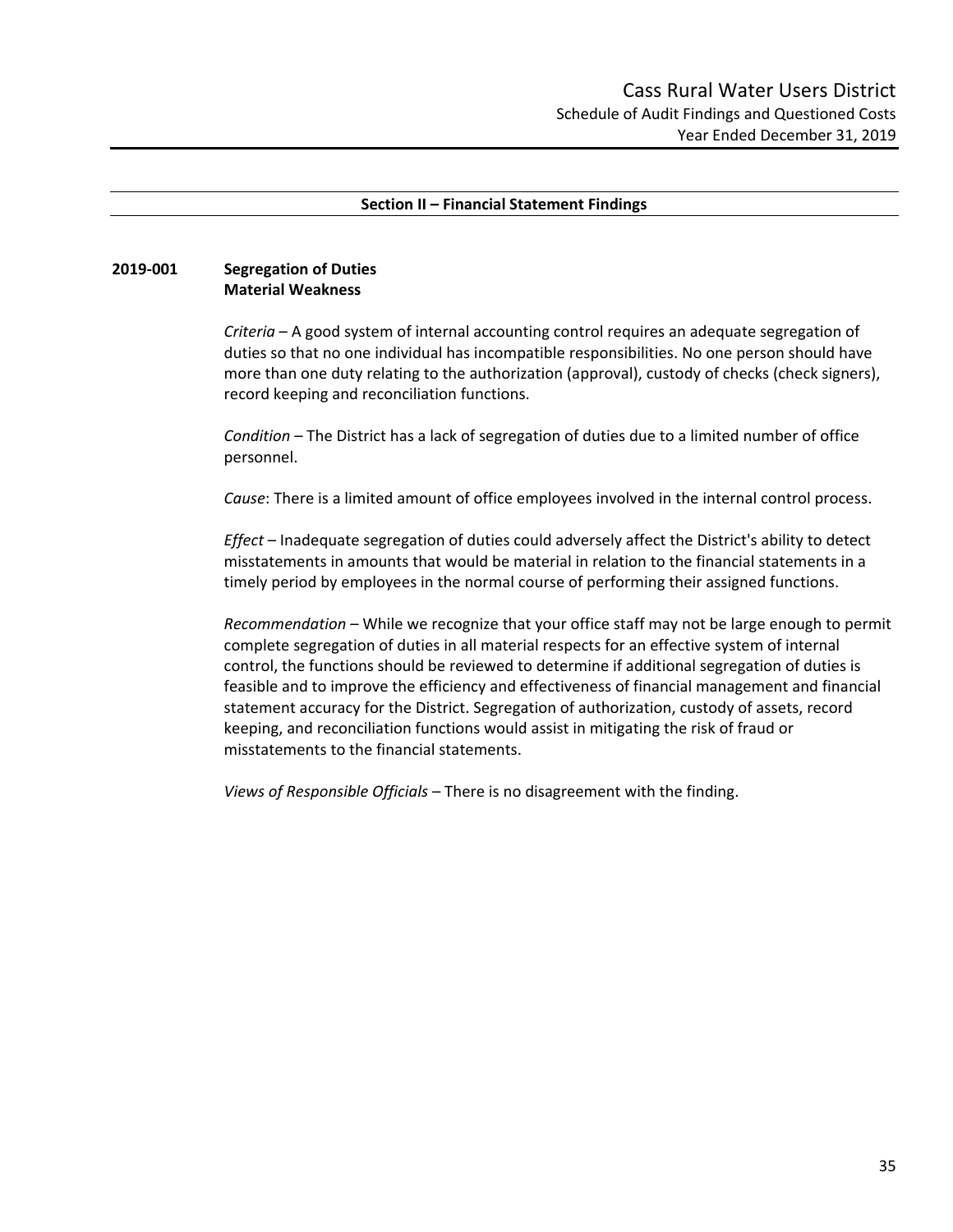## **2019‐002 Material Journal Entries Material Weakness**

*Criteria* – A good system of internal accounting control contemplates an adequate system for recording and processing entries material to the financial statements.

*Condition* – During the course of our engagement, we proposed material audit adjustments that would not have been identified as a result of the District's existing internal controls, and therefore could have resulted in a material misstatement of the District's financial statements.

*Cause* – District personnel do not have adequate training to apply U.S. generally accepted accounting principles internally.

*Effect* – Inadequate controls could adversely affect the District's ability to detect misstatements in amounts that would be material in relation to the financial statements.

*Recommendation* – While we recognize that your office staff is limited, it is important that you be aware of this condition. In situations like this, management's close supervision and review of accounting information is the best means of preventing and detecting errors and irregularities.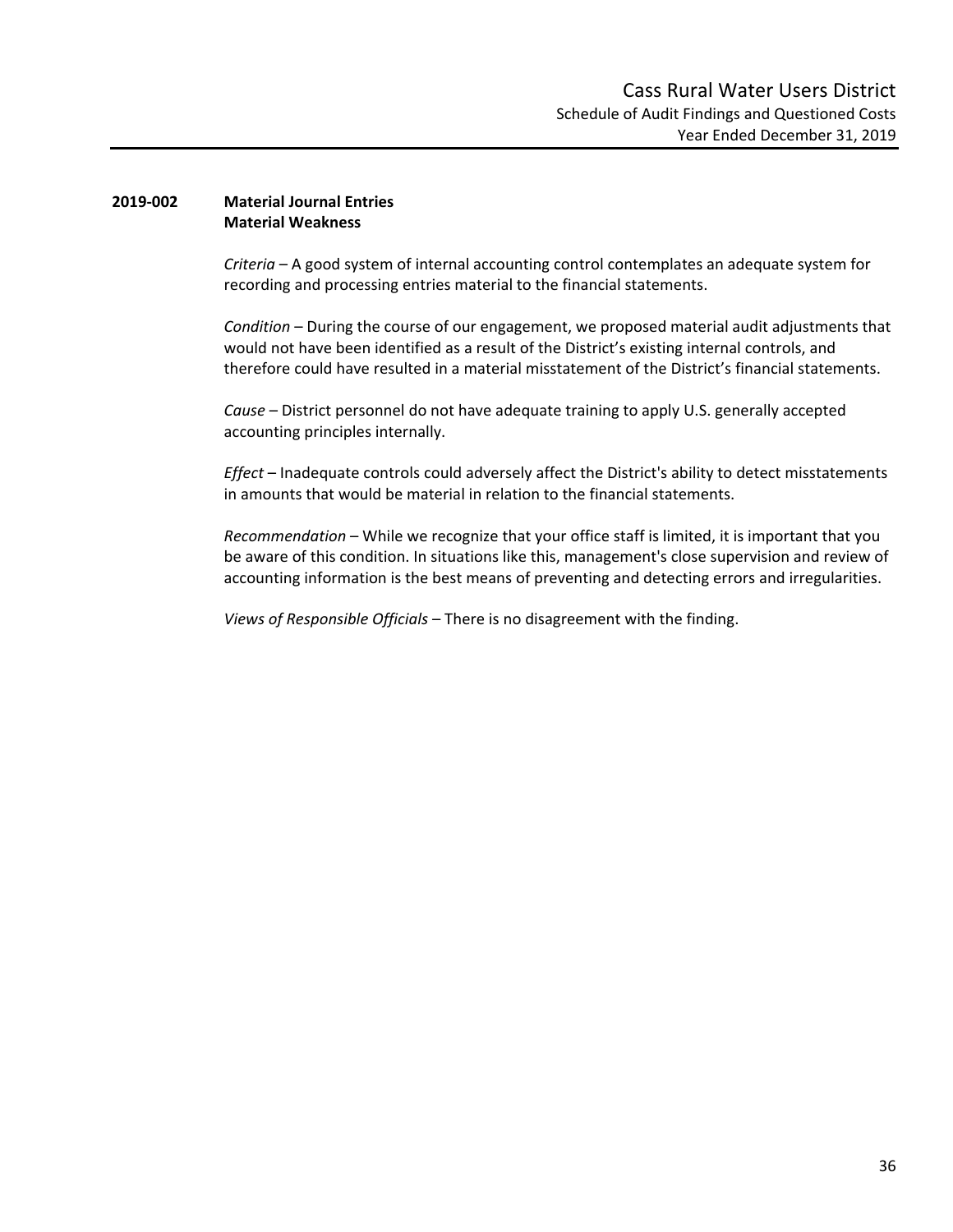## **2019‐003 Preparation of Financial Statements Material Weakness**

*Criteria* – A good system of internal accounting control contemplates an adequate system for recording, processing entries material to the financial statements, and preparation of the financial statements and related notes.

*Condition* – The District does not have an internal control system designed to provide for the preparation of the financial statements being audited. As auditors, we were requested to, and did, draft the financial statements and accompanying notes to the financial statements.

*Cause* – District personnel do not have adequate training to apply U.S. generally accepted accounting principles internally.

*Effect* – This control deficiency could result in a misstatement to the financial statements that would not be prevented or detected.

*Recommendation* – This circumstance is not unusual in a District of your size. It is the responsibility of management and those charged with governance to make the decision whether to accept the degree of risk associated with this condition because of cost or other considerations.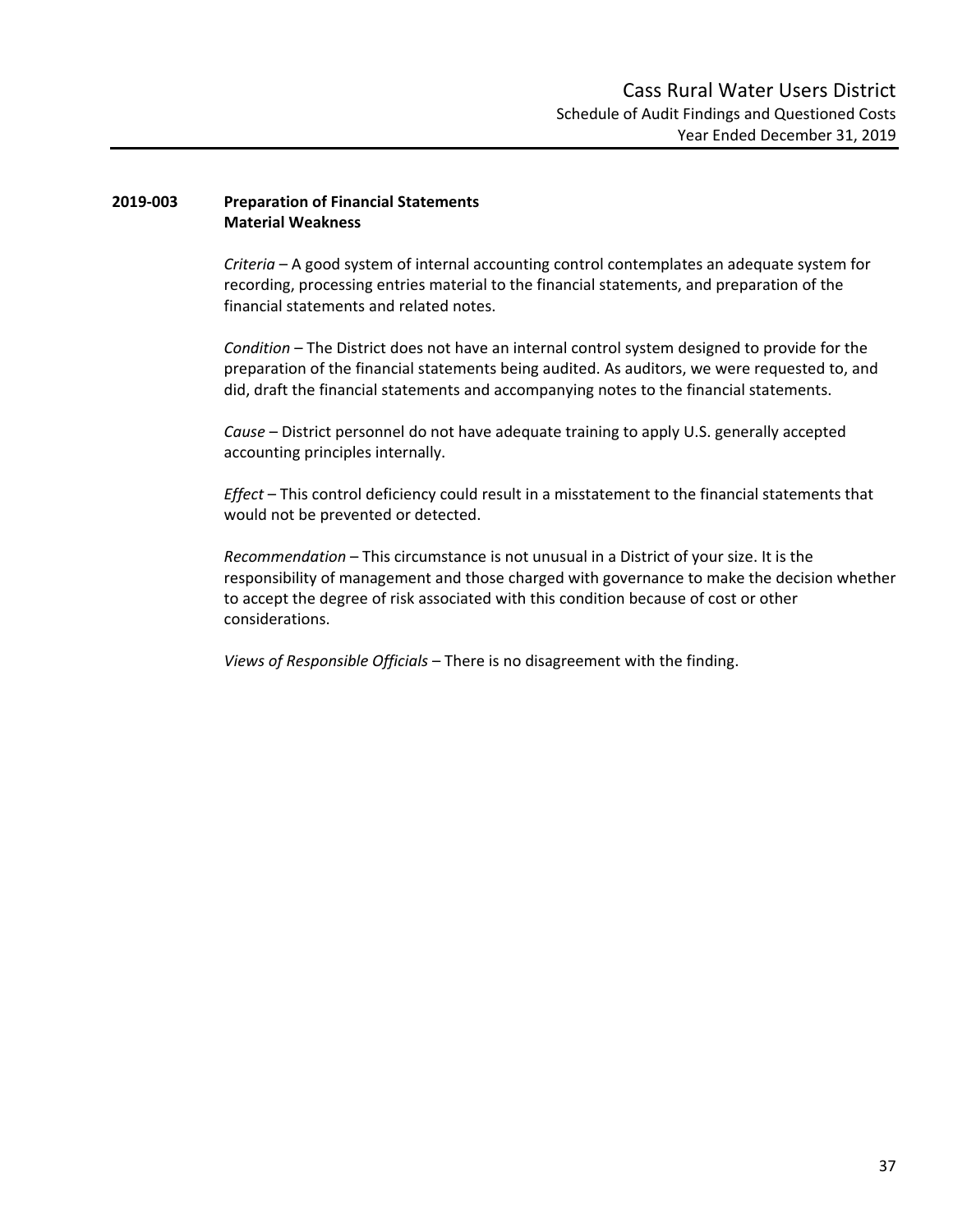## **2019‐004 Preparation of Schedule of Expenditures of Federal Awards Material Weakness**

*Criteria* – A good system of internal accounting control contemplates an adequate system to internally prepare the Schedule of Expenditures of Federal Awards.

*Condition* – The District does not have an internal control system designed to provide for the preparation of the schedule of expenditures of federal awards being audited. As auditors, we were requested to, and did, draft the District's Schedule of Expenditures of Federal Awards.

*Cause* – District personnel do not have adequate training to prepare the Schedule of Expenditures of Federal Awards being audited.

*Effect* – The financial disclosures in the Schedule of Expenditures of Federal Awards could be incomplete.

*Recommendation* – This circumstance is not unusual in a District of your size. It is the responsibility of management and those charged with governance to make the decision whether to accept the degree of risk associated with this condition because of cost or other considerations.